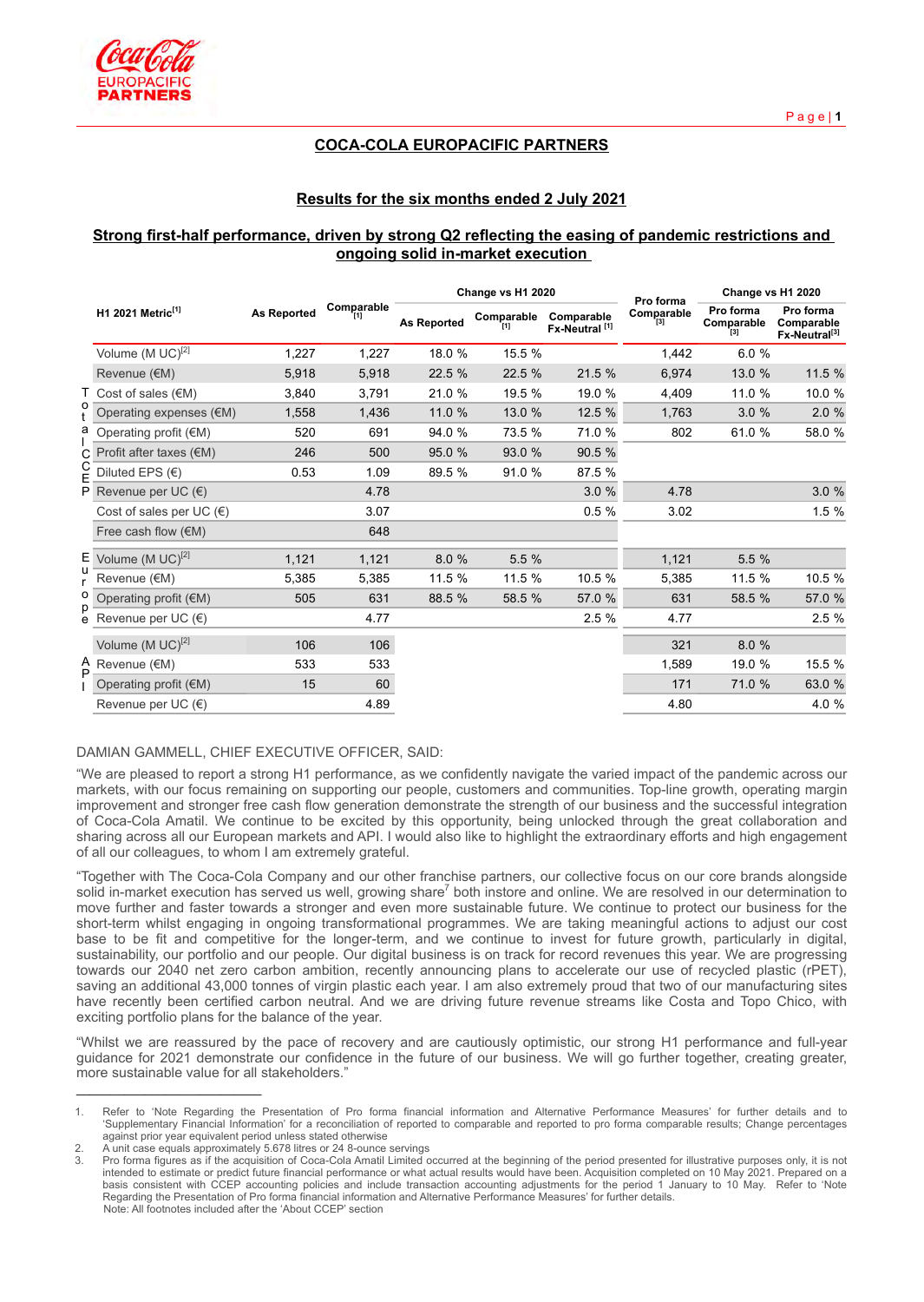

## **Q2 & H1 HIGHLIGHTS[1],[3]**

#### **Q2 Pro forma revenue (+29.0%)[4] (Reported revenue +53.5%)**

- Pro forma comparable volume  $+22.0\%^{5}$  driven by the reopening of Away from Home (AFH) given the easing of restrictions across most of our markets & the cycling of soft comparables (volumes Q2 2020 -22.0% vs 2019; Q2 2021 -5.0% vs 2019)
	- volumes by channel: AFH +54.0% reflecting reopenings (-14.5% vs 2019) & recovery of immediate consumption (IC) packs; Home +8.0% (+2.0% vs 2019) supported by recovery of IC & continued growth in future consumption packs (e.g. multipack cans  $+3.5\%^{[6]}$  vs 2020;  $+19.0\%^{[6]}$  vs 2019)
- Recent trading impacted by renewed restrictions in API, soft international tourism & tougher comparables in other markets with July & August combined pro forma comparable volume slightly down (volumes Q3 2020 -4.0% vs 2019)
- Pro forma revenue per unit case +6.0%<sup>[2],[4]</sup> reflecting positive pack & channel mix driven by the improvement in AFH volumes & growth in IC packs alongside favourable price & brand mix

#### **H1 Pro forma revenue (+11.5%)[4] (Reported revenue +22.5%)**

- NARTD value share growth<sup>[7]</sup> across measured channels both in store (+60bps) & online (+100bps)
- Pro forma comparable volume +6.0%<sup>[5]</sup> driven by Q2 (see above) & the cycling of soft comparables (volumes H1 2020 -13.0% vs 2019; H1 2021 -7.5% vs 2019)
- Pro forma revenue per unit case +3.0%<sup>[2],[4]</sup> (+0.5%<sup>[8]</sup> vs 2019) reflecting favourable brand mix alongside positive pack & channel mix driven by the improvement in AFH volumes in Q2 & favourable underlying price

#### **H1 Pro forma comparable operating profit +58.0%[4] (Reported operating profit +94.0%)**

- Pro forma cost of sales per unit case  $+1.5\%^{[2],[4]}$  reflecting increased revenue per unit case driving higher concentrate costs, emerging commodity inflation & adverse mix, partially offset by the favourable recovery of fixed manufacturing costs given higher volumes
- Pro forma comparable operating profit of  $\epsilon$ 802m, +58.0%<sup>[4]</sup> reflecting the increased revenue, the benefit of ongoing efficiency programmes & our continuous efforts on discretionary spend optimisation

#### **H1 EPS**

Comparable diluted EPS of  $€1.09$ ,  $+87.5\%$ <sup>[4]</sup> (reported  $+89.5\%$ )

#### **Other**

- Coca-Cola Amatil acquisition completed 10 May 2021, integration well underway and on track
- Sustainability highlights:
	- rPET: Belgium & Luxembourg to become a 100% market & GB moving all on-the-go packs to 100%. Announced industry partnerships to build new PET recycling facilities in Australia & Indonesia
	- Signed up to the EU Code of Conduct on Responsible Business & Marketing Practices
	- Two manufacturing sites in Spain & Sweden certified carbon neutral
- Today, CCEP announces that it is transferring its US stock exchange listing to The NASDAQ Global Select Market from The New York Stock Exchange. CCEP's shares are expected to begin trading as a NASDAQ-listed security on 13 September 2021, and will continue to trade under the ticker symbol CCEP. All other listings will remain unchanged
- Dividend: as previously stated, full-year dividend to be announced at Q3 to reflect the earnings of the enlarged business $^{[10]}$

## **FY21 GUIDANCE**

The outlook for FY21 reflects our current assessment of the scale and magnitude of the COVID-19 pandemic, which is subject to change as we continue to monitor ongoing developments. Guidance is on a comparable basis, reflecting the timing impact of the acquisition of API which completed on 10 May 2021, and based on actual FX rates.

- Revenue: comparable growth of 26-28%<sup>[9]</sup>
- Operating profit: comparable growth of 40-44%<sup>[9]</sup>
- Comparable effective tax rate:  $\sim$ 20%<sup>[9]</sup>
- Dividend payout ratio: c.50%<sup>[9],[10]</sup>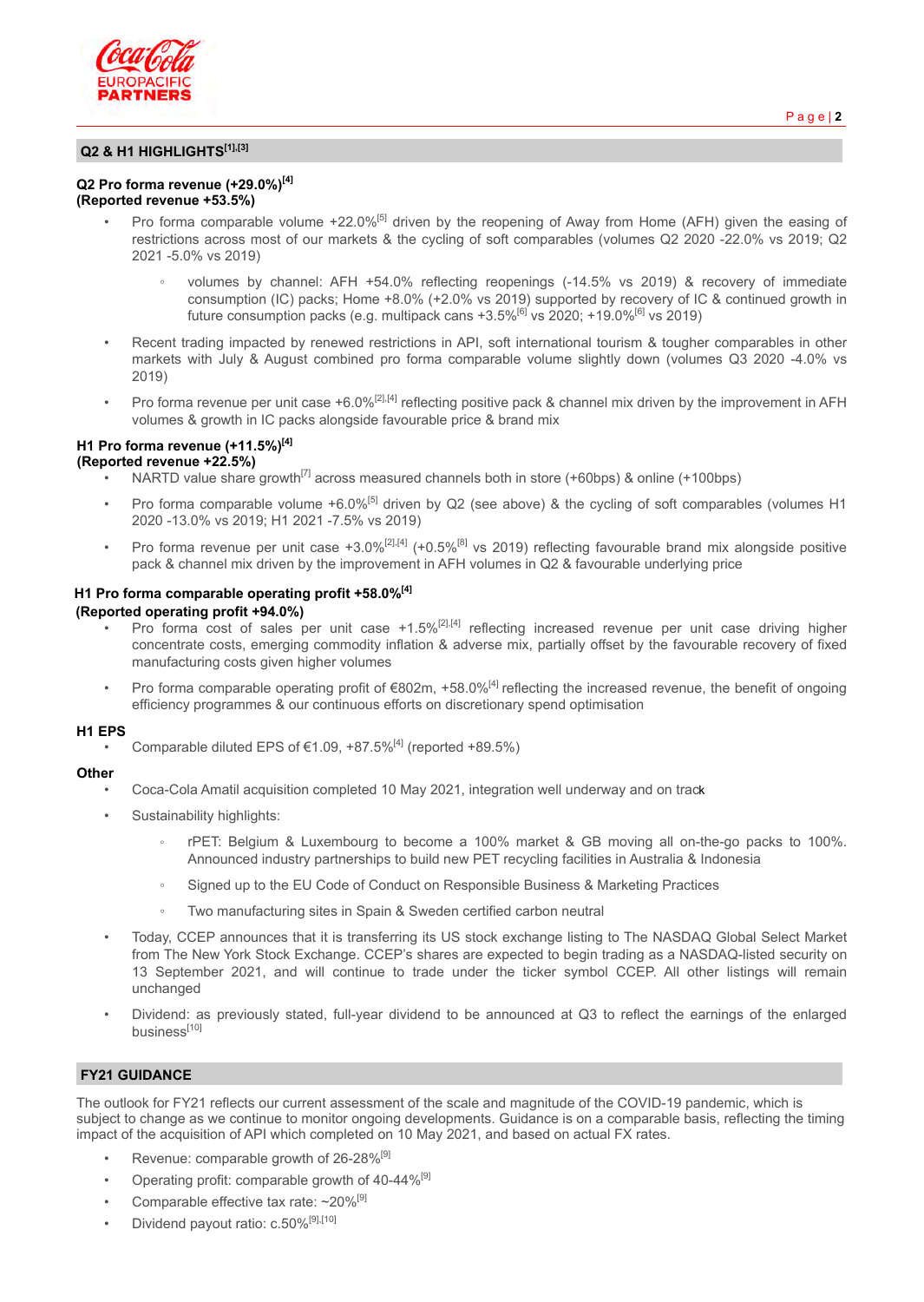

## **Second-quarter & First-half Revenue Performance by Geography[1]**

*All values are unaudited, changes versus equivalent 2020 period*

|                                       |                    | Second-quarter |                   |                    | <b>First-half</b> |                   |  |
|---------------------------------------|--------------------|----------------|-------------------|--------------------|-------------------|-------------------|--|
|                                       |                    |                | <b>Fx-Neutral</b> |                    |                   | <b>Fx-Neutral</b> |  |
|                                       | $\epsilon$ million | % change       | % change          | $\epsilon$ million | % change          | % change          |  |
| <b>Great Britain</b>                  | 694                | 30.5%          | 27.5 %            | 1,192              | 16.0%             | 15.0 %            |  |
| France <sup>[12]</sup>                | 485                | 23.0 %         | 23.0 %            | 896                | 11.0 %            | 11.0 %            |  |
| Germany                               | 624                | 25.5 %         | 25.5 %            | 1.091              | 7.5%              | 7.5%              |  |
| Iberia <sup>[13]</sup>                | 649                | 67.5 %         | 67.5 %            | 1.069              | 16.5 %            | 16.5 %            |  |
| Northern Europe <sup>[14]</sup>       | 640                | 17.0 %         | 14.0 %            | 1.137              | 6.0%              | 4.0 %             |  |
| <b>Total Europe</b>                   | 3,092              | 31.0 %         | 29.5 %            | 5,385              | 11.5%             | 10.5 %            |  |
| $API[11]$ (Pro forma) <sup>[3]</sup>  | 792                | 32.5 %         | 27.0 %            | 1.589              | 19.0 %            | 15.5 %            |  |
| Total CCEP (Pro forma) <sup>[3]</sup> | 3,884              | 31.5%          | 29.0%             | 6,974              | 13.0%             | 11.5 %            |  |

#### **API**

- Cycling the strongest pandemic impact in Q2, volumes reflect minimal restrictions in Australia & NZ & a strong Ramadan period in Indonesia (ahead of renewed restrictions). Strong growth in the Home channel in Australia. Coca-Cola No Sugar outperformed in Australia & Monster continued to grow in all markets in both Q2 & H1. Sparkling outperformed in Indonesia during the festive period led by Fanta.
- Revenue/UC<sup>[15]</sup> growth supported by positive pack & channel mix given the lifting of restrictions & underlying favourable price.

## **France**

- Volumes reflect the reopening of AFH given easing restrictions & cycling soft comparables. Continued growth in the Home channel led by IC pack formats. Coca-Cola Zero Sugar, Monster & Capri-Sun all outperformed in both Q2 & H1.
- Revenue/UC<sup>[15]</sup> broadly flat due to positive pack & brand mix offset by normalised promotional activity & frequency.

#### **Germany**

- Volume growth driven by the reopening of AFH given easing of restrictions & cycling soft comparables & customer disruptions last year. Continued momentum in the Home channel helped by the border trade business. Coca-Cola Zero Sugar, Monster & Fuze Tea all outperformed.
- Revenue/UC<sup>[15]</sup> growth supported by positive brand mix driven by Monster & the proactive delisting of some PET waters, alongside positive pack mix & favourable underlying price.

#### **Great Britain**

- Volumes reflect strong AFH rebound & restocking following the easing of restrictions, increased domestic tourism & cycling soft comparables. Continued growth in the Home channel led by IC pack formats. During both Q2 & H1, Coca-Cola Zero Sugar & Monster continued to outperform, with volumes up vs 2019.
- Revenue/UC<sup>[15]</sup> growth supported by positive brand mix led by Monster & positive pack mix driven by increased mobility.

#### **Iberia**

- Volumes driven by the reopening of AFH given easing restrictions, particularly in Spain which over-indexes in its exposure to HoReCa<sup>[16]</sup>. Weaker Home volumes reflect the increased Spanish VAT rate within this channel. Strong recovery of glass & Monster outperformed in all channels during both Q2 & H1.
- Revenue/UC<sup>[15]</sup> growth supported by improving pack & channel mix driven by the reopening of HoReCa<sup>[16]</sup> outlets & positive underlying price.

## **Northern Europe**

\_\_\_\_\_\_\_\_\_\_\_\_\_\_\_\_\_\_\_\_\_\_\_\_\_\_\_

- Volumes reflect the reopening of AFH given easing of restrictions, increased domestic tourism & cycling soft comparables. Continued growth in the Home channel led by cans e.g. small cans Q2:+41.5% & H1:+52.5%. Coca-Cola Zero Sugar, Monster & Capri-Sun all outperformed in both Q2 & H1, with volumes up vs 2019.
- Revenue/UC<sup>[15]</sup> (excluding soft drinks taxes<sup>[17]</sup>) growth driven by underlying price & positive pack mix as demand for IC packs increased. Channel mix & brand mix were also favourable during the quarter.

Note: All values are unaudited and all references to volumes are on a comparable basis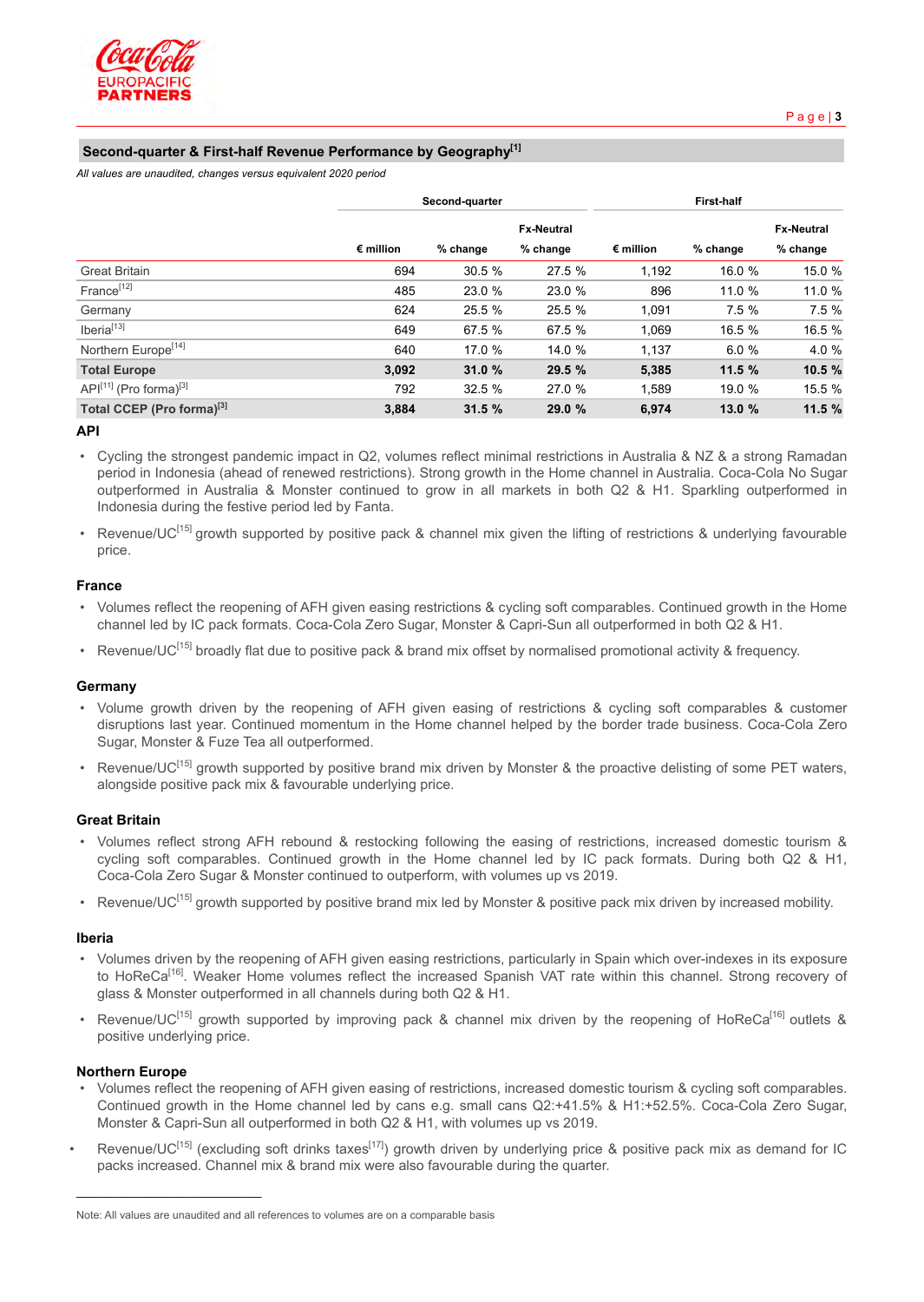

# **Second-quarter & First-half Pro forma Volume Performance by Category[1],[3]**

*Comparable volumes, changes versus equivalent 2020 period.*

|                                                     | Second-quarter |          | <b>First-half</b> |                         |
|-----------------------------------------------------|----------------|----------|-------------------|-------------------------|
|                                                     | % of Total     | % Change | % of Total        | % Change <sup>[5]</sup> |
| <b>Sparkling</b>                                    | 84.5 %         | 18.5%    | 84.5 %            | 6.0%                    |
| Coca-Cola <sup>™</sup>                              | 58.5 %         | 16.0%    | 59.0 %            | 4.5%                    |
| Flavours, Mixers & Energy                           | 26.0 %         | 24.5 %   | 25.5%             | 10.0%                   |
| <b>Stills</b>                                       | 15.5%          | 45.0 %   | 15.5%             | 5.5 %                   |
| Hydration                                           | 7.5%           | 45.0 %   | 7.5%              | $(1.0)\%$               |
| RTD Tea, RTD Coffee, Juices & Other <sup>[18]</sup> | 8.0%           | 45.0 %   | 8.0%              | 13.0%                   |
| <b>Total</b>                                        | 100.0 $%$      | 21.5%    | 100.0 $%$         | 6.0%                    |

#### **Coca-ColaTM**

- H1 Classic +3.0%; Lights +7.5% driven by reopening of AFH following the easing of restrictions & strong performance by the reformulated & rebranded Coca-Cola Zero Sugar (+11.0%)
- H1 Coca-Cola Zero Sugar in growth vs 2019 (+10.0%)

### **Flavours, Mixers & Energy**

- Q2 Fanta +24.5%; H1 +8.0% driven by the reopening of AFH following the easing of restrictions & a strong Ramadan period in Indonesia
- H1 Energy +36.5% reflecting continued growth across all markets led by Monster from strong innovation, distribution & value share growth $^{[7]}$  (+170bps)

#### **Hydration**

- H1 water -5.5% reflecting continued impact of the pandemic & its exposure to IC across both channels, partially offset by Sports (+15.5%)
- Q2 Sparkling Water delivered solid growth in Australia (+37.0% vs 2019) driven by the launch of new flavours & new multi-pack can formats

#### **RTD Tea, RTD Coffee, Juices & Other[18]**

- Q2 Juice drinks +46.5%; H1 +15.5% driven by increased on-the-go occasions following the easing of restrictions & solid growth in Capri Sun (H1:+16.5% vs 2019)
- H1 Fuze Tea in growth vs 2019 (8.5%<sup>[6]</sup>) & continuing to grow value share in Europe<sup>[7]</sup>
- H1 Alcohol delivered strong growth in Australia (+5.0% vs 2019) driven by Spirits & RTD

Note: All references to volumes are on a comparable basis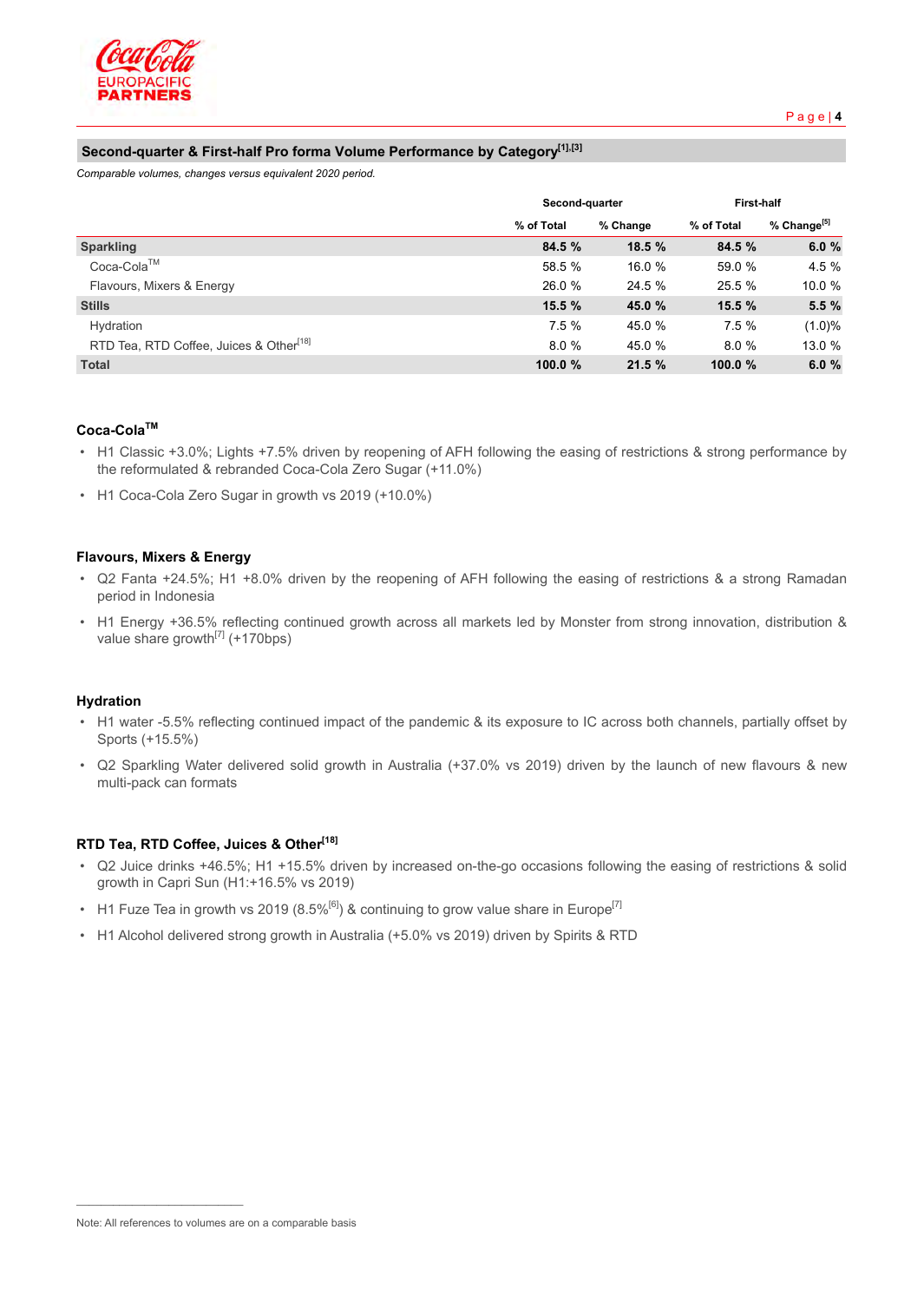

- 2 September 2021 at 12:30 BST, 13:30 CEST & 7:30 a.m. EDT; via www.cocacolaep.com
- Replay & transcript will be available at www.cocacolaep.com as soon as possible

#### **Financial Calendar**

- Third-quarter 2021 trading update: 9 November 2021
- Financial calendar available here: https://ir.cocacolaep.com/financial-calendar/

| <b>Contacts</b>           |                    |                     |
|---------------------------|--------------------|---------------------|
| <b>Investor Relations</b> |                    |                     |
| <b>Sarah Willett</b>      | <b>Joe Collins</b> | <b>Claire Copps</b> |
| +44 7970 145 218          | +44 7583 903 560   | +44 7980 775 889    |
| <b>Media Relations</b>    |                    |                     |
| <b>Shanna Wendt</b>       | <b>Nick Carter</b> |                     |
| +44 7976 595 168          | +44 7979 595 275   |                     |

## **About CCEP**

Coca-Cola Europacific Partners is one of the world's leading consumer goods companies. We make, move and sell some of the world's most loved brands – serving 600 million consumers and helping 1.75 million customers across 29 countries grow.

We combine the strength and scale of a large, multi-national business with an expert, local knowledge of the customers we serve and communities we support.

The Company is currently listed on Euronext Amsterdam, the New York Stock Exchange, London Stock Exchange and on the Spanish Stock Exchanges, trading under the symbol CCEP. On 2 September 2021 CCEP announced that it is transferring its US stock exchange listing to The NASDAQ Global Select Market from The New York Stock Exchange. CCEP's shares are expected to begin trading as a NASDAQ-listed security on 13 September 2021, and will continue to trade under the ticker symbol CCEP.

For more information about CCEP, please visit www.cocacolaep.com & follow CCEP on Twitter at @CocaColaEP.

 $\mathcal{L}=\mathcal{L}=\mathcal{L}=\mathcal{L}=\mathcal{L}=\mathcal{L}=\mathcal{L}=\mathcal{L}=\mathcal{L}=\mathcal{L}=\mathcal{L}=\mathcal{L}=\mathcal{L}=\mathcal{L}=\mathcal{L}=\mathcal{L}=\mathcal{L}=\mathcal{L}=\mathcal{L}=\mathcal{L}=\mathcal{L}=\mathcal{L}=\mathcal{L}=\mathcal{L}=\mathcal{L}=\mathcal{L}=\mathcal{L}=\mathcal{L}=\mathcal{L}=\mathcal{L}=\mathcal{L}=\mathcal{L}=\mathcal{L}=\mathcal{L}=\mathcal{L}=\mathcal{L}=\mathcal{$ 

<sup>1.</sup> Refer to 'Note Regarding the Presentation of Pro forma financial information and Alternative Performance Measures' for further details and to 'Supplementary Financial Information' for a reconciliation of reported to comparable and reported to pro forma comparable results; Change percentages against prior year equivalent period unless stated otherwise

<sup>2.</sup> A unit case equals approximately 5.678 litres or 24 8-ounce servings

<sup>3.</sup> Pro forma figures as if the acquisition of Coca-Cola Amatil Limited occurred at the beginning of the period presented for illustrative purposes only, it is not intended to estimate or predict future financial performance or what actual results would have been. Acquisition completed on 10 May 2021. Prepared on a basis consistent with CCEP accounting policies and include transaction accounting adjustments for the period 1 January to 10 May. Refer to 'Note Regarding the Presentation of Pro forma financial information and Alternative Performance Measures' for further details

<sup>4.</sup> Comparable & FX-neutral 5. Adjusted for 3 extra selling days in Q1; no selling day shift in Q2; CCEP H1 pro forma volume +8.5% vs 2020<br>6. Europe only

<sup>6.</sup> Europe only<br>7. NARTD (nor 7. NARTD (non-alcoholic ready to drink) Nielsen Global Track YTD Data to w/e IS 20.Jun.21, GB 03.Jul.21, AUS ES PT DE FR BE NL NZ SE & NO 04.Jul.21; Energy = Energy category. Online Data is for available markets YTD to GB 03.Jul.21 (Retailer EPOS+Nielsen), ES FR & NL 04.Jul.21 (Nielsen) 8. Management's best estimate

<sup>9.</sup> Reflects the timing impact of the acquisition of API which completed on 10 May 2021; based on actual FX rates as at 26 August 2021

<sup>10.</sup> Dividends subject to Board approval<br>11. Includes Australia, New Zealand & th 11. Includes Australia, New Zealand & the Pacific Islands, Indonesia & Papua New Guinea

Includes France & Monaco

<sup>13.</sup> Includes Spain, Portugal & Andorra 14. Includes Belgium, Luxembourg, the Netherlands, Norway, Sweden & Iceland

<sup>15.</sup> Revenue per unit case<br>16. HoReCa = Hotels. Res

<sup>16.</sup> HoReCa = Hotels, Restaurants & Cafes<br>17. Northern Europe revenue per unit case of

<sup>17.</sup> Northern Europe revenue per unit case declined in Q2 & H1 as a result of changes to Norwegian Soft Drink Taxes 18. RTD refers to Ready to Drink; Other includes Alcohol & Coffee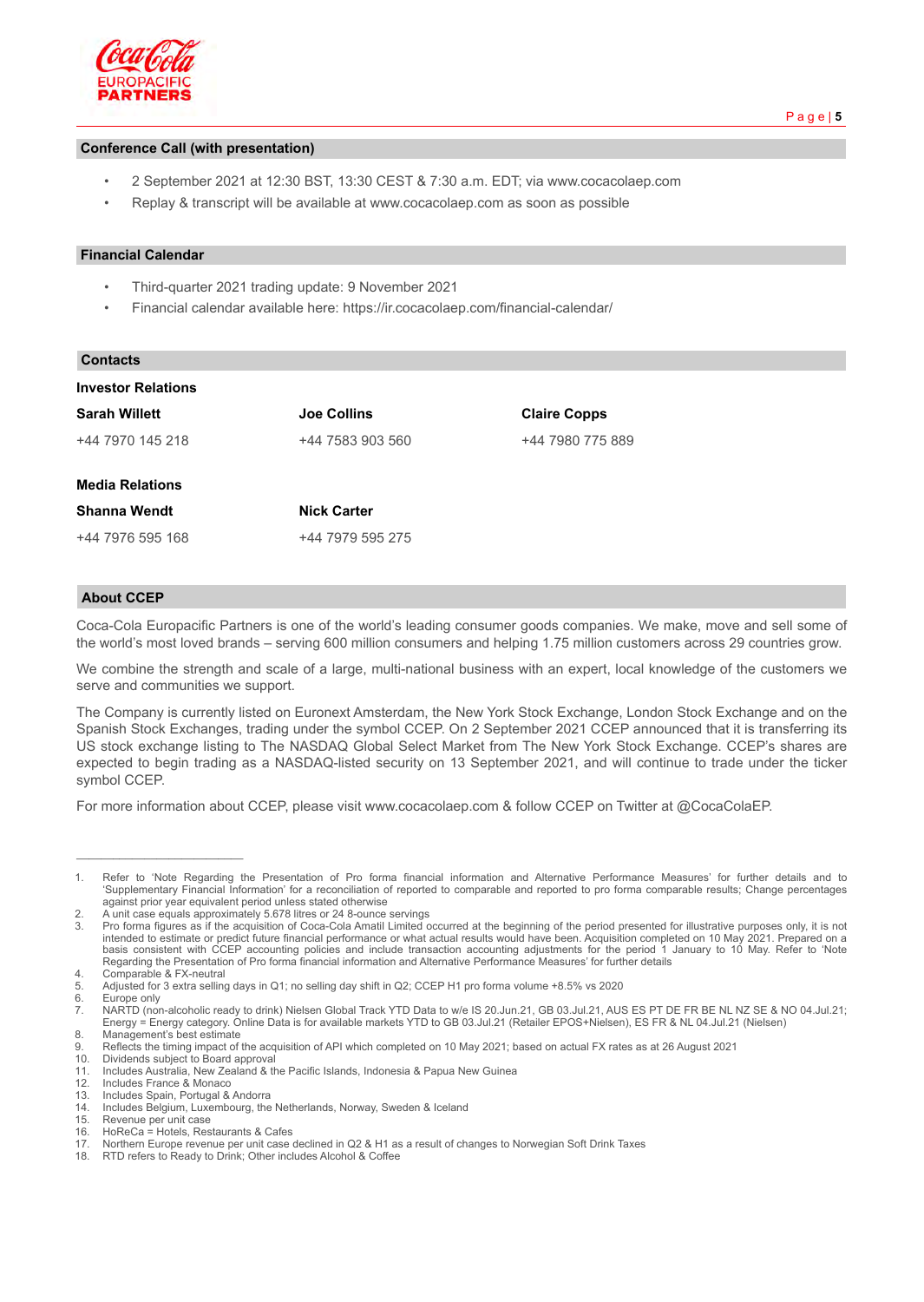



#### **Forward-Looking Statements**

*This document contains statements, estimates or projections that constitute "forward-looking statements" concerning the financial condition, performance, results, strategy and objectives of Coca-Cola Europacific Partners plc and its subsidiaries (together "CCEP" or the "Group"). Generally, the words "believe," "expect," "intend," "estimate," "anticipate," "project," "plan," "seek," "may," "could," "would," "should," "might," "will," "forecast," "outlook," "guidance," "possible," "potential," "predict," "objective" and similar expressions identify forward-looking statements, which generally are not historical in nature.* 

*Forward-looking statements are subject to certain risks that could cause actual results to differ materially from CCEP's historical experience and present expectations or projections, including with respect to the acquisition of Coca-Cola Amatil Limited and its subsidiaries (together "CCL" or "API") completed on 10 May 2021 (the "Acquisition"). As a result, undue reliance should not be placed on forward-looking statements, which speak only as of the date on which they are made. These risks include but are not limited to:* 

*1. those set forth in the "Risk Factors" section of CCEP's 2020 Annual Report on Form 20-F filed with the SEC on 12 March 2021,*  including the statements under the following headings: Business continuity and resilience (such as the adverse impact that the *COVID-19 pandemic and related government restrictions and social distancing measures implemented in many of our markets, and any associated economic downturn, global supply chain pressure, availability of key materials, may have on our financial results, operations, workforce and demand for our products); Packaging (such as refillables and the increased footprint of our packaging in developing markets with limited plastic waste collection and recycling infrastructure); Cyber and social engineering attacks and IT*  infrastructure; Economic and political conditions (such as the UK's exit from the EU, the EU-UK Trade and Cooperation Agreement, *uncertainty about the future relationship between the UK and EU and ongoing economic instability in Papua New Guinea); Market (such as disruption due to customer negotiations, customer consolidation and route to market); Legal, regulatory and tax (such as*  the development of regulations regarding packaging, taxes and deposit return schemes);Climate change and water (such as net *zero emission legislation and regulation, resource scarcity and physical manifestations of climate change in the Australia, Pacific and Indonesia region such as increased temperatures, altered rainfall patterns, more frequent or intense extreme events such as heatwaves, drought, storms and increased frequency of natural disasters); Perceived health impact of our beverages and ingredients, and changing consumer buying trends (such as sugar alternatives and other ingredients); Competitiveness, business transformation and integration (such as reduction of total debt outstanding for the funding of the acquisition); People and wellbeing (such as the risk of serious injury through industrial and traffic accidents, particularly in Indonesia); Relationship with The Coca-Cola Company ("TCCC") and other franchisors; Product quality; and Other risks as updated and supplemented with the additional*  information set forth in the "Principal Risks and Risk Factors" section of this document (such as in relation to the impacts of the *Acquisition, COVID-19, the potential for fraudulent activity to create negative reputational and cultural impacts and the existence of corruption risks, particularly in developing markets such as Indonesia, Papua New Guinea and the Pacific Islands);*

*2. those set forth in the "Business and Sustainability Risks" section of CCL's 2020 Financial and Statutory Reports including the statements under the following headings: COVID-19 related risks; TCCC and other brand partners relationship risk; Economic and political risks; Cyber risk; Foreign exchange risk; Key personnel risk; Beverage industry risk; Regulatory risk; Corporate social responsibility risk; Climate change risk; Supply chain risk; Litigation and legal disputes risk; Malicious product tampering risk; Workplace Health & Safety ("WHS") risk; Business interruption risk; Product quality risk; Fraud risk; and*

*3. risks and uncertainties relating to the Acquisition, including the risk that the businesses will not be integrated successfully or such integration may be more difficult, time consuming or costly than expected, which could result in additional demands on CCEP's resources, systems, procedures and controls, disruption of its ongoing business and diversion of management's attention from other business concerns; the possibility that certain assumptions with respect to API or the Acquisition could prove to be inaccurate; burdensome conditions imposed in connection with any regulatory approvals; ability to raise financing; the potential that the Acquisition may involve unexpected liabilities for which there is no indemnity; the potential failure to retain key employees as a result of the Acquisition or during integration of the businesses and disruptions resulting from the Acquisition, making it more difficult to maintain business relationships; the potential for (i) negative reaction from financial markets, customers, regulators, employees and other stakeholders, (ii) litigation related to the Acquisition.* 

*The full extent to which the COVID-19 pandemic will negatively affect CCEP and the results of its operations, financial condition and*  cash flows will depend on future developments that are highly uncertain and cannot be predicted, including the scope and duration of *the pandemic and actions taken by governmental authorities and other third parties in response to the pandemic.* 

*Due to these risks, CCEP's actual future results, dividend payments, capital and leverage ratios, growth, market share, tax rate, efficiency savings, and the results of the integration of the businesses following the Acquisition, including expected efficiency and combination savings, may differ materially from the plans, goals, expectations and guidance set out in forward-looking statements (including those issued by CCL prior to the Acquisition). These risks may also adversely affect CCEP's share price. Additional risks that may impact CCEP's future financial condition and performance are identified in filings with the SEC which are available on the SEC's website at www.sec.gov. CCEP does not undertake any obligation to publicly update or revise any forward-looking statements, whether as a result of new information, future events, or otherwise, except as required under applicable rules, laws and regulations. Furthermore, CCEP assumes no responsibility for the accuracy and completeness of any forward-looking statements. Any or all of the forward-looking statements contained in this filing and in any other of CCEP's or CCL's public statements (whether prior or subsequent to the Acquisition) may prove to be incorrect. CCEP does not undertake any obligation to publicly update or*  revise any forward-looking statements, whether as a result of new information, future events, or otherwise, except as required under *applicable rules, laws and regulations. Furthermore, CCEP assumes no responsibility for the accuracy and completeness of any forward-looking statements. Any or all of the forward-looking statements contained in this filing and in any other of CCEP's or CCL's public statements (whether prior or subsequent to the Acquisition) may prove to be incorrect.*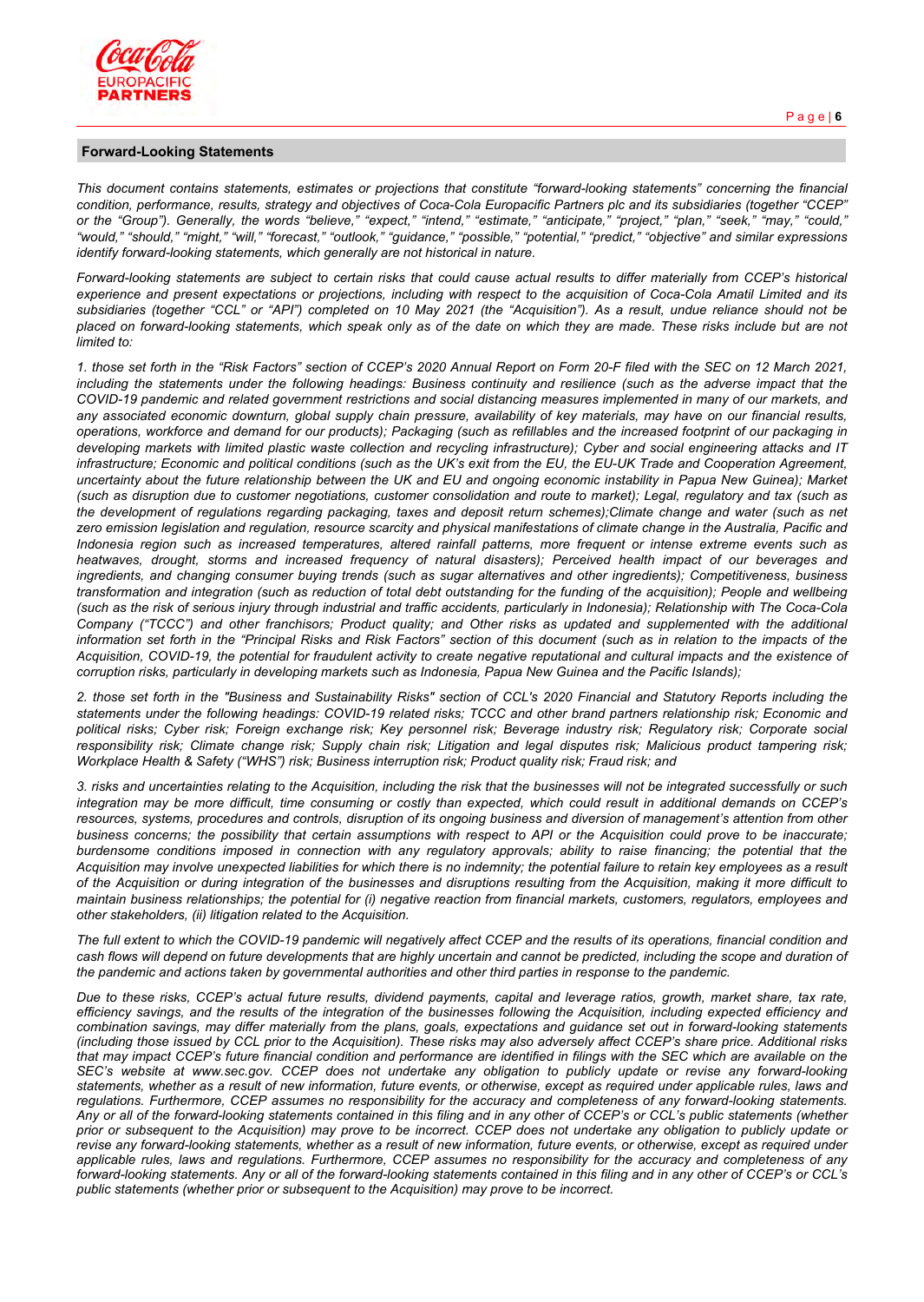

#### **Note Regarding the Presentation of Pro forma financial information and Alternative Performance Measures**

#### **Pro forma financial information**

Pro forma financial information has been provided in order to illustrate the effects of the acquisition of Coca-Cola Amatil Limited (CCL or API) on the results of operations of CCEP and allow for greater comparability of the results of the combined group between periods. The Pro forma financial information has been prepared for illustrative purposes only and because of its nature, addresses a hypothetical situation. It is based on information and assumptions that CCEP believes are reasonable, including assumptions as at 1 January 2021 and 1 January 2020 relating to acquisition accounting provisional fair values of API assets and liabilities which are assumed to be equivalent to those that have been provisionally determined as of the acquisition date, on a constant currency basis. The Pro forma information also assumes the interest impact of additional debt financing reflecting the actual weighted average interest rate for Acquisition financing of c.0.40% for all periods presented. Acquisition costs included in 2020 Pro forma financial information are assumed to be equivalent to those incurred in 2021.

The Pro forma financial information does not intend to represent what CCEP's results of operations actually would have been if the acquisition had been completed on the dates indicated, nor does it intend to represent, predict or estimate the results of operations for any future period or financial position at any future date. In addition, it does not reflect ongoing cost savings that CCEP expects to achieve as a result of the acquisition or the costs necessary to achieve these cost savings or synergies. As pro forma information is prepared to illustrate retrospectively the effects of future transactions, there are limitations that are inherent to the nature of pro forma information. As such, had the acquisition taken place on the dates assumed, the actual effects would not necessarily have been the same as those presented in the Pro Forma financial information contained herein.

#### **Alternative Performance Measures**

We use certain alternative performance measures (non-GAAP performance measures) to make financial, operating and planning decisions and to evaluate and report performance. We believe these measures provide useful information to investors and as such, where clearly identified, we have included certain alternative performance measures in this document to allow investors to better analyse our business performance and allow for greater comparability. To do so, we have excluded items affecting the comparability of period-over-period financial performance as described below. The alternative performance measures included herein should be read in conjunction with and do not replace the directly reconcilable GAAP measures.

For purposes of this document, the following terms are defined:

**''As reported''** are results extracted from our condensed consolidated interim financial statements.

**''Pro forma**'' includes the results of CCEP and API as if the Acquisition had occurred at the beginning of the period presented, including acquisition accounting adjustments relating to provisional fair values. Pro forma also includes impact of the additional debt financing costs incurred by CCEP in connection with the Acquisition for all periods presented.

**"Comparable''** is defined as results excluding items impacting comparability, which include restructuring charges, acquisition and integration related costs, inventory fair value step up related to acquisition accounting, the impact of the closure of the GB defined benefit benefit pension scheme and net tax items relating to rate and law changes. Comparable volume is also adjusted for selling days.

**''Pro forma Comparable''** is defined as the pro forma results excluding items impacting comparability, as described above.

**''Fx-neutral''** is defined as period results excluding the impact of foreign exchange rate changes. Foreign exchange impact is calculated by recasting current year results at prior year exchange rates.

''**Capex**'' or **"Capital expenditures**'' is defined as purchases of property, plant and equipment and capitalised software, plus payments of principal on lease obligations, less proceeds from disposals of property, plant and equipment. Capex is used as a measure to ensure that cash spending on capital investment is in line with the Group's overall strategy for the use of cash.

**''Free cash flow''** is defined as net cash flows from operating activities less capital expenditures (as defined above) and interest paid. Free cash flow is used as a measure of the Group's cash generation from operating activities, taking into account investments in property, plant and equipment and non-discretionary lease and interest payments. Free cash flow is not intended to represent residual cash flow available for discretionary expenditures.

**''Adjusted EBITDA''** is calculated as Earnings Before Interest, Tax, Depreciation and Amortisation (EBITDA), after adding back items impacting the comparability of period over period financial performance. Adjusted EBITDA does not reflect cash expenditures, or future requirements for capital expenditures or contractual commitments. Further, adjusted EBITDA does not reflect changes in, or cash requirements for, working capital needs, and although depreciation and amortisation are non-cash charges, the assets being depreciated and amortised are likely to be replaced in the future and adjusted EBITDA does not reflect cash requirements for such replacements.

**''Net Debt''** is defined as the net of cash and cash equivalents less borrowings and adjusted for the fair value of hedging instruments related to borrowings and other financial assets/liabilities related to borrowings. We believe that reporting net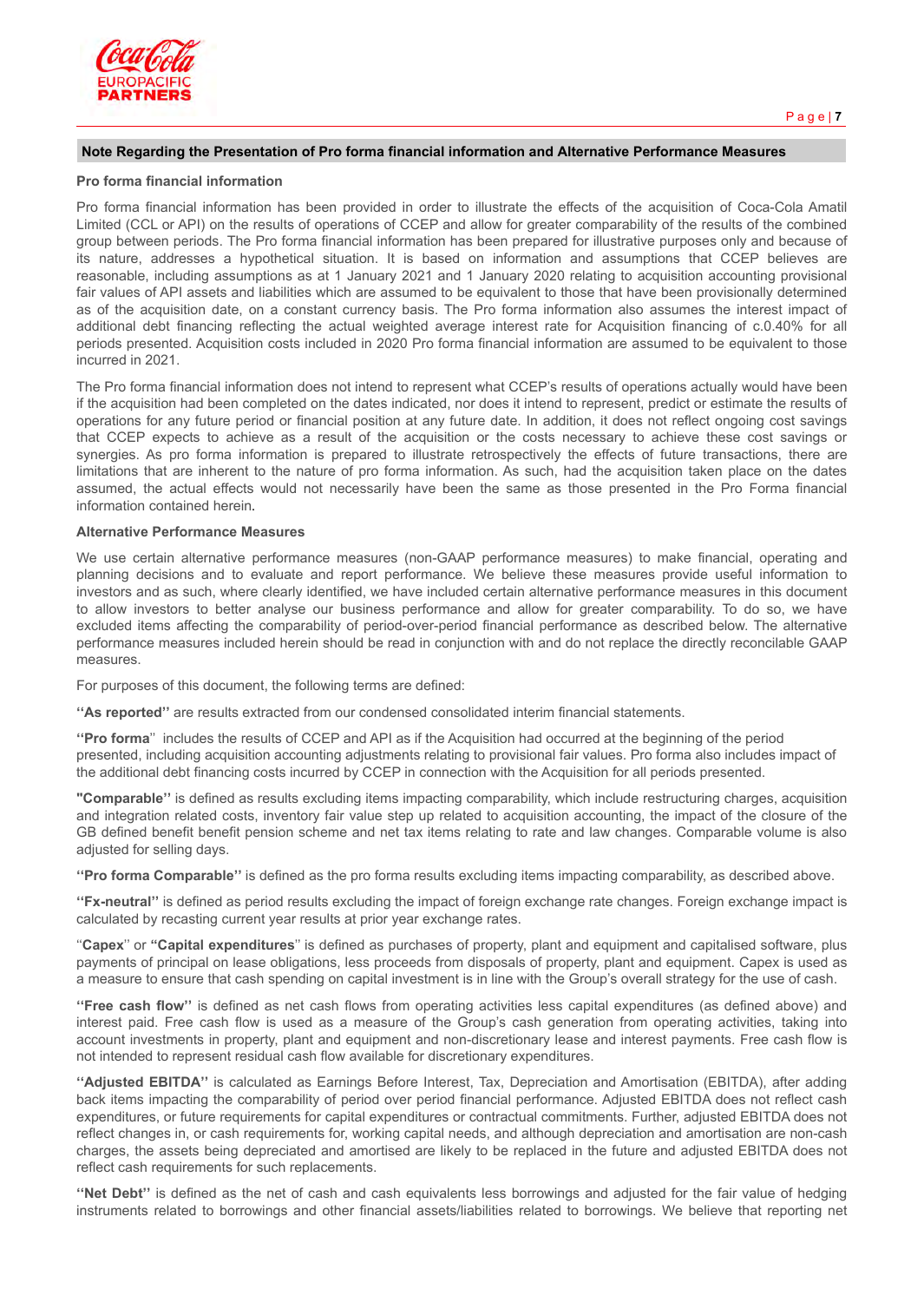

debt is useful as it reflects a metric used by the Group to assess cash management and leverage. In addition, the ratio of net debt to adjusted EBITDA is used by investors, analysts and credit rating agencies to analyse our operating performance in the context of targeted financial leverage.

**''Dividend payout ratio''** is defined as dividends as a proportion of comparable profit after tax.

Additionally, within this document, we provide certain forward-looking non-GAAP financial Information, which management uses for planning and measuring performance. We are not able to reconcile forward-looking non-GAAP measures to reported measures without unreasonable efforts because it is not possible to predict with a reasonable degree of certainty the actual impact or exact timing of items that may impact comparability throughout year.

Unless otherwise stated, percent amounts are rounded to the nearest 0.5%.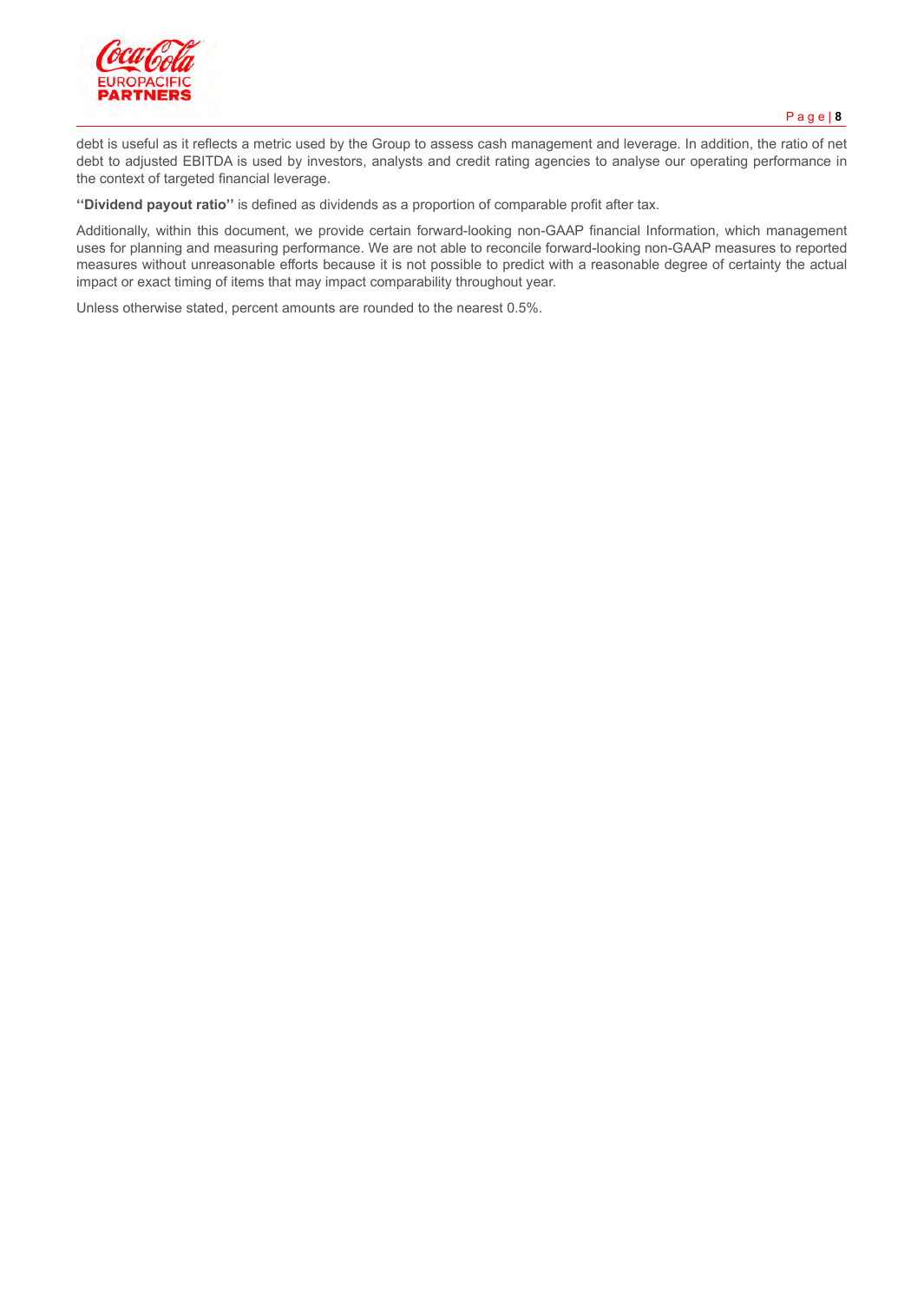

## **Supplementary Financial Information - Income Statement - Reported to Comparable**

The following provides a summary reconciliation of CCEP's reported and comparable results for the first six months ended 2 July 2021 and 26 June 2020:

| <b>First Six Months 2021</b>                                                                           | <b>As Reported</b> |                                         |                                                          | <b>Items impacting Comparability</b>                             |                                              |                        | Comparable  |
|--------------------------------------------------------------------------------------------------------|--------------------|-----------------------------------------|----------------------------------------------------------|------------------------------------------------------------------|----------------------------------------------|------------------------|-------------|
| Unaudited, in millions of $\epsilon$ except per<br>share data which is calculated prior<br>to rounding | <b>CCEP</b>        | Restructuring<br>Charges <sup>[1]</sup> | <b>Defined</b><br>benefit plan<br>closure <sup>[2]</sup> | <b>Acquisition</b><br>and<br>Integration<br>related costs<br>[3] | Inventory<br>step up<br>costs <sup>[4]</sup> | Net Tax <sup>[5]</sup> | <b>CCEP</b> |
| Revenue                                                                                                | 5,918              |                                         |                                                          |                                                                  |                                              |                        | 5,918       |
| Cost of sales                                                                                          | 3,840              | (4)                                     | 3                                                        |                                                                  | (48)                                         |                        | 3,791       |
| <b>Gross profit</b>                                                                                    | 2,078              | 4                                       | (3)                                                      |                                                                  | 48                                           |                        | 2,127       |
| Operating expenses                                                                                     | 1,558              | (88)                                    | 6                                                        | (40)                                                             |                                              |                        | 1,436       |
| <b>Operating profit</b>                                                                                | 520                | 92                                      | (9)                                                      | 40                                                               | 48                                           |                        | 691         |
| Total finance costs, net                                                                               | 64                 |                                         |                                                          | (3)                                                              |                                              |                        | 61          |
| Non-operating items                                                                                    |                    |                                         |                                                          |                                                                  |                                              |                        |             |
| <b>Profit before taxes</b>                                                                             | 455                | 92                                      | (9)                                                      | 43                                                               | 48                                           |                        | 629         |
| <b>Taxes</b>                                                                                           | 209                | 28                                      | 4                                                        | 1                                                                | 5                                            | (118)                  | 129         |
| <b>Profit after taxes</b>                                                                              | 246                | 64                                      | (13)                                                     | 42                                                               | 43                                           | 118                    | 500         |
| Attributable to:                                                                                       |                    |                                         |                                                          |                                                                  |                                              |                        |             |
| <b>Shareholders</b>                                                                                    | 244                | 64                                      | (13)                                                     | 42                                                               | 42                                           | 118                    | 497         |
| Non-controlling interest                                                                               | 2                  |                                         |                                                          |                                                                  |                                              |                        | 3           |
| <b>Profit after taxes</b>                                                                              | 246                | 64                                      | (13)                                                     | 42                                                               | 43                                           | 118                    | 500         |
| Diluted earnings per share $(\epsilon)$                                                                | 0.53               | 0.14                                    | (0.03)                                                   | 0.10                                                             | 0.09                                         | 0.26                   | 1.09        |

| <b>First Six Months 2020</b>                                                                    | <b>As Reported</b> | <b>Items impacting Comparability</b>            |                                         | Comparable             |             |
|-------------------------------------------------------------------------------------------------|--------------------|-------------------------------------------------|-----------------------------------------|------------------------|-------------|
| Unaudited, in millions of $\epsilon$ except share data which is<br>calculated prior to rounding | <b>CCEP</b>        | <b>Mark-to-market</b><br>effects <sup>[6]</sup> | Restructuring<br>Charges <sup>[1]</sup> | Net Tax <sup>[5]</sup> | <b>CCEP</b> |
| Revenue                                                                                         | 4,837              |                                                 |                                         |                        | 4,837       |
| Cost of sales                                                                                   | 3,168              |                                                 |                                         |                        | 3,168       |
| <b>Gross profit</b>                                                                             | 1,669              |                                                 |                                         |                        | 1,669       |
| Operating expenses                                                                              | 1,401              | (6)                                             | (124)                                   |                        | 1,271       |
| <b>Operating profit</b>                                                                         | 268                | 6                                               | 124                                     |                        | 398         |
| Total finance costs, net                                                                        | 55                 |                                                 |                                         |                        | 55          |
| Non-operating items                                                                             | $\overline{2}$     |                                                 |                                         |                        | 2           |
| <b>Profit before taxes</b>                                                                      | 211                | 6                                               | 124                                     |                        | 341         |
| Taxes                                                                                           | 85                 |                                                 | 33                                      | (37)                   | 82          |
| <b>Profit after taxes</b>                                                                       | 126                | 5                                               | 91                                      | 37                     | 259         |
| <b>Attributable to:</b>                                                                         |                    |                                                 |                                         |                        |             |
| Shareholders                                                                                    | 126                | 5                                               | 91                                      | 37                     | 259         |
| Non-controlling interest                                                                        |                    |                                                 |                                         |                        |             |
| <b>Profit after taxes</b>                                                                       | 126                | 5                                               | 91                                      | 37                     | 259         |
| Diluted earnings per share $(\epsilon)$                                                         | 0.28               | 0.01                                            | 0.20                                    | 0.08                   | 0.57        |

 $[1]$  Amounts represent restructuring charges related to business transformation activities.

<sup>[2]</sup> Amounts represent the impact of the closure of the GB defined benefit pension scheme to future benefits accrual on 31 March 2021.

[3] Amounts represent cost associated with the acquisition and integration of API.

 $\overline{\phantom{a}}$  , where the contract of the contract of the contract of the contract of the contract of the contract of the contract of the contract of the contract of the contract of the contract of the contract of the contr

[4] Amounts represent the non-recurring impact of provisional fair value step-up of API finished goods.

<sup>[6]</sup> Amounts represent the net out of period mark-to-market impact of non-designated commodity hedges.

<sup>&</sup>lt;sup>[5]</sup> Amounts include the deferred tax impact related to income tax rate and law changes.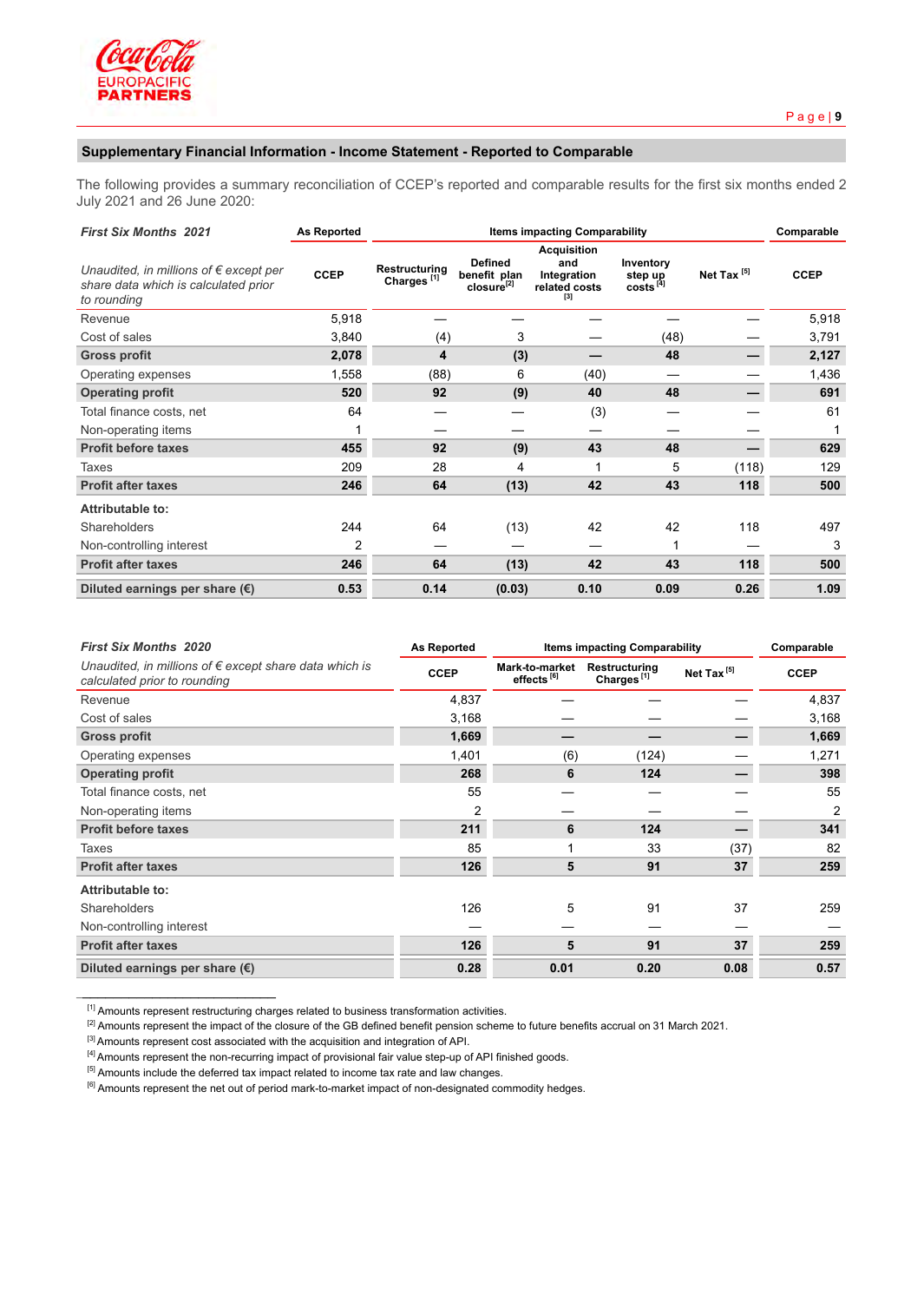

 $\overline{\phantom{a}}$  , where the contract of the contract of the contract of the contract of the contract of the contract of the contract of the contract of the contract of the contract of the contract of the contract of the contr

#### **Supplementary Financial Information - Income Statement - Reported to Pro forma Comparable**

The following provides a summary reconciliation of CCEP's reported and pro forma comparable results for the first six months ended 2 July 2021 and 26 June 2020:

| <b>First Six Months 2021</b>                                                                    | <b>As Reported</b> | Pro forma<br>adjustments<br>API <sup>[A]</sup> | <b>Transaction</b><br>accounting<br>adjustments <sup>[B]</sup> | Pro forma<br>Combined | Items impacting<br>Comparability <sup>[E]</sup> | Pro forma<br>Comparable |
|-------------------------------------------------------------------------------------------------|--------------------|------------------------------------------------|----------------------------------------------------------------|-----------------------|-------------------------------------------------|-------------------------|
| Unaudited, in millions of $\epsilon$ except share<br>data which is calculated prior to rounding | <b>CCEP</b>        |                                                |                                                                | <b>CCEP</b>           |                                                 | <b>CCEP</b>             |
| Revenue                                                                                         | 5,918              | 1,056                                          |                                                                | 6,974                 |                                                 | 6,974                   |
| Cost of sales                                                                                   | 3,840              | 616                                            | 2                                                              | 4,458                 | (49)                                            | 4,409                   |
| <b>Gross profit</b>                                                                             | 2,078              | 440                                            | (2)                                                            | 2,516                 | 49                                              | 2,565                   |
| Operating expenses                                                                              | 1,558              | 323                                            | 68                                                             | 1,949                 | (186)                                           | 1,763                   |
| <b>Operating profit</b>                                                                         | 520                | 117                                            | (70)                                                           | 567                   | 235                                             | 802                     |
| Total finance costs, net                                                                        | 64                 | 12                                             | 13                                                             | 89                    | (3)                                             | 86                      |
| Non-operating items                                                                             |                    | (1)                                            |                                                                |                       |                                                 |                         |
| <b>Profit before taxes</b>                                                                      | 455                | 106                                            | (83)                                                           | 478                   | 238                                             | 716                     |
| <b>Taxes</b>                                                                                    | 209                | 28                                             | (23)                                                           | 214                   | (61)                                            | 153                     |
| <b>Profit after taxes</b>                                                                       | 246                | 78                                             | (60)                                                           | 264                   | 299                                             | 563                     |
| <b>Attributable to:</b>                                                                         |                    |                                                |                                                                |                       |                                                 |                         |
| Shareholders                                                                                    | 244                | 75                                             | (61)                                                           | 258                   | 298                                             | 556                     |
| Non-controlling interest                                                                        | $\overline{2}$     | 3                                              |                                                                | 6                     | 1                                               | 7                       |
| <b>Profit after taxes</b>                                                                       | 246                | 78                                             | (60)                                                           | 264                   | 299                                             | 563                     |
| Diluted earnings per share $(\epsilon)$                                                         | 0.53               | 0.16                                           | (0.13)                                                         | 0.56                  | 0.66                                            | 1.22                    |

[A] Amounts represent adjustments to include API financial results prepared on a basis consistent with CCEP accounting policies, as if the Acquisition had occurred on 1 January 2021 and excludes API acquisition and integration related costs.

<sup>[B]</sup> Amounts represent transaction accounting adjustments for the period 1 January to 10 May as if the Acquisition had occurred on 1 January 2021. These include the depreciation and amortisation impact relating to provisional fair values for intangibles and property plant and equipment, the interest impact of<br>additional debt financing reflecting the actual weighted average

| <b>First Six Months 2020</b>                                                                    | <b>As Reported</b> | <b>Historical</b><br>adjusted API<br>[C] | <b>Transaction</b><br>accounting<br>adjustments <sup>[D]</sup> | Pro forma<br>Combined | Items impacting<br>Comparability <sup>[E]</sup> | Pro forma<br>Comparable |
|-------------------------------------------------------------------------------------------------|--------------------|------------------------------------------|----------------------------------------------------------------|-----------------------|-------------------------------------------------|-------------------------|
| Unaudited, in millions of $\epsilon$ except share<br>data which is calculated prior to rounding | <b>CCEP</b>        |                                          |                                                                | <b>CCEP</b>           |                                                 | <b>CCEP</b>             |
| Revenue                                                                                         | 4,837              | 1,335                                    |                                                                | 6,172                 |                                                 | 6,172                   |
| Cost of sales                                                                                   | 3,168              | 794                                      | 52                                                             | 4,014                 | (48)                                            | 3,966                   |
| <b>Gross profit</b>                                                                             | 1,669              | 541                                      | (52)                                                           | 2,158                 | 48                                              | 2,206                   |
| Operating expenses                                                                              | 1,401              | 546                                      | 111                                                            | 2,058                 | (350)                                           | 1,708                   |
| <b>Operating profit</b>                                                                         | 268                | (5)                                      | (163)                                                          | 100                   | 398                                             | 498                     |
| Total finance costs, net                                                                        | 55                 | 19                                       | 21                                                             | 95                    | (3)                                             | 92                      |
| Non-operating items                                                                             | $\overline{2}$     | 7                                        |                                                                | 9                     | (7)                                             | 2                       |
| <b>Profit before taxes</b>                                                                      | 211                | (31)                                     | (184)                                                          | (4)                   | 408                                             | 404                     |
| <b>Taxes</b>                                                                                    | 85                 | (3)                                      | (35)                                                           | 47                    | 52                                              | 99                      |
| <b>Profit after taxes</b>                                                                       | 126                | (28)                                     | (149)                                                          | (51)                  | 356                                             | 305                     |
| <b>Attributable to:</b>                                                                         |                    |                                          |                                                                |                       |                                                 |                         |
| Shareholders                                                                                    | 126                | (5)                                      | (149)                                                          | (28)                  | 330                                             | 302                     |
| Non-controlling interest                                                                        |                    | (23)                                     |                                                                | (23)                  | 26                                              | 3                       |
| <b>Profit after taxes</b>                                                                       | 126                | (28)                                     | (149)                                                          | (51)                  | 356                                             | 305                     |
| Diluted earnings per share $(\epsilon)$                                                         | 0.28               | (0.01)                                   | (0.33)                                                         | (0.06)                | 0.72                                            | 0.66                    |

<sup>[C]</sup> Amounts represent adjustments to reflect API financial results as if the Acquisition had occurred on 1 January 2020. The impact of adjustments made to API's historical financial statements in order to present them on a basis consistent with CCEP's accounting policies is provided in Note 1.

<sup>[D]</sup> Amounts represent transaction accounting adjustments for the period 1 January to 26 June as if the Acquisition had occurred on 1 January 2020. These<br>include the depreciation and amortisation impact relating to provis

<sup>[E]</sup> Items impacting comparability represents amounts included within Pro forma Combined CCEP affecting the comparability of CCEP's year-over-year financial performance and are set out in the corresponding table below: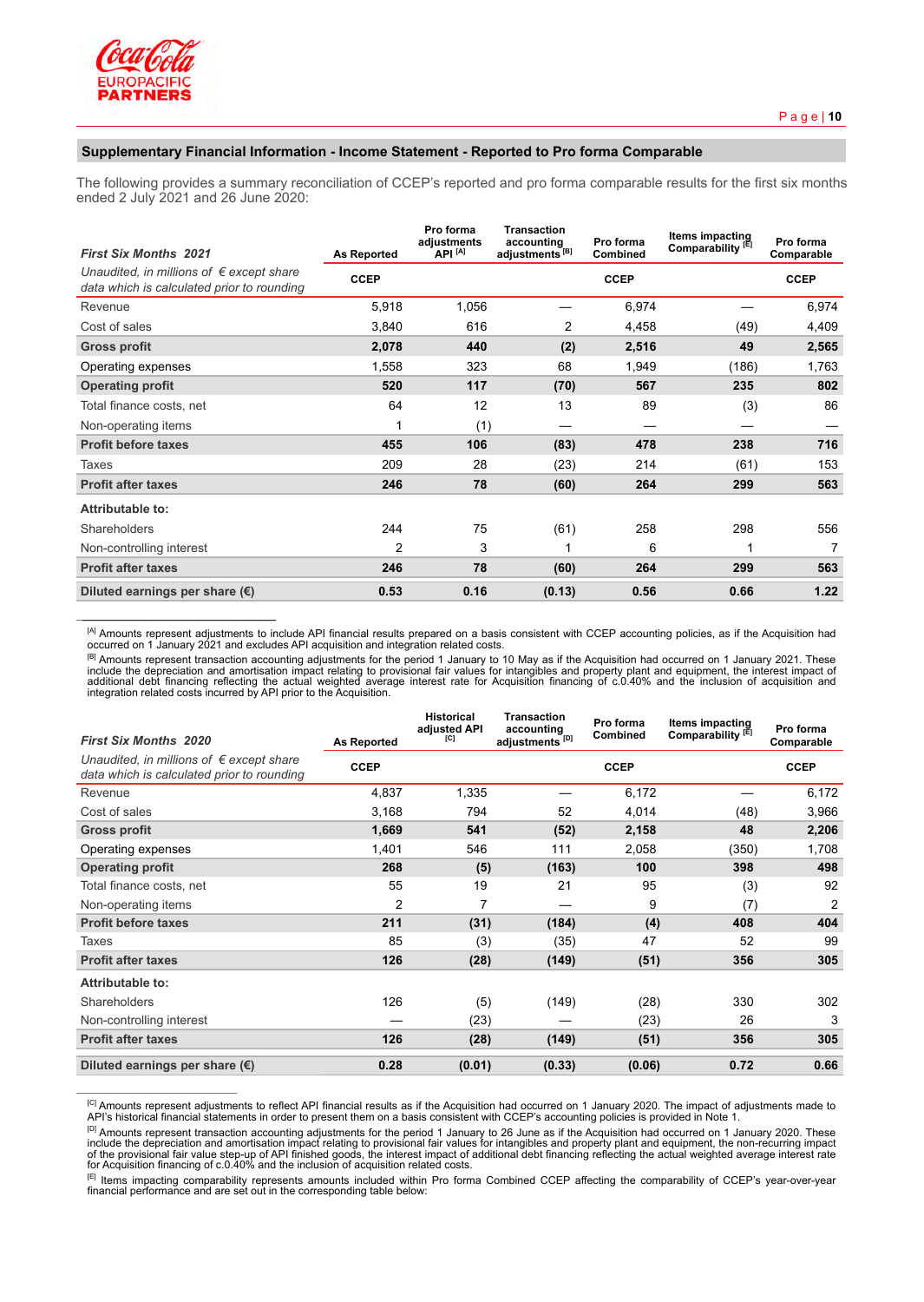

| <b>First Six Months 2021</b>                                                                       | <b>Items impacting Comparability</b>    |                                                          |                                                                  |                            |                        |                      |                                                  |  |
|----------------------------------------------------------------------------------------------------|-----------------------------------------|----------------------------------------------------------|------------------------------------------------------------------|----------------------------|------------------------|----------------------|--------------------------------------------------|--|
| Unaudited, in millions of $\epsilon$ except<br>share data which is calculated<br>prior to rounding | Restructuring<br>Charges <sup>[1]</sup> | <b>Defined</b><br>benefit plan<br>closure <sup>[2]</sup> | <b>Acquisition</b><br>and<br>Integration<br>related costs<br>[3] | Inventory<br>step up costs | Net Tax <sup>[5]</sup> | Other <sup>[6]</sup> | <b>Total items</b><br>impacting<br>Comparability |  |
| Revenue                                                                                            |                                         |                                                          |                                                                  |                            |                        |                      |                                                  |  |
| Cost of sales                                                                                      | (4)                                     | 3                                                        |                                                                  | (48)                       |                        |                      | (49)                                             |  |
| <b>Gross profit</b>                                                                                | 4                                       | (3)                                                      |                                                                  | 48                         |                        |                      | 49                                               |  |
| Operating expenses                                                                                 | (88)                                    | 6                                                        | (100)                                                            |                            |                        | (4)                  | (186)                                            |  |
| <b>Operating profit</b>                                                                            | 92                                      | (9)                                                      | 100                                                              | 48                         |                        | 4                    | 235                                              |  |
| Total finance costs, net                                                                           |                                         |                                                          | (3)                                                              |                            |                        |                      | (3)                                              |  |
| Non-operating items                                                                                |                                         |                                                          |                                                                  |                            |                        |                      |                                                  |  |
| <b>Profit before taxes</b>                                                                         | 92                                      | (9)                                                      | 103                                                              | 48                         |                        | 4                    | 238                                              |  |
| <b>Taxes</b>                                                                                       | 28                                      | 4                                                        | 19                                                               | 5                          | (118)                  | 1                    | (61)                                             |  |
| <b>Profit after taxes</b>                                                                          | 64                                      | (13)                                                     | 84                                                               | 43                         | 118                    | 3                    | 299                                              |  |
| Attributable to:                                                                                   |                                         |                                                          |                                                                  |                            |                        |                      |                                                  |  |
| Shareholders                                                                                       | 64                                      | (13)                                                     | 84                                                               | 42                         | 118                    | 3                    | 298                                              |  |
| Non-controlling interest                                                                           |                                         |                                                          |                                                                  | 1                          |                        |                      |                                                  |  |
| <b>Profit after taxes</b>                                                                          | 64                                      | (13)                                                     | 84                                                               | 43                         | 118                    | 3                    | 299                                              |  |
| Diluted earnings per share $(\epsilon)$                                                            | 0.14                                    | (0.03)                                                   | 0.19                                                             | 0.09                       | 0.26                   | 0.01                 | 0.66                                             |  |

| <b>First Six Months 2020</b>                                                                       | <b>Items impacting Comparability</b>    |                                                                    |                            |                                              |                        |                   |                      |                                                  |
|----------------------------------------------------------------------------------------------------|-----------------------------------------|--------------------------------------------------------------------|----------------------------|----------------------------------------------|------------------------|-------------------|----------------------|--------------------------------------------------|
| Unaudited, in millions of $\epsilon$<br>except share data which is<br>calculated prior to rounding | Restructuring<br>Charges <sup>[1]</sup> | <b>Acquisition</b><br>and<br>Integration<br>related costs<br>$[3]$ | Inventory<br>step up costs | Mark-to-<br>market<br>effects <sup>[7]</sup> | Net Tax <sup>[5]</sup> | Impairment<br>[8] | Other <sup>[6]</sup> | <b>Total items</b><br>impacting<br>Comparability |
| Revenue                                                                                            |                                         |                                                                    |                            |                                              |                        |                   |                      |                                                  |
| Cost of sales                                                                                      |                                         |                                                                    | (48)                       |                                              |                        |                   |                      | (48)                                             |
| <b>Gross profit</b>                                                                                |                                         |                                                                    | 48                         |                                              |                        |                   |                      | 48                                               |
| Operating expenses                                                                                 | (124)                                   | (100)                                                              |                            | (6)                                          |                        | (116)             | (4)                  | (350)                                            |
| <b>Operating profit</b>                                                                            | 124                                     | 100                                                                | 48                         | 6                                            |                        | 116               | 4                    | 398                                              |
| Total finance costs, net                                                                           |                                         | (3)                                                                |                            |                                              |                        |                   |                      | (3)                                              |
| Non-operating items                                                                                |                                         | —                                                                  |                            |                                              |                        |                   | (7)                  | (7)                                              |
| <b>Profit before taxes</b>                                                                         | 124                                     | 103                                                                | 48                         | 6                                            |                        | 116               | 11                   | 408                                              |
| Taxes                                                                                              | 33                                      | 19                                                                 | 5                          | 1                                            | (37)                   | 29                | $\overline{2}$       | 52                                               |
| <b>Profit after taxes</b>                                                                          | 91                                      | 84                                                                 | 43                         | 5                                            | 37                     | 87                | 9                    | 356                                              |
| Attributable to:                                                                                   |                                         |                                                                    |                            |                                              |                        |                   |                      |                                                  |
| Shareholders                                                                                       | 91                                      | 84                                                                 | 42                         | 5                                            | 37                     | 62                | 9                    | 330                                              |
| Non-controlling interest                                                                           |                                         |                                                                    |                            |                                              |                        | 25                |                      | 26                                               |
| <b>Profit after taxes</b>                                                                          | 91                                      | 84                                                                 | 43                         | 5                                            | 37                     | 87                | 9                    | 356                                              |
| <b>Diluted earnings per</b>                                                                        |                                         |                                                                    |                            |                                              |                        |                   |                      |                                                  |
| share $(\epsilon)$                                                                                 | 0.20                                    | 0.18                                                               | 0.09                       | 0.01                                         | 0.08                   | 0.14              | 0.02                 | 0.72                                             |

 $\mathcal{L}=\mathcal{L}=\mathcal{L}=\mathcal{L}=\mathcal{L}=\mathcal{L}=\mathcal{L}=\mathcal{L}=\mathcal{L}=\mathcal{L}=\mathcal{L}=\mathcal{L}=\mathcal{L}=\mathcal{L}=\mathcal{L}=\mathcal{L}=\mathcal{L}=\mathcal{L}=\mathcal{L}=\mathcal{L}=\mathcal{L}=\mathcal{L}=\mathcal{L}=\mathcal{L}=\mathcal{L}=\mathcal{L}=\mathcal{L}=\mathcal{L}=\mathcal{L}=\mathcal{L}=\mathcal{L}=\mathcal{L}=\mathcal{L}=\mathcal{L}=\mathcal{L}=\mathcal{L}=\mathcal{$ <sup>[1]</sup> Amounts represent restructuring charges related to business transformation activities.

<sup>[2]</sup> Amounts represent the impact of the closure of the GB defined benefit pension scheme to future benefits accrual on 31 March 2021.

[3] Amounts represent cost associated with the acquisition and integration of API.

<sup>[4]</sup> Amounts represent the non-recurring impact of the provisional fair value step-up of API finished goods. For 2021, these charges are included within the As

Reported results. For 2020, these charges are included within Transaction accounting adjustments.

<sup>[5]</sup> Amounts include the deferred tax impact related to income tax rate and law changes.

<sup>[6]</sup> Amounts represent charges incurred prior to Acquisition classified as non-trading items by API which are not expected to recur.

<sup>[7]</sup> Amounts represent the net out of period mark-to-market impact of non-designated commodity hedges.

<sup>[8]</sup> Amounts represent the charges recognised by API relating to the impairment of Indonesia and Fiji during H1 2020.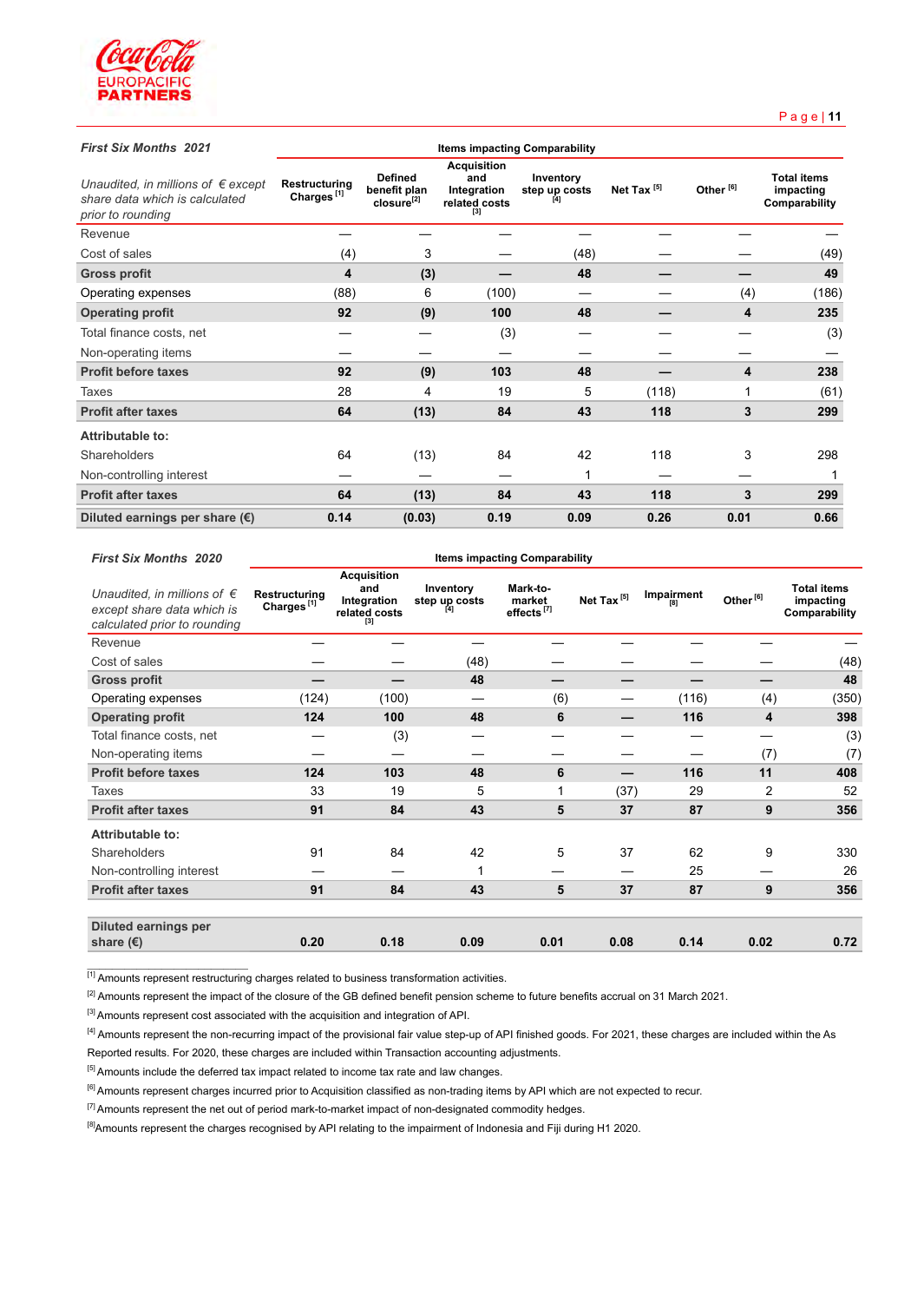

### **Note 1: Adjustments to API's financial statements**

The financial statements below illustrate the impact of adjustments made to API's financial statements in order to present them on a basis consistent with CCEP's accounting policies.

| <b>First Six Months 2020</b>         | Historical API <sup>[1]</sup> | Reclassifications <sup>[2]</sup> | <b>Adjusted API</b> | <b>Historical Adjusted</b><br>$API^{[3]}$ |
|--------------------------------------|-------------------------------|----------------------------------|---------------------|-------------------------------------------|
| Unaudited, in millions of $\epsilon$ | AUD (A\$)                     | <b>AUD (A\$)</b>                 | AUD (A\$)           | EUR $(\epsilon)$                          |
| Revenue                              |                               | 2,231                            | 2,231               | 1,335                                     |
| Trading revenue                      | 2,186                         | (2, 186)                         |                     |                                           |
| Cost of sales                        |                               | (1, 327)                         | (1, 327)            | (794)                                     |
| Cost of goods sold                   | (1,329)                       | 1,329                            |                     |                                           |
| Delivery                             | (107)                         | 107                              |                     |                                           |
| <b>Gross profit</b>                  | 750                           | 154                              | 904                 | 541                                       |
| Other revenues                       | 19                            | (19)                             |                     |                                           |
| Operating expenses                   | (789)                         | (122)                            | (911)               | (546)                                     |
| <b>Operating profit</b>              | (20)                          | 13                               | (7)                 | (5)                                       |
| Finance income                       | 17                            |                                  | 17                  | 10                                        |
| Finance costs                        | (50)                          |                                  | (50)                | (29)                                      |
| Total finance costs, net             | (33)                          |                                  | (33)                | (19)                                      |
| Non-operating items                  |                               | (13)                             | (13)                | (7)                                       |
| <b>Profit before taxes</b>           | (53)                          |                                  | (53)                | (31)                                      |
| <b>Taxes</b>                         |                               | 5                                | 5                   | 3                                         |
| Income tax expense                   | 5                             | (5)                              |                     |                                           |
| <b>Profit after taxes</b>            | (48)                          |                                  | (48)                | (28)                                      |
| <b>Attributable to:</b>              |                               |                                  |                     |                                           |
| Shareholders                         | (9)                           |                                  | (9)                 | (5)                                       |
| Non-controlling interest             | (39)                          |                                  | (39)                | (23)                                      |
| <b>Profit after taxes</b>            | (48)                          |                                  | (48)                | (28)                                      |

[1] Historical income statement previously published by API for the period 1 January 2020 to 26 June 2020.

<sup>[2]</sup> Accounting policy and classification adjustments made to API's income statement in order to present on a basis consistent with CCEP.

<sup>[3]</sup> API income statement has been translated from Australian Dollars to Euros using the average exchange rate for the period of 0.5985.

## **Supplemental Financial Information - Operating Profit - Reported to Comparable**

#### **Revenue**

| <b>Revenue CCEP</b>                                                                                                                                                             |             | <b>Second-Quarter Ended</b> |          | <b>Six Months Ended</b> |              |          |  |
|---------------------------------------------------------------------------------------------------------------------------------------------------------------------------------|-------------|-----------------------------|----------|-------------------------|--------------|----------|--|
| In millions of $\epsilon$ , except per case<br>data which is calculated prior to<br>rounding. FX impact calculated<br>by recasting current year results<br>at prior year rates. | 2 July 2021 | 26 June 2020                | % Change | 2 July 2021             | 26 June 2020 | % Change |  |
| As reported                                                                                                                                                                     | 3,625       | 2,359                       | 53.5 %   | 5,918                   | 4,837        | 22.5 %   |  |
| Adjust: Impact of fx changes                                                                                                                                                    | (48)        | n/a                         | n/a      | (47)                    | n/a          | n/a      |  |
| <b>Fx-neutral</b>                                                                                                                                                               | 3,577       | 2,359                       | 51.5 %   | 5,871                   | 4,837        | 21.5%    |  |
| Revenue per unit case                                                                                                                                                           | 4.84        | 4.55                        | 6.5%     | 4.78                    | 4.65         | 3.0%     |  |
| <b>Revenue Europe</b>                                                                                                                                                           |             | <b>Second-Quarter Ended</b> |          | <b>Six Months Ended</b> |              |          |  |
| In millions of $\epsilon$ , except per case<br>data which is calculated prior to<br>rounding. FX impact calculated<br>by recasting current year results<br>at prior year rates. | 2 July 2021 | 26 June 2020                | % Change | 2 July 2021             | 26 June 2020 | % Change |  |
| As reported                                                                                                                                                                     | 3,092       | 2,359                       | 31.0%    | 5,385                   | 4,837        | 11.5 %   |  |
| Adjust: Impact of fx changes                                                                                                                                                    | (34)        | n/a                         | n/a      | (33)                    | n/a          | n/a      |  |
| <b>Fx-neutral</b>                                                                                                                                                               | 3,058       | 2,359                       | 29.5 %   | 5,352                   | 4,837        | 10.5 %   |  |
| Revenue per unit case                                                                                                                                                           | 4.84        | 4.55                        | 6.5%     | 4.77                    | 4.65         | 2.5%     |  |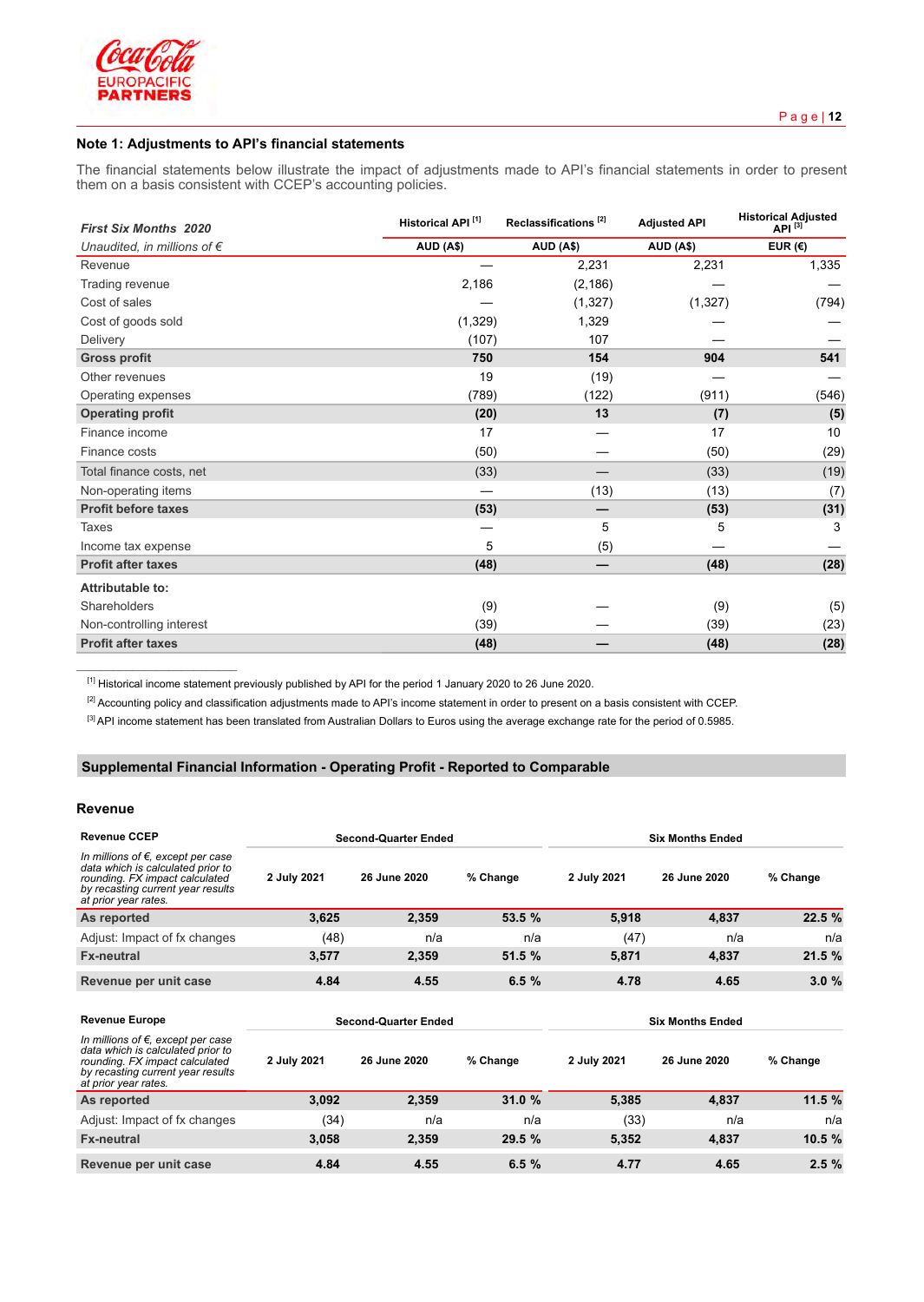

| <b>Revenue API</b>                                                                                                                                                              | <b>Second-Quarter Ended</b> |              |             | <b>Six Months Ended</b> |  |  |
|---------------------------------------------------------------------------------------------------------------------------------------------------------------------------------|-----------------------------|--------------|-------------|-------------------------|--|--|
| In millions of $\epsilon$ , except per case<br>data which is calculated prior to<br>rounding. FX impact calculated<br>by recasting current year results<br>at prior year rates. | 2 July 2021                 | 26 June 2020 | 2 July 2021 | 26 June 2020            |  |  |
| As reported                                                                                                                                                                     | 533                         |              | 533         |                         |  |  |
| Adjust: Impact of fx changes                                                                                                                                                    | (14)                        | n/a          | (14)        | n/a                     |  |  |
| <b>Fx-neutral</b>                                                                                                                                                               | 519                         |              | 519         |                         |  |  |
| Revenue per unit case                                                                                                                                                           | 4.89                        |              | 4.89        |                         |  |  |

|                                                          | Six Months Ended 2 July 2021 |                      |                               |  |
|----------------------------------------------------------|------------------------------|----------------------|-------------------------------|--|
| <b>Revenue by Geography</b><br>In millions of $\epsilon$ | As reported                  | Reported<br>% change | <b>Fx-Neutral</b><br>% change |  |
|                                                          |                              |                      |                               |  |
| <b>Great Britain</b>                                     | 1,192                        | 16.0 %               | 15.0 %                        |  |
| Germany                                                  | 1,091                        | 7.5%                 | 7.5 %                         |  |
| Iberia <sup>[1]</sup>                                    | 1,069                        | 16.5 %               | 16.5 %                        |  |
| France <sup>[2]</sup>                                    | 896                          | 11.0 %               | 11.0 %                        |  |
| Belgium/Luxembourg                                       | 454                          | 6.5%                 | 6.5%                          |  |
| <b>Netherlands</b>                                       | 266                          | 6.5%                 | 6.5%                          |  |
| Norway                                                   | 200                          | 0.5%                 | (5.0)%                        |  |
| Sweden                                                   | 179                          | 10.5 %               | 5.0 %                         |  |
| Iceland                                                  | 38                           | 8.5%                 | 8.5%                          |  |
| <b>Total Europe</b>                                      | 5,385                        | 11.5 %               | 10.5 %                        |  |
| Australia                                                | 328                          | n/a                  | n/a                           |  |
| New Zealand and Pacific Islands                          | 85                           | n/a                  | n/a                           |  |
| Indonesia and Papua New Guinea                           | 120                          | n/a                  | n/a                           |  |
| <b>Total API</b>                                         | 533                          | n/a                  | n/a                           |  |
| <b>Total CCEP</b>                                        | 5,918                        | 22.5 %               | 21.5 %                        |  |

[1] Iberia refers to Spain, Portugal & Andorra. <sup>[2]</sup> France refers to continental France & Monaco.

## **Volume**

# **Comparable Volume - Selling Day Shift CCEP**

| Day Shift CCEP                                                                              | <b>Second-Quarter Ended</b> |                     |          | <b>Six Months Ended</b> |              |          |
|---------------------------------------------------------------------------------------------|-----------------------------|---------------------|----------|-------------------------|--------------|----------|
| In millions of unit cases, prior<br>period volume recast using<br>current year selling days | 2 July 2021                 | <b>26 June 2020</b> | % Change | 2 July 2021             | 26 June 2020 | % Change |
| Volume                                                                                      | 738                         | 519                 | 42.0 %   | 1.227                   | 1.040        | 18.0 %   |
| Impact of selling day shift                                                                 | n/a                         |                     | n/a      | n/a                     | 23           | n/a      |
| Comparable volume -<br><b>Selling Day Shift adjusted</b>                                    | 738                         | 519                 | 42.0 $%$ | 1.227                   | 1,063        | 15.5%    |

| Comparable Volume - Selling<br>Day Shift Europe                                             | <b>Second-Quarter Ended</b> |                     |          | <b>Six Months Ended</b> |                     |          |
|---------------------------------------------------------------------------------------------|-----------------------------|---------------------|----------|-------------------------|---------------------|----------|
| In millions of unit cases, prior<br>period volume recast using<br>current year selling days | 2 July 2021                 | <b>26 June 2020</b> | % Change | 2 July 2021             | <b>26 June 2020</b> | % Change |
| Volume                                                                                      | 632                         | 519                 | 22.0%    | 1.121                   | 1.040               | 8.0%     |
| Impact of selling day shift                                                                 | n/a                         |                     | n/a      | n/a                     | 23                  | n/a      |
| Comparable volume -<br>Selling Day Shift adjusted                                           | 632                         | 519                 | 22.0%    | 1.121                   | 1.063               | 5.5%     |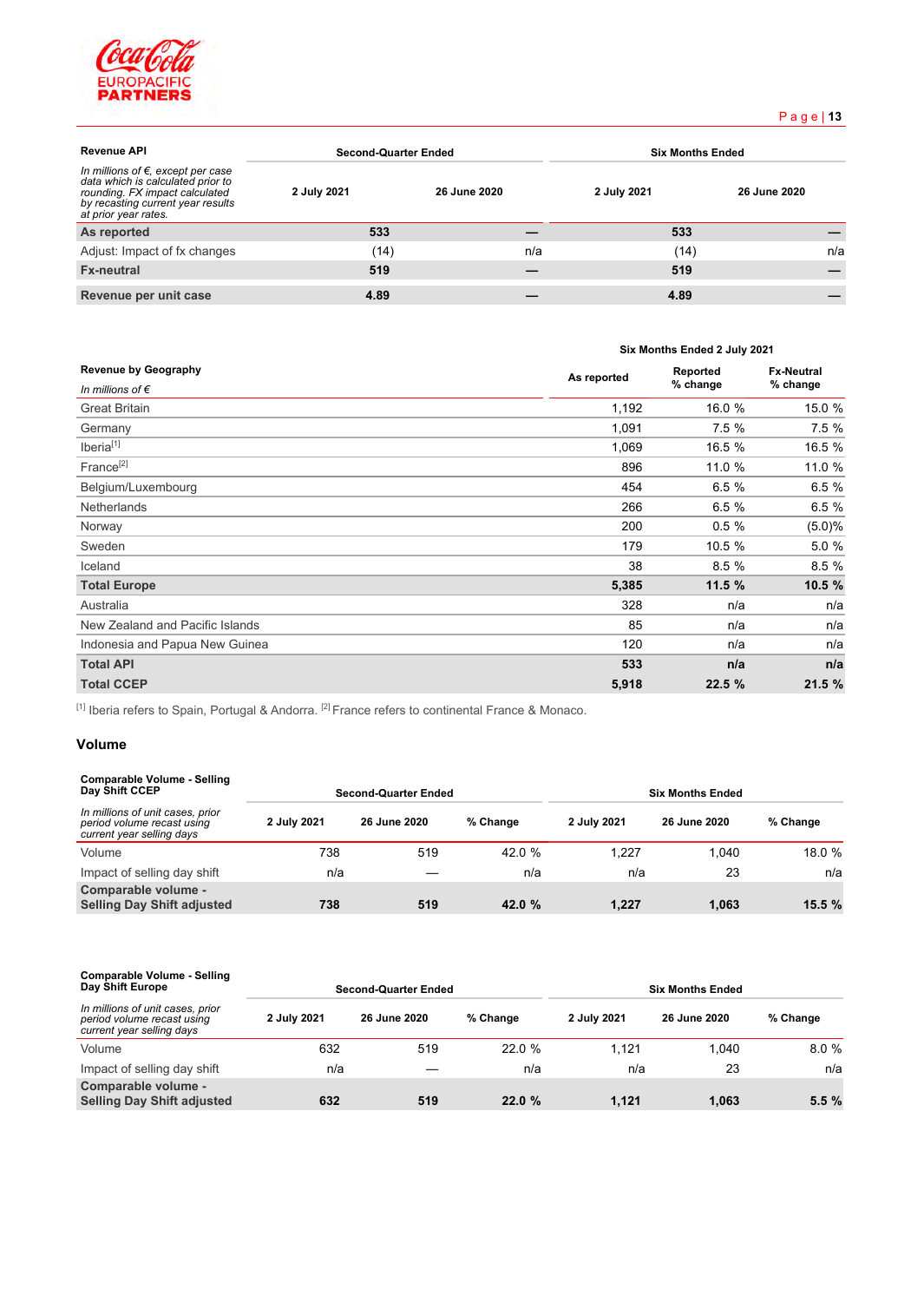

### **Comparable Volume - Selling**

| Day Shift API                                                                               | <b>Second-Quarter Ended</b> |              |          | <b>Six Months Ended</b> |              |          |
|---------------------------------------------------------------------------------------------|-----------------------------|--------------|----------|-------------------------|--------------|----------|
| In millions of unit cases, prior<br>period volume recast using<br>current year selling days | 2 July 2021                 | 26 June 2020 | % Change | 2 July 2021             | 26 June 2020 | % Change |
| Volume                                                                                      | 106                         |              | n/a      | 106                     |              | n/a      |
| Impact of selling day shift                                                                 | n/a                         |              | n/a      | n/a                     |              | n/a      |
| Comparable volume -<br><b>Selling Day Shift adjusted</b>                                    | 106                         |              | n/a      | 106                     |              | n/a      |

#### **Cost of Sales**

| <b>Cost of Sales</b>                                                                                                                                                   | <b>Six Months Ended</b> |                     |          |  |
|------------------------------------------------------------------------------------------------------------------------------------------------------------------------|-------------------------|---------------------|----------|--|
| In millions of $\epsilon$ , except per case data which is calculated prior to rounding. FX impact calculated<br>by recasting current year results at prior year rates. | 2 July 2021             | <b>26 June 2020</b> | % Change |  |
| As reported                                                                                                                                                            | 3,840                   | 3,168               | 21.0 %   |  |
| Adjust: Total items impacting comparability                                                                                                                            | (49)                    |                     | n/a      |  |
| Comparable                                                                                                                                                             | 3.791                   | 3,168               | 19.5 %   |  |
| Adjust: Impact of fx changes                                                                                                                                           | (29)                    | n/a                 | n/a      |  |
| Comparable & fx-neutral                                                                                                                                                | 3,762                   | 3,168               | 19.0 %   |  |
| Cost of sales per unit case                                                                                                                                            | 3.07                    | 3.05                | 0.5%     |  |

For the six months ending 2 July 2021, reported cost of sales were €3,840 million, up 21.0% versus 2020, and include the impact of a €48 million acquisition accounting fair value step up to API finished goods at the time of the Acquisition that were sold during May and June.

Comparable cost of sales for the same period were €3,791 million, up 19.5% versus 2020. Cost of sales per unit case increased by 0.5% on a comparable and fx-neutral basis, reflecting the impact of the newly acquired API operations, increased revenue per unit case driving higher concentrate costs, emerging commodity inflation and adverse mix, partially offset by the favourable recovery of fixed manufacturing costs given higher volumes.

#### **Operating expenses**

| <b>Operating Expenses</b>                                                                               | <b>Six Months Ended</b> |              |          |  |
|---------------------------------------------------------------------------------------------------------|-------------------------|--------------|----------|--|
| In millions of $\epsilon$ . FX impact calculated by recasting current year results at prior year rates. | 2 July 2021             | 26 June 2020 | % Change |  |
| As reported                                                                                             | 1.558                   | 1.401        | 11.0%    |  |
| Adjust: Total items impacting comparability                                                             | (122)                   | (130)        | n/a      |  |
| Comparable                                                                                              | 1.436                   | 1.271        | 13.0%    |  |
| Adjust: Impact of fx changes                                                                            | (8)                     | n/a          | n/a      |  |
| Comparable & fx-neutral                                                                                 | 1.428                   | 1.271        | 12.5%    |  |

For the six months ending 2 July 2021, reported operating expenses were €1,558 million, up 11.0% versus 2020.

Comparable operating expenses were €1,436 million for the same period, up 13.0% versus 2020, reflecting the impact of the newly acquired API operations and higher volumes, partially offset by the benefit of on-going efficiency programmes & our continuous efforts on discretionary spend optimisation.

Restructuring charges of €92 million were incurred in the six month period ending 2 July 2021, which principally relate to proposals announced in Iberia relating to productivity initiatives for which €50 million of severance costs have been recorded. This compares to restructuring charges of €124 million incurred in the six month period ending 26 June 2020, related to the closure of German distribution centres and a commerical restructuring initiative related to vending operations and sales functions.

Acquisition and integration related costs of €43 million were incurred in the six month period ending 2 July 2021 associated with the acquisition of API, primarily related to brokerage and advisory fees.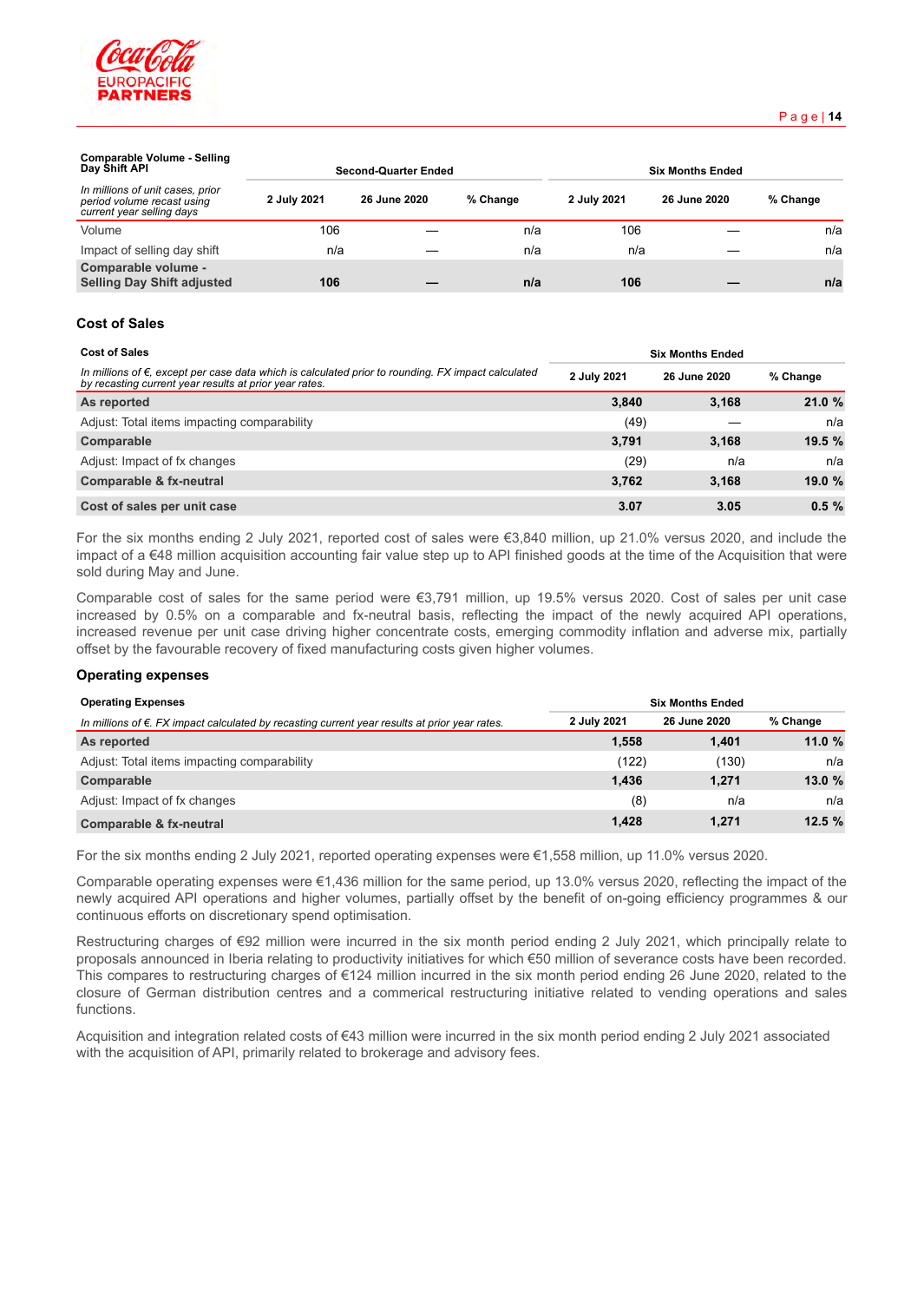

## **Operating profit**

| <b>Operating Profit CCEP</b>                                                                            | <b>Six Months Ended</b> |                     |          |  |
|---------------------------------------------------------------------------------------------------------|-------------------------|---------------------|----------|--|
| In millions of $\epsilon$ . FX impact calculated by recasting current year results at prior year rates. | 2 July 2021             | <b>26 June 2020</b> | % Change |  |
| As reported                                                                                             | 520                     | 268                 | 94.0%    |  |
| Adjust: Total items impacting comparability                                                             | 171                     | 130                 | n/a      |  |
| Comparable                                                                                              | 691                     | 398                 | 73.5 %   |  |
| Adjust: Impact of fx changes                                                                            | (10)                    | n/a                 | n/a      |  |
| Comparable & fx-neutral                                                                                 | 681                     | 398                 | 71.0 %   |  |

| <b>Operating Profit Europe</b>                                                                          | <b>Six Months Ended</b> |                         |              |  |
|---------------------------------------------------------------------------------------------------------|-------------------------|-------------------------|--------------|--|
| In millions of $\epsilon$ . FX impact calculated by recasting current year results at prior year rates. | 2 July 2021             | 26 June 2020            | % Change     |  |
| As reported                                                                                             | 505                     | 268                     | 88.5 %       |  |
| Adjust: Total items impacting comparability                                                             | 126                     | 130                     | n/a          |  |
| Comparable                                                                                              | 631                     | 398                     | 58.5 %       |  |
| Adjust: Impact of fx changes                                                                            | (7)                     | n/a                     | n/a          |  |
| Comparable & fx-neutral                                                                                 | 624                     | 398                     | 57.0 %       |  |
|                                                                                                         |                         |                         |              |  |
| <b>Operating Profit API</b>                                                                             |                         | <b>Six Months Ended</b> |              |  |
| In millions of $\epsilon$ . FX impact calculated by recasting current year results at prior year rates. |                         | 2 July 2021             | 26 June 2020 |  |
| As reported                                                                                             |                         | 15                      |              |  |
| Adjust: Total items impacting comparability                                                             |                         | 45                      |              |  |
| Comparable                                                                                              |                         | 60                      |              |  |
| Adjust: Impact of fx changes                                                                            |                         | (3)                     |              |  |
| Comparable & fx-neutral                                                                                 |                         | 57                      |              |  |

# **Supplemental Financial Information - Operating Profit - Reported to Pro forma Comparable**

### **Revenue**

| Pro forma Revenue CCEP                                                                                                                                                          | <b>Second-Quarter Ended</b> |              |          | <b>Six Months Ended</b> |              |          |
|---------------------------------------------------------------------------------------------------------------------------------------------------------------------------------|-----------------------------|--------------|----------|-------------------------|--------------|----------|
| In millions of $\epsilon$ , except per case<br>data which is calculated prior to<br>rounding. FX impact calculated<br>by recasting current year results<br>at prior year rates. | 2 July 2021                 | 26 June 2020 | % Change | 2 July 2021             | 26 June 2020 | % Change |
| As reported and                                                                                                                                                                 |                             |              |          |                         |              |          |
| comparable                                                                                                                                                                      | 3,625                       | 2,359        | 53.5%    | 5,918                   | 4,837        | 22.5%    |
| Add: Pro forma adjustments                                                                                                                                                      | 259                         | 597          | n/a      | 1.056                   | 1,335        | n/a      |
| <b>Pro forma Comparable</b>                                                                                                                                                     | 3.884                       | 2,956        | 31.5%    | 6,974                   | 6,172        | 13.0%    |
| Adjust: Impact of fx changes                                                                                                                                                    | (67)                        | n/a          | n/a      | (81)                    | n/a          | n/a      |
| Pro forma Comparable and<br>fx-neutral                                                                                                                                          | 3,817                       | 2,956        | 29.0%    | 6,893                   | 6,172        | 11.5%    |
| Pro forma Revenue per unit<br>case                                                                                                                                              | 4.81                        | 4.54         | 6.0%     | 4.78                    | 4.64         | 3.0%     |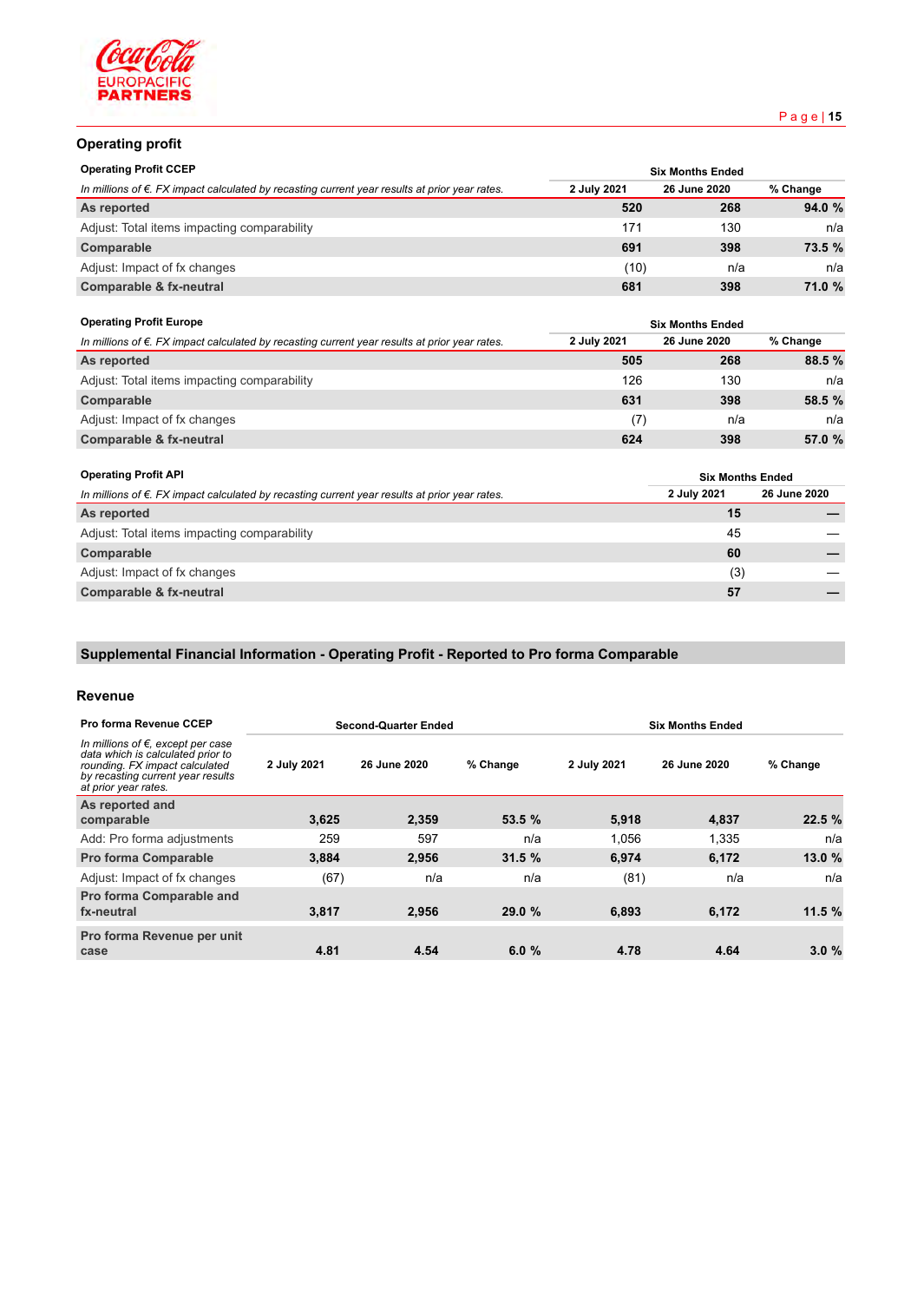

| Pro forma Revenue API                                                                                                                                                           | <b>Second-Quarter Ended</b> |              |          |             | <b>Six Months Ended</b> |          |
|---------------------------------------------------------------------------------------------------------------------------------------------------------------------------------|-----------------------------|--------------|----------|-------------|-------------------------|----------|
| In millions of $\epsilon$ , except per case<br>data which is calculated prior to<br>rounding. FX impact calculated<br>by recasting current year results<br>at prior year rates. | 2 July 2021                 | 26 June 2020 | % Change | 2 July 2021 | 26 June 2020            | % Change |
| As reported and                                                                                                                                                                 |                             |              |          |             |                         |          |
| comparable                                                                                                                                                                      | 533                         |              | n/a      | 533         |                         | n/a      |
| Add: Pro forma adjustments                                                                                                                                                      | 259                         | 597          | n/a      | 1,056       | 1,335                   | n/a      |
| <b>Pro forma Comparable</b>                                                                                                                                                     | 792                         | 597          | 32.5%    | 1.589       | 1,335                   | 19.0%    |
| Adjust: Impact of fx changes                                                                                                                                                    | (33)                        | n/a          | n/a      | (48)        | n/a                     | n/a      |
| Pro forma Comparable and<br>fx-neutral                                                                                                                                          | 759                         | 597          | 27.0%    | 1.541       | 1,335                   | 15.5%    |
| Pro forma Revenue per unit<br>case                                                                                                                                              | 4.69                        | 4.50         | 4.5%     | 4.80        | 4.61                    | 4.0 $%$  |

|                                                             | Second-Quarter Ended 2 July 2021 |                                     |                                      | Six Months Ended 2 July 2021 |                                     |                                      |
|-------------------------------------------------------------|----------------------------------|-------------------------------------|--------------------------------------|------------------------------|-------------------------------------|--------------------------------------|
| Pro forma revenue by Geography<br>In millions of $\epsilon$ | Pro forma<br>comparable          | Pro forma<br>comparable %<br>change | Pro forma Fx-<br>Neutral<br>% change | Pro forma<br>comparable      | Pro forma<br>comparable %<br>change | Pro forma Fx-<br>Neutral<br>% change |
| <b>Europe</b>                                               | 3,092                            | 31.0%                               | 29.5 %                               | 5.385                        | 11.5%                               | 10.5%                                |
| Australia                                                   | 481                              | 37.5 %                              | 27.5 %                               | 997                          | 24.0 %                              | 16.5 %                               |
| New Zealand and Pacific<br>Islands                          | 124                              | 32.0%                               | 24.5 %                               | 263                          | 21.0 %                              | 17.0 %                               |
| Indonesia and Papua New<br>Guinea                           | 187                              | 22.0%                               | 28.0 %                               | 329                          | $4.5 \%$                            | 12.0 %                               |
| <b>Total API</b>                                            | 792                              | 32.5%                               | 27.0 %                               | 1.589                        | 19.0%                               | 15.5 %                               |
| <b>Total CCEP</b>                                           | 3,884                            | 31.5%                               | 29.0 %                               | 6,974                        | 13.0%                               | 11.5%                                |
|                                                             |                                  |                                     |                                      |                              |                                     |                                      |

## **Volume**

| Comparable Volume - Selling |  |
|-----------------------------|--|
| <b>B.J. OLIN AAFB</b>       |  |

| Comparable volume - Selling<br>Day Shift CCEP                                               | <b>Second-Quarter Ended</b> |              |          | <b>Six Months Ended</b> |              |          |
|---------------------------------------------------------------------------------------------|-----------------------------|--------------|----------|-------------------------|--------------|----------|
| In millions of unit cases, prior<br>period volume recast using<br>current year selling days | 2 July 2021                 | 26 June 2020 | % Change | 2 July 2021             | 26 June 2020 | % Change |
| Volume                                                                                      | 738                         | 519          | 42.0 %   | 1.227                   | 1.040        | 18.0 %   |
| Impact of selling day shift                                                                 | n/a                         |              | n/a      | n/a                     | 23           | n/a      |
| Comparable volume -<br><b>Selling Day Shift adjusted</b>                                    | 738                         | 519          | 42.0 %   | 1.227                   | 1.063        | 15.5%    |
| Pro forma impact <sup>[1]</sup>                                                             | 55                          | 133          | n/a      | 215                     | 297          | n/a      |
| Pro forma comparable<br>volume                                                              | 793                         | 652          | 21.5%    | 1.442                   | 1.360        | 6.0%     |

|               | <b>Comparable Volume - Selling</b> |
|---------------|------------------------------------|
| Day Chift ADI |                                    |

| Day Shift API                                                                               |             | <b>Second-Quarter Ended</b> |          | <b>Six Months Ended</b> |              |          |
|---------------------------------------------------------------------------------------------|-------------|-----------------------------|----------|-------------------------|--------------|----------|
| In millions of unit cases, prior<br>period volume recast using<br>current year selling days | 2 July 2021 | 26 June 2020                | % Change | 2 July 2021             | 26 June 2020 | % Change |
| Volume                                                                                      | 106         |                             | n/a      | 106                     |              | n/a      |
| Impact of selling day shift                                                                 | n/a         |                             | n/a      | n/a                     |              | n/a      |
| Comparable volume -<br><b>Selling Day Shift adjusted</b>                                    | 106         |                             | n/a      | 106                     |              | n/a      |
| Pro forma impact <sup>[1]</sup>                                                             | 55          | 133                         | n/a      | 215                     | 297          | n/a      |
| Pro forma comparable<br>volume                                                              | 161         | 133                         | 21.0%    | 321                     | 297          | 8.0%     |

<sup>[1]</sup> Pro forma API volume for the six months ended 26 June 2020 is 289 million unit cases. Including the impact of the Q1 selling day shift (8 million unit cases), pro forma comparable API volume is 297 million unit cases.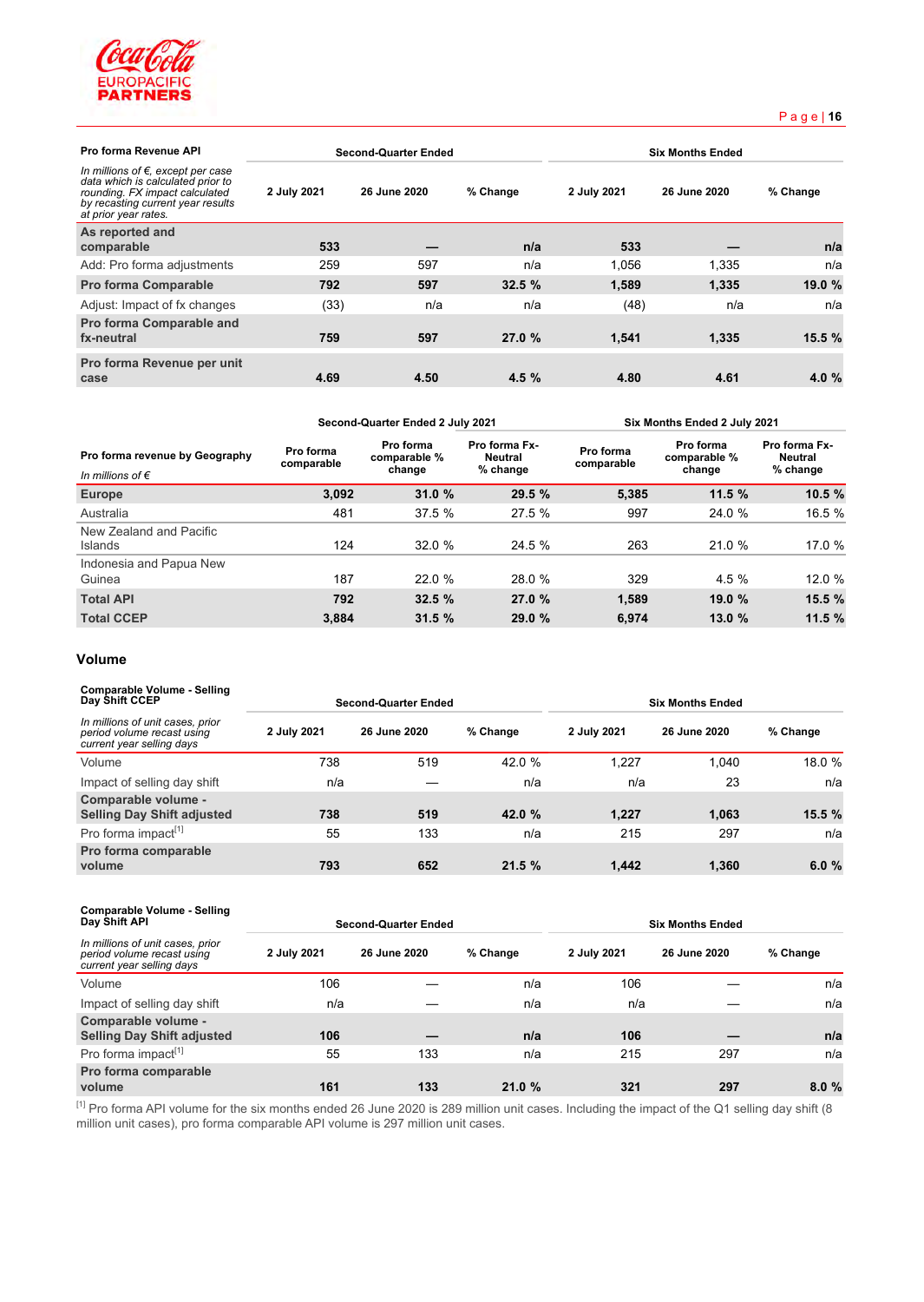

|                                                       | <b>Second-Quarter Ended</b> |              |          | <b>Six Months Ended</b> |              |           |
|-------------------------------------------------------|-----------------------------|--------------|----------|-------------------------|--------------|-----------|
| Pro forma Comparable Volume<br>by Brand Category CCEP | 2 July 2021                 | 26 June 2020 | % Change | 2 July 2021             | 26 June 2020 | % Change  |
| Adjusted for selling day shift                        | % of Total                  | % of Total   |          | % of Total              | % of Total   |           |
| <b>Sparkling</b>                                      | 84.5 %                      | 87.0 %       | 18.5%    | 84.5 %                  | 84.5 %       | 6.0%      |
| Coca-Cola <sup>™</sup>                                | 58.5 %                      | 61.5 %       | 16.0%    | 59.0%                   | 60.0 %       | 4.5 $%$   |
| Flavours, Mixers & Energy                             | 26.0 %                      | 25.5 %       | 24.5 %   | 25.5%                   | 24.5 %       | 10.0%     |
| <b>Stills</b>                                         | 15.5%                       | 13.0%        | 45.0 %   | 15.5%                   | 15.5 %       | 5.5%      |
| Hydration                                             | 7.5%                        | 6.5%         | 45.0 %   | 7.5%                    | 8.0%         | $(1.0)\%$ |
| RTD Tea, RTD Coffee,<br>Juices & Other <sup>[1]</sup> | 8.0%                        | 6.5%         | 45.0 %   | 8.0%                    | 7.5%         | 13.0%     |
| <b>Total</b>                                          | 100.0%                      | 100.0%       | 21.5%    | 100.0%                  | 100.0%       | 6.0%      |

[1] RTD refers to Ready-To-Drink.

#### **Cost of Sales**

| <b>Pro forma Cost of Sales</b>                                                                                                                                         | <b>Six Months Ended</b> |              |          |
|------------------------------------------------------------------------------------------------------------------------------------------------------------------------|-------------------------|--------------|----------|
| In millions of $\epsilon$ , except per case data which is calculated prior to rounding. FX impact calculated<br>by recasting current year results at prior year rates. | 2 July 2021             | 26 June 2020 | % Change |
| As reported                                                                                                                                                            | 3.840                   | 3,168        | 21.0 %   |
| Add: Pro forma adjustments                                                                                                                                             | 616                     | 794          |          |
| Adjust: Acquisition accounting                                                                                                                                         | $\overline{2}$          | 52           | n/a      |
| Adjust: Total items impacting comparability                                                                                                                            | (49)                    | (48)         |          |
| <b>Pro forma Comparable</b>                                                                                                                                            | 4.409                   | 3.966        | 11.0%    |
| Adjust: Impact of fx changes                                                                                                                                           | (47)                    | n/a          | n/a      |
| Pro forma Comparable & fx-neutral                                                                                                                                      | 4.362                   | 3.966        | 10.0%    |
| Cost of sales per unit case                                                                                                                                            | 3.02                    | 2.98         | 1.5%     |

Pro forma Comparable cost of sales for the six months ending 2 July 2021 were €4,409 million, up 11.0% versus 2020. Cost of sales per unit case increased by 1.5% on a comparable and fx-neutral basis, driven by an increase in concentrate in line with our incidence model reflecting the improvement in revenue per unit case. There was also upward pressure on commodities and adverse mix, partially offset by the favourable recovery of fixed manufacturing costs given higher volumes.

## **Operating Expenses**

| <b>Pro forma Operating Expenses</b>                                                                     | <b>Six Months Ended</b> |              |          |  |
|---------------------------------------------------------------------------------------------------------|-------------------------|--------------|----------|--|
| In millions of $\epsilon$ . FX impact calculated by recasting current year results at prior year rates. | 2 July 2021             | 26 June 2020 | % Change |  |
| As reported                                                                                             | 1,558                   | 1.401        | 11.0 %   |  |
| Add: Pro forma adjustments                                                                              | 323                     | 546          |          |  |
| Adjust: Acquisition accounting                                                                          | 68                      | 111          | n/a      |  |
| Adjust: Total items impacting comparability                                                             | (186)                   | (350)        |          |  |
| <b>Pro forma Comparable</b>                                                                             | 1.763                   | 1.708        | 3.0%     |  |
| Adjust: Impact of fx changes                                                                            | (19)                    | n/a          | n/a      |  |
| Pro forma Comparable & fx-neutral                                                                       | 1.744                   | 1.708        | 2.0%     |  |

Pro forma Comparable operating expenses for the six months ending 2 July 2021 were €1,763 million, up 3.0% versus 2020, reflecting higher volumes, partially offset by the benefit of on-going efficiency programmes & further supported by a reduction in discretionary spend, implemented to protect the business in response to the pandemic in areas such as trade marketing, procurement, travel & meetings.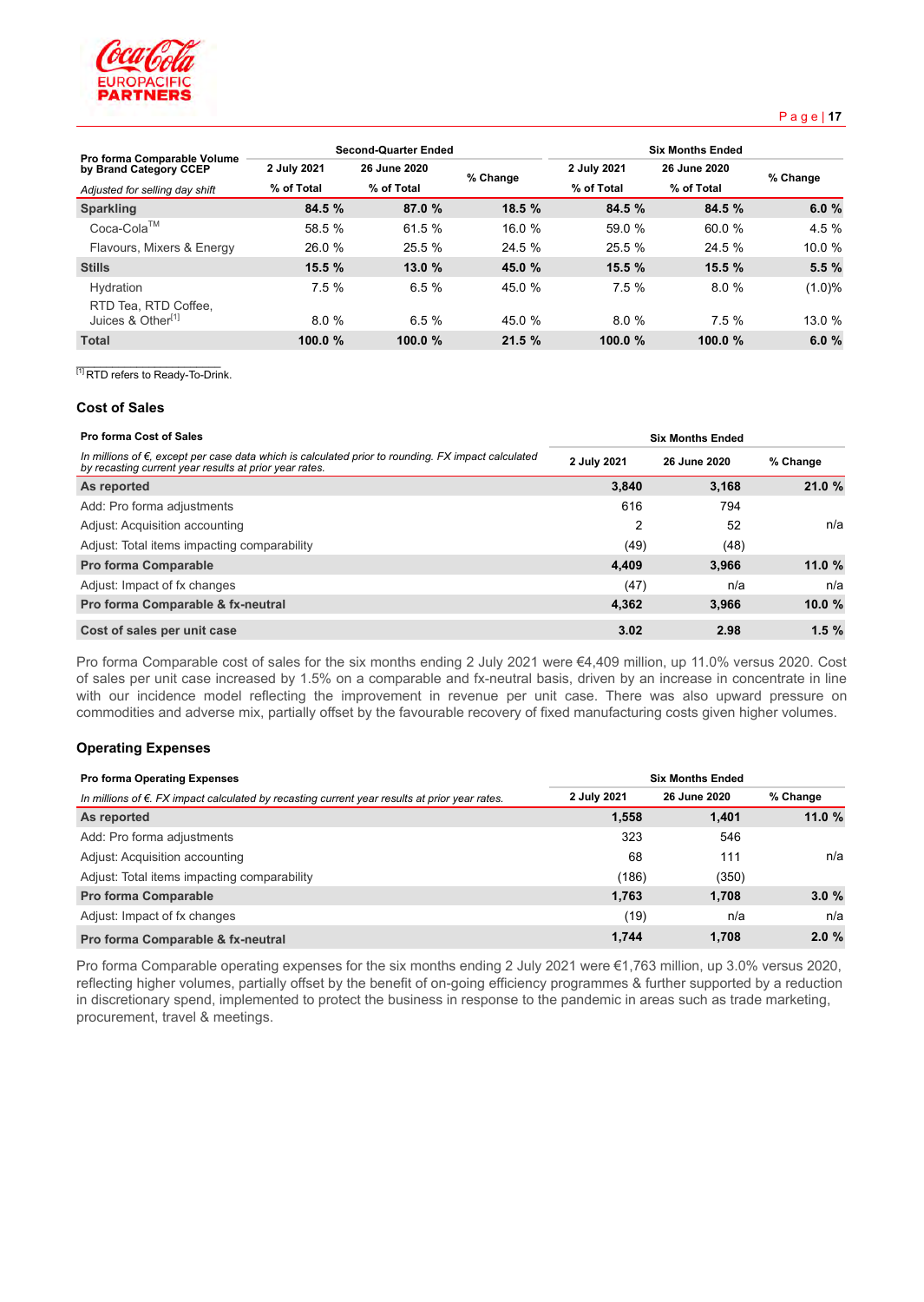

## **Operating Profit**

| <b>Pro forma Operating Profit CCEP</b>                                                                  | <b>Six Months Ended</b> |              |          |  |
|---------------------------------------------------------------------------------------------------------|-------------------------|--------------|----------|--|
| In millions of $\epsilon$ . FX impact calculated by recasting current year results at prior year rates. | 2 July 2021             | 26 June 2020 | % Change |  |
| As reported                                                                                             | 520                     | 268          | 94.0 %   |  |
| Add: Pro forma adjustments                                                                              | 117                     | (5)          |          |  |
| Adjust: Acquisition accounting                                                                          | (70)                    | (163)        | n/a      |  |
| Adjust: Total items impacting comparability                                                             | 235                     | 398          |          |  |
| <b>Pro forma Comparable</b>                                                                             | 802                     | 498          | 61.0 %   |  |
| Adjust: Impact of fx changes                                                                            | (15)                    | n/a          | n/a      |  |
| Pro forma Comparable & fx-neutral                                                                       | 787                     | 498          | 58.0 %   |  |

| <b>Pro forma Operating Profit API</b>                                                                   | <b>Six Months Ended</b> |              |          |  |
|---------------------------------------------------------------------------------------------------------|-------------------------|--------------|----------|--|
| In millions of $\epsilon$ . FX impact calculated by recasting current year results at prior year rates. | 2 July 2021             | 26 June 2020 | % Change |  |
| As reported                                                                                             | 15                      |              | n/a      |  |
| Add: Pro forma adjustments                                                                              | 117                     | (5)          |          |  |
| Adjust: Acquisition accounting                                                                          | (70)                    | (163)        | n/a      |  |
| Adjust: Total items impacting comparability                                                             | 109                     | 268          |          |  |
| <b>Pro forma Comparable</b>                                                                             | 171                     | 100          | 71.0 %   |  |
| Adjust: Impact of fx changes                                                                            | (8)                     | n/a          | n/a      |  |
| Pro forma Comparable & fx-neutral                                                                       | 163                     | 100          | 63.0 %   |  |

## **Supplemental Financial Information - Effective Tax Rate**

The effective tax rate was 46% and 40% for the six months ended 2 July 2021 and 26 June 2020, respectively, and 28% for the years ended 31 December 2020.

For the six months ending 2 July 2021, the effective tax rate includes a €118 million impact related to the revaluation of deferred tax positions due to an increase in the UK statutory income tax rate from 19% to 25% effective from 1 April 2023 that was enacted during the first half of 2021.

We expect our full year 2021 comparable effective tax rate to be approximately 20% (2020: 24%). The expected reduction from 2020 is largely due to the utilisation of previously unrecognised losses and reassessment of uncertain tax positions.

### **Supplemental Financial Information - Free Cash Flow**

| <b>Free Cash Flow</b>                                     | <b>Six Months Ended</b> |              |  |
|-----------------------------------------------------------|-------------------------|--------------|--|
| In millions of $\epsilon$                                 | 2 July 2021             | 26 June 2020 |  |
| Net cash flows from operating activities                  | 908                     | 353          |  |
| Less: Purchases of property, plant and equipment          | (115)                   | (241)        |  |
| Less: Purchases of capitalised software                   | (42)                    | (33)         |  |
| Less: Interest paid, net                                  | (58)                    | (59)         |  |
| Add: Proceeds from sales of property, plant and equipment | 20                      | 35           |  |
| Less: Payments of principal on lease obligations          | (65)                    | (60)         |  |
| <b>Free Cash Flow</b>                                     | 648                     | (5)          |  |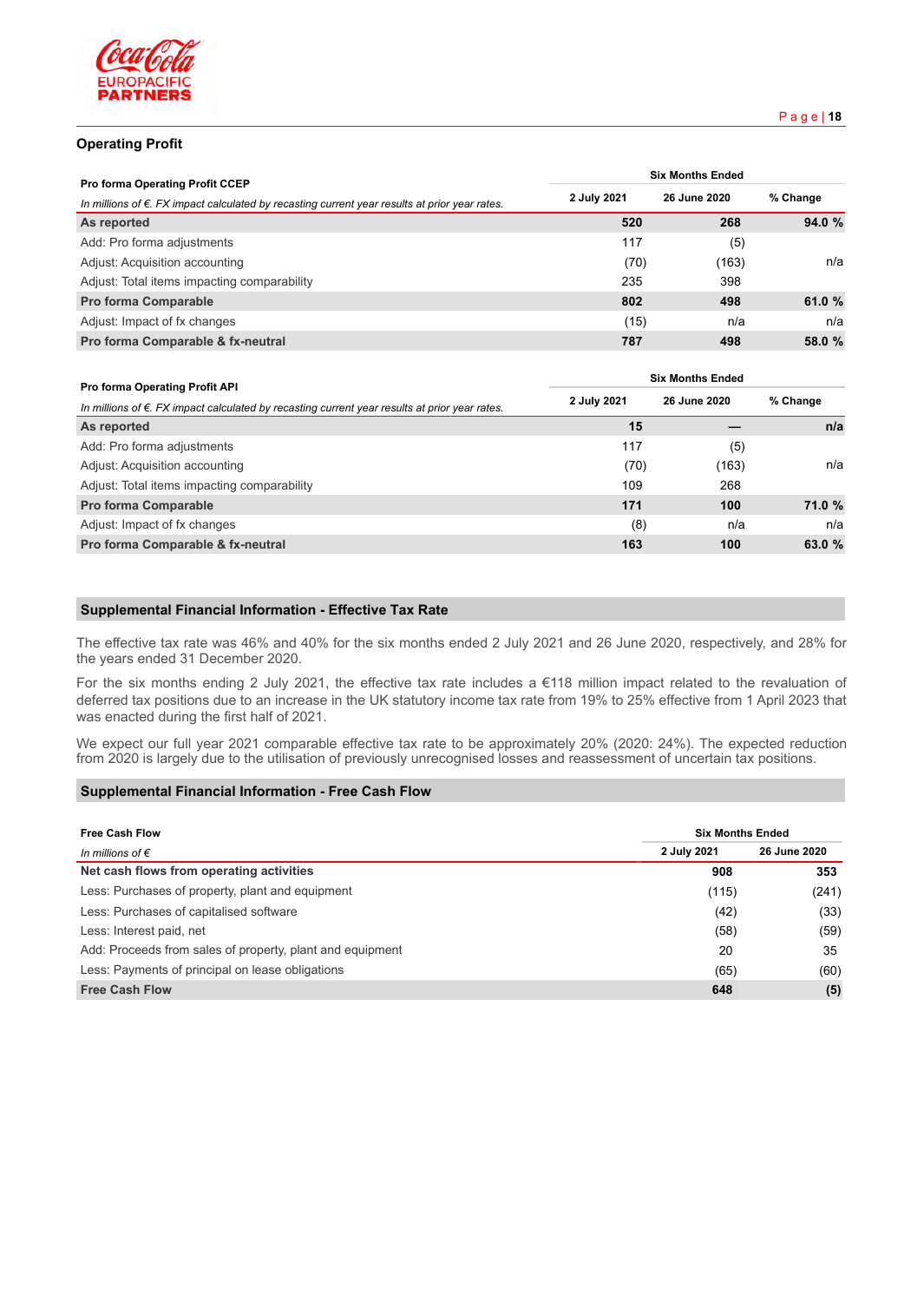

#### **Supplemental Financial Information - Borrowings**

| <b>Net Debt</b>                                                              | As at       |                  | <b>Credit Ratings</b>                                                                                                   |         |                      |
|------------------------------------------------------------------------------|-------------|------------------|-------------------------------------------------------------------------------------------------------------------------|---------|----------------------|
| In millions of $\epsilon$                                                    | 2 July 2021 | 31 December 2020 | As of 1 September<br>2021                                                                                               | Moody's | <b>Fitch Ratings</b> |
| Total borrowings                                                             | 13,558      | 7.187            | Long-term rating                                                                                                        | Baa1    | BBB+                 |
| Fair value asset/liability of hedges<br>related to borrowings <sup>[1]</sup> | 20          | 36               | Outlook                                                                                                                 | Stable  | Stable               |
| Other financial liabilities <sup>[1]</sup>                                   | 39          |                  | Note: Our credit ratings can be materially influenced by a                                                              |         |                      |
| <b>Adjusted total borrowings</b>                                             | 13,617      | 7,223            | number of factors including, but not limited to, acquisitions,<br>investment decisions and working capital management   |         |                      |
| Less: cash and cash equivalents <sup>[2]</sup>                               | (1,824)     | (1,523)          | activities of TCCC and/or changes in the credit rating of<br>TCCC. A credit rating is not a recommendation to buy, sell |         |                      |
| Net debt                                                                     | 11.793      | 5,700            | or hold securities and may be subject to revision or<br>withdrawal at any time.                                         |         |                      |

|             | As at            | <u>oroun runnyo</u>       |         |                      |
|-------------|------------------|---------------------------|---------|----------------------|
| 2 July 2021 | 31 December 2020 | As of 1 September<br>2021 | Moody's | <b>Fitch Ratings</b> |
| 13.558      | 7.187            | Long-term rating          | Baa1    | BBB+                 |
| 20          | 36               | Outlook                   | Stable  | Stable               |

 $^{[1]}$  Following the acquisition of CCL, Net Debt includes adjustments for the fair value of derivative instruments used to hedge both currency and interest rate risk on the Group's borrowings. As at 31 December 2020, the Group did not hold interest rate hedging instruments and adjusted Net Debt only for currency impacts. In addition, Net Debt also includes other financial liabilities relating to cash collateral pledged by external parties on hedging instruments related to borrowings.

<sup>[2]</sup> The cash and cash equivalents as at 2 July 2021 includes €82 million of cash assets in Papua New Guinea Kina, Presently, there are government-imposed currency controls which impact the extent to which the cash held in Papua New Guinea can be converted into foreign currency and remitted for use elsewhere in the Group.

## **Supplemental Financial Information - Adjusted EBITDA**

| <b>Adjusted EBITDA</b>                       | <b>Six Months Ended</b> |              |
|----------------------------------------------|-------------------------|--------------|
| In millions of $\epsilon$                    | 2 July 2021             | 26 June 2020 |
| <b>Reported profit after tax</b>             | 246                     | 126          |
| Taxes                                        | 209                     | 85           |
| Finance costs, net                           | 64                      | 55           |
| Non-operating items                          | 1                       | 2            |
| <b>Reported operating profit</b>             | 520                     | 268          |
| Depreciation and amortisation <sup>[1]</sup> | 342                     | 332          |
| <b>Reported EBITDA</b>                       | 862                     | 600          |
| Items impacting comparability                |                         |              |
| Mark-to-market effects <sup>[2]</sup>        |                         | 6            |
| Restructuring charges <sup>[3]</sup>         | 71                      | 95           |
| Defined benefit plan closure <sup>[4]</sup>  | (9)                     |              |
| Acquisition and Integration related costs[5] | 40                      |              |
| Inventory step up costs[6]                   | 48                      |              |
| <b>Adjusted EBITDA</b>                       | 1,012                   | 701          |
|                                              |                         |              |

<sup>&</sup>lt;sup>[1]</sup> Includes the depreciation and amortisation impact relating to provisional fair values for intangibles and property plant and equipment.

<sup>[2]</sup> Amounts represent the net out of period mark-to-market impact of non-designated commodity hedges.

[5] Amounts represent cost associated with the acquisition and integration of API.

<sup>&</sup>lt;sup>[3]</sup> Amounts represent restructuring charges related to business transformation activities, excluding accelerated depreciation included in the depreciation and amortisation line.

<sup>[4]</sup> Amounts represent the impact of the closure of the GB defined benefit pension scheme to future benefits accrual on 31 March 2021.

<sup>&</sup>lt;sup>[6]</sup> Amounts represent the non-recurring impact of the provisional fair value step-up of API finished goods.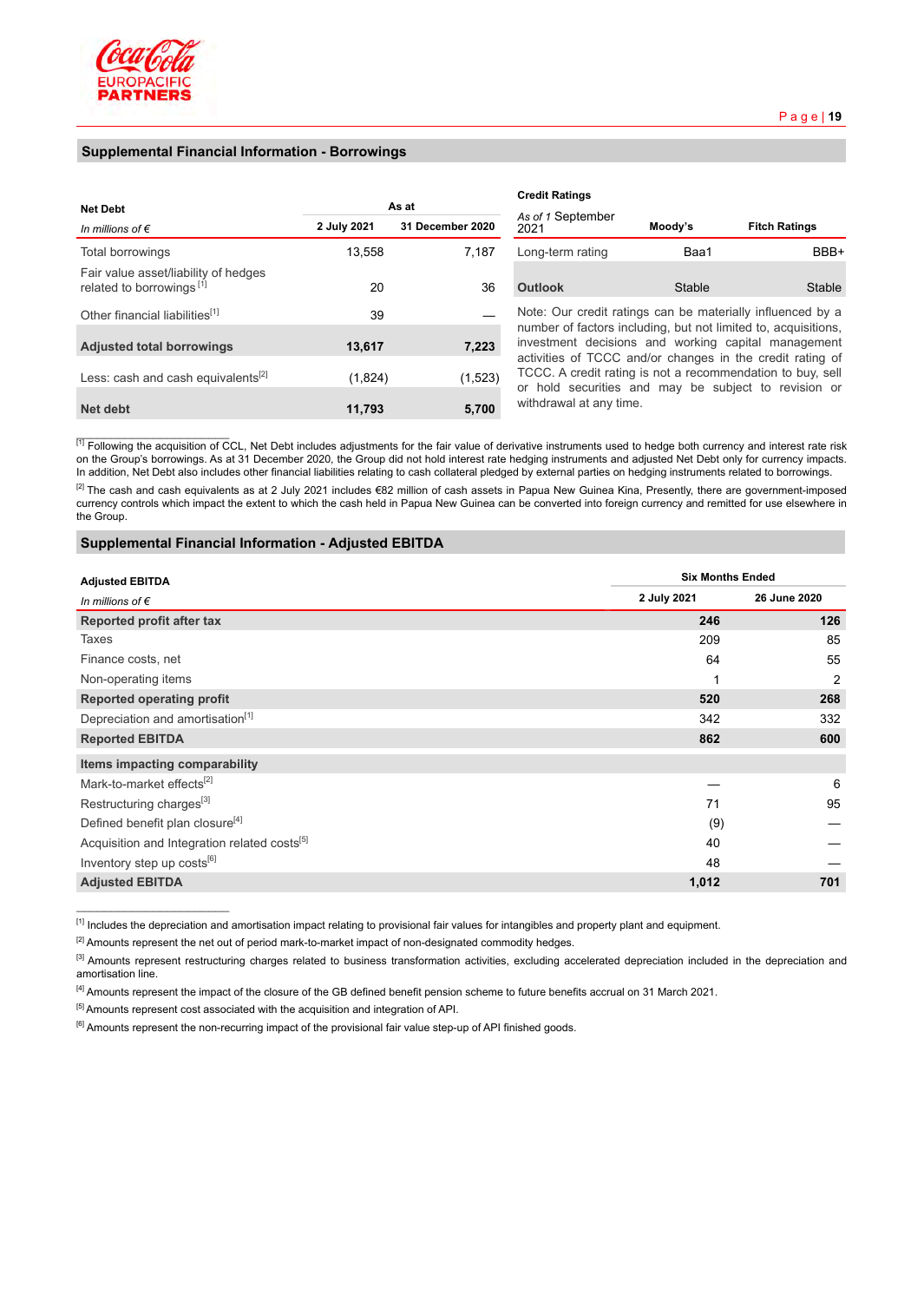

 $\_$ 

| Pro forma Adjusted EBITDA                                | <b>Six Months Ended</b>     |       |  |  |
|----------------------------------------------------------|-----------------------------|-------|--|--|
| In millions of $\epsilon$                                | 2 July 2021<br>26 June 2020 |       |  |  |
| <b>Reported profit after tax</b>                         | 246                         | 126   |  |  |
| Taxes                                                    | 209                         | 85    |  |  |
| Finance costs, net                                       | 64                          | 55    |  |  |
| Non-operating items                                      | 1                           | 2     |  |  |
| <b>Reported operating profit</b>                         | 520                         | 268   |  |  |
| Pro forma adjustments API[1]                             | 117                         |       |  |  |
| Historical adjusted API <sup>[2]</sup>                   |                             | (5)   |  |  |
| Transaction accounting adjustments <sup>[3]</sup>        | (70)                        | (163) |  |  |
| Pro forma Combined operating profit                      | 567                         | 100   |  |  |
| Depreciation and amortisation <sup>[4]</sup>             | 418                         | 454   |  |  |
| Pro forma EBITDA                                         | 985                         | 554   |  |  |
| Items impacting comparability                            |                             |       |  |  |
| Mark-to-market effects <sup>[5]</sup>                    |                             | 6     |  |  |
| Restructuring charges <sup>[6]</sup>                     | 71                          | 95    |  |  |
| Defined benefit plan closure <sup>[7]</sup>              | (9)                         |       |  |  |
| Acquisition and Integration related costs <sup>[8]</sup> | 100                         | 100   |  |  |
| Inventory step up costs <sup>[9]</sup>                   | 48                          | 48    |  |  |
| Impairment <sup>[10]</sup>                               |                             | 116   |  |  |
| Other <sup>[11]</sup>                                    | 4                           | 4     |  |  |
| Pro forma adjusted EBITDA                                | 1,199                       | 923   |  |  |

<sup>[1]</sup> Amounts represent adjustments to include API financial results prepared on a basis consistent with CCEP accounting policies, as if the Acquisition had occurred on 1 January 2021 and excludes API acquisition and integration related costs.

<sup>[3]</sup> Amounts represent transaction accounting adjustments for the period 1 January to 10 May as if the Acquisition had occurred on 1 January 2021.

<sup>[4]</sup> Includes the depreciation and amortisation impact relating to provisional fair values for intangibles and property plant and equipment.

<sup>[5]</sup> Amounts represent the net out-of-period mark-to-market impact of non-designated commodity hedges.

<sup>[6]</sup> Amounts represent restructuring charges related to business transformation activities, excluding accelerated depreciation included in the depreciation and amortisation line.

<sup>[7]</sup> Amounts represent the impact of the closure of the GB defined benefit pension scheme to future benefits accrual on 31 March 2021.

[8] Amounts represent costs associated with the acquisition and integration of API.

<sup>[9]</sup> Amounts represent the non-recurring impact of the provisional fair value step-up of API finished goods.

[10] Amounts represent the charges recognised by API relating to the impairment of Indonesia and Fiji during H1 2020.

[11] Amounts represent charges incurred prior to Acquisition classified as non-trading items by API which are not expected to recur.

<sup>&</sup>lt;sup>[2]</sup> Amounts represent adjustments to reflect API financial results as if the Acquisition had occurred on 1 January 2020. The impact of adjustments made to API's historical financial statements in order to present them on a basis consistent with CCEP's accounting policies is provided in Note 1.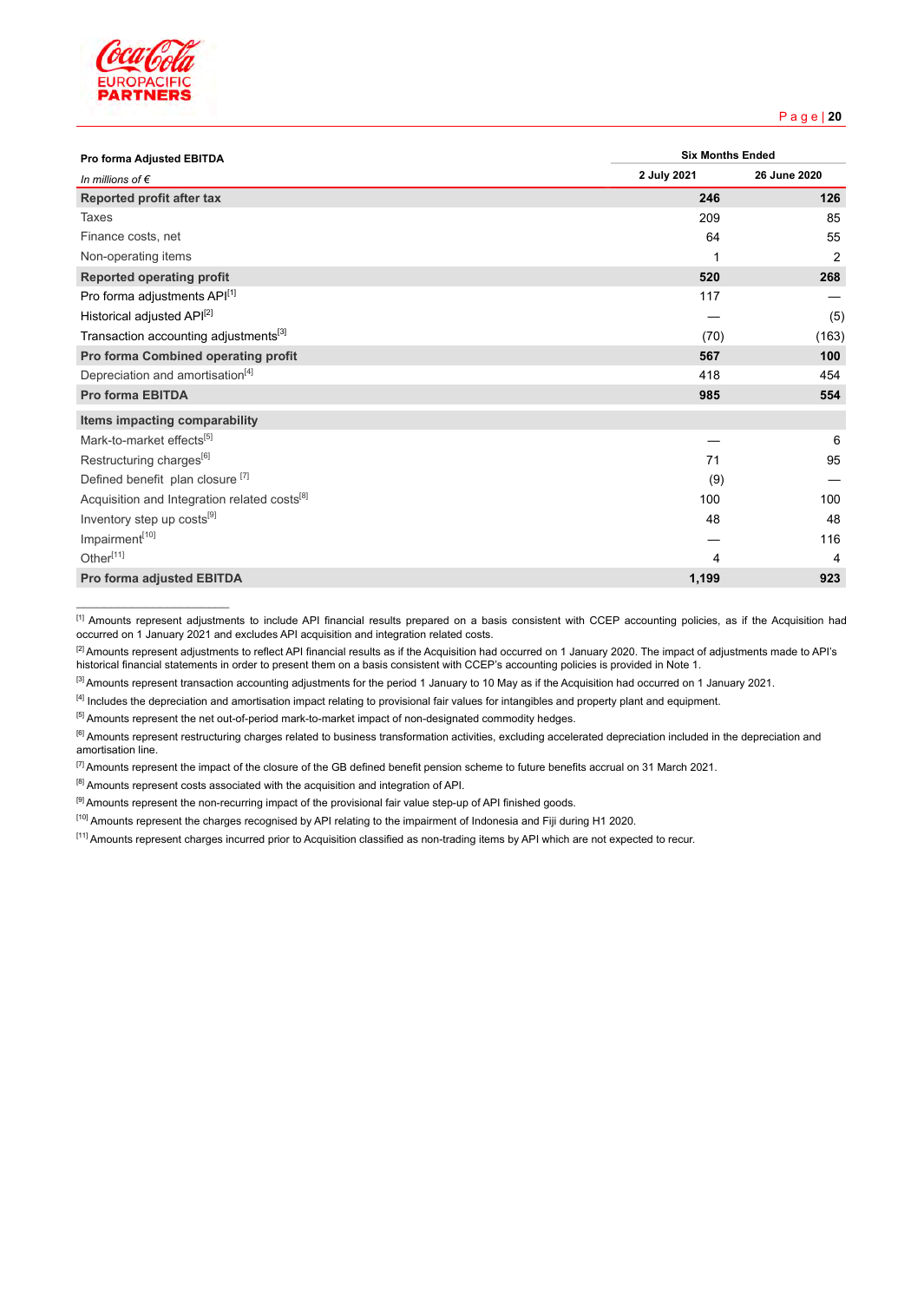

#### **Principal Risks and Risk Factors**

The principal risks and risk factors in our 2020 Integrated Report on Form 20-F for the year ended 31 December 2020 ('2020 Integrated Report') (pages 44 to 50 and 188 to 197 respectively) continue to represent our risks. On 10 May 2021, we completed the acquisition of Coca-Cola Amatil, expanding our geographic footprint into territories in Australia, Pacific and Indonesia ('API'). We have reassessed our risk profile following the acquisition and, while there are no changes to CCEP's Principal Risks, there are additional Risk Factors to consider now that we operate in the API region, including our exposure to the consequences of changing climatic conditions, limited plastic waste collection and recycling infrastructure in developing markets, and workplace health and safety risks (particularly in relation to traffic accidents in Indonesia). In addition, COVID-19 and the related response measures continue to cause disruption in our markets, particularly in Indonesia where confirmed infections remain high. In response to the pandemic, our operational resilience has strengthened and we have demonstrated our ability to continue our operations through the pandemic. However, the reliance on the effectiveness and take-up of vaccines to mitigate the impact of living with COVID, including in Australia and New Zealand, and risk of further waves or new variants of the virus remains. Accordingly, the information and the changes to our principal risks and risk factors shown below update and supplement the Principal Risks and Risk Factors in our 2020 Integrated Report, and any or all of the Principal Risks and Risk Factors contained therein may be exacerbated by further developments in the COVID-19 pandemic.

The risks described in this report and in our 2020 Integrated Report are not the only risks facing the Group. Additional risks and uncertainties not currently known to us or that we currently deem to be immaterial may also materially adversely affect our business, financial condition or future results.

#### **Acquisition of Coca-Cola Amatil**

On 10 May 2021, CCEP successfully acquired Coca-Cola Amatil. The acquisition adds new geographic footprint to our business across Australia, New Zealand, Indonesia, Papua New Guinea (PNG) and 12 islands in the Pacific, including Fiji and Samoa. These territories together form the API business unit. General risks that may impact the API business are consistent with the broader CCEP principal risks and risk factors.

The risk factors set forth in our 2020 Integrated Report (pages 188 to 197) are updated and supplemented with the additional information set forth below. The risks described herein should be carefully considered together with the risks described in our 2020 Integrated Report.

1. Packaging

**Waste and pollution, and the legal and regulatory responses to these issues, could adversely impact our business.**

#### **New recycling technologies may not work or may not be developed quickly enough**

Reducing the impact our packaging has on the environment is at the heart of our packaging strategy. CCEP now operates in developing markets with limited plastic waste collection and recycling infrastructure which has the potential to increase the footprint of our packaging in those markets, which could result in higher packaging costs, damage to corporate reputation or investor confidence and a reduction of consumer acceptance of our products and packaging.

2. Economic and political conditions

**The deterioration of global and local economic conditions could adversely affect CCEP's business performance and share price.**

### **Political instability could negatively impact our operations and profits.**

Ongoing economic instability in PNG has the potential to impact both (i) CCEP's ability to access funds held in PNG, where foreign currency availability may inhibit CCEP's ability to access these funds promptly, and (ii) the valuation of those funds. In the event that circumstances lead to the PNG government requiring assistance from the International Monetary Fund for the funding of its budget deficit, the Papua New Guinean Kina may be devalued, which could impact CCEP's financial position.

3. Climate change and water`

**Global issues such as climate change, resource and water scarcity, and the legal and regulatory responses to these issues, could adversely impact our business.**

The physical manifestations of climate change relating to changing climatic conditions have the potential to impact CCEP in the API region. Climate change effects that have the potential to impact API include changes in weather patterns, such as increased temperatures, altered rainfall patterns, and more frequent or intense extreme events such as heatwaves, drought, storms and increased frequency of natural disasters. These may cause major business disruption, increased energy costs, and key input scarcity (such as water, sugar, and other agricultural ingredients), which could adversely affect our financial condition, results of operations, or brand reputation.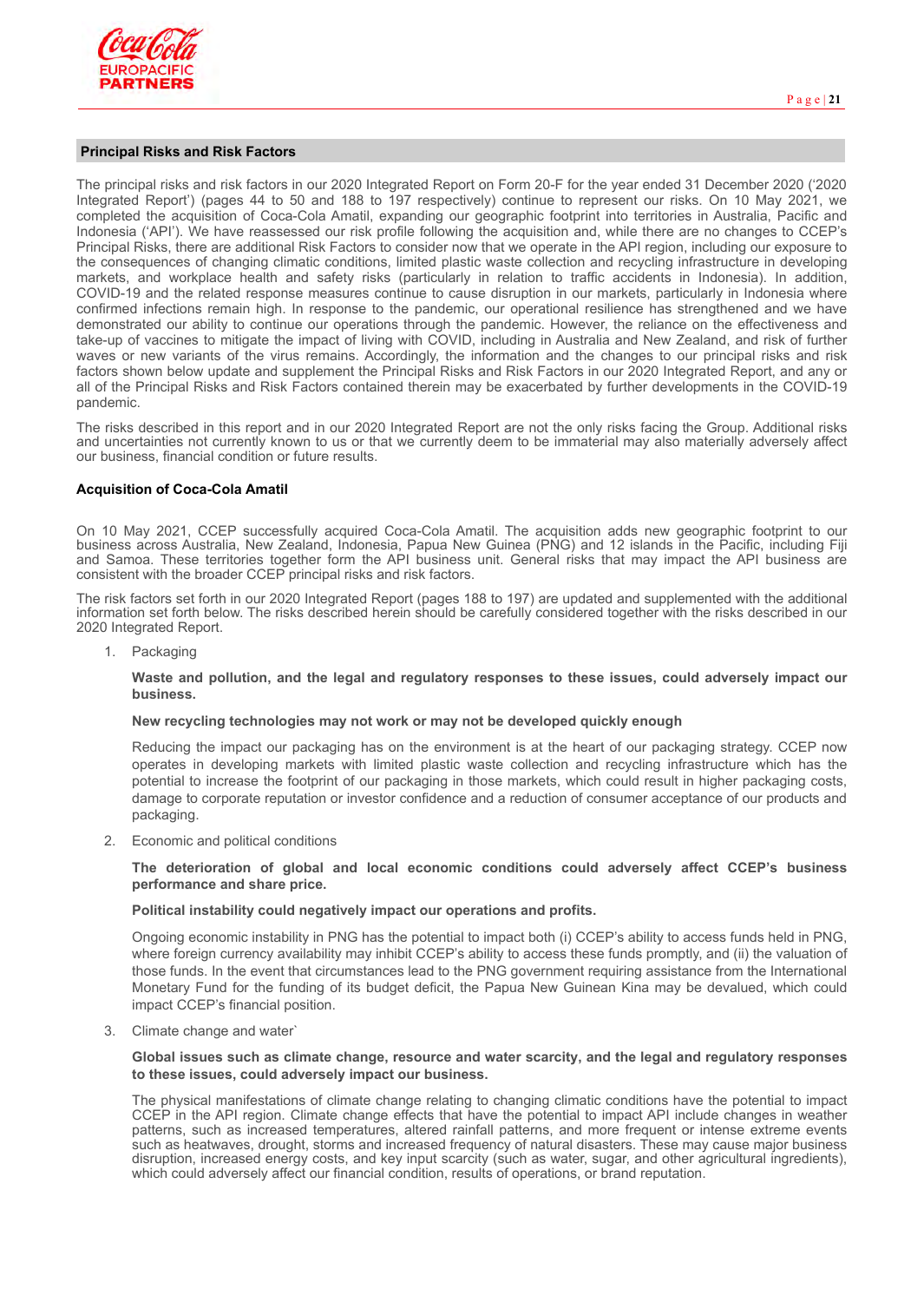



#### 4. People and wellbeing

#### **Our people could be injured in the course of their work relating to our operations, exposing us to the risk of lost-time injuries and litigation.**

While CCEP has historically experienced low levels of lost-time injuries, the risk of serious injury through industrial and traffic accidents, particularly in Indonesia, remains in all markets due to the nature of the manufacturing and distribution business. Serious or numerous injuries experienced by our employees or as a result of our operations could result in increased costs, including costs resulting from lost time as well as potential litigation and regulatory compliance costs, and reputational harm.

5. Competitiveness and Business Transformation

#### **We may not be able to reduce our total net debt within the timeframe to which we have committed following the acquisition of Coca-Cola Amatil, or at all.**

We funded the acquisition cost of Coca-Cola Amatil through bond issuances, which has increased our debt leverage from approximately 3 times net debt to adjusted EBITDA at 31 December 2020 to approximately 5 times on closure of the transaction. CCEP may be downgraded by the ratings agencies, Moody's and Fitch, if its operating performance does not show improvement in 2021, and/or if it deviates from its deleveraging commitment and does not return to its medium term target leverage range of 2.5 to 3 times within 3 years. In the event that our debt rating is downgraded, we may not be able to access capital on acceptable terms or at all.

6. Other risks

#### **Fraud, bribery and corruption have the potential to harm our reputation and culture.**

Fraudulent activity in our business and operations has the potential to create negative reputational and cultural impacts. While the company believes its management and compliance framework is vigilant in discouraging and preventing fraudulent activity, bribery and corruption risks exist in all CCEP's markets, and particularly in our developing markets (Indonesia and PNG). If we are unsuccessful in detecting and preventing fraudulent activity, we may face increased costs, including compliance and legal costs, and reputational harm.

#### **COVID-19 Pandemic**

The impacts of the COVID-19 pandemic and related response measures have had and may continue to have an adverse effect on global economic conditions, as well as on our business, results of operations, cash flows and financial condition. While some restrictions have eased in certain of our markets, vaccination programmes are in place, and certain of our markets have started to open, we still see volatility in many of our territories, particularly in relation to the imposition of further lockdowns and outlet restrictions. It also has negatively impacted and may continue to impact our suppliers and customers.

Since the onset of the COVID-19 pandemic in March 2020, the scale and magnitude of the pandemic and related response measures have decreased but remain subject to change, often on short notice, and differ significantly among our markets. To date, the impacts on our business from the COVID-19 pandemic and related response measures have included, and continue to include, but are not limited to, social distancing measures (including the closure of away from home channels such as hotels, bars and restaurants, and restrictions on large events or gatherings) having been introduced in most of our markets in 2020 and reintroduced at various times since, leading to a negative impact on sales; travel restrictions imposed by many countries resulting in a steep drop in passenger numbers and a significant decline in tourism; regulatory restrictions, safety protocols and heightened sanitation measures resulting in reductions in levels of activity at certain of our production sites and offices; and disruptions in supply chains and routes to market, or those of our suppliers and/or distributors, which could result in an increase in our costs of production and distribution.

Regions that are beginning to experience business recovery or the scaling back of response measures may experience further impacts from COVID-19 or suffer a resurgence of COVID-19 cases, including due to the increasing prevalence of new variants of COVID-19, and economic activity in those regions may not recover quickly or at all, which may materially adversely impact our business. This could in turn lead to a further decline in discretionary spending by consumers. The impacts of the COVID-19 pandemic and related response measures, in particular with respect to expectations of future cash flows, may result in our recognition of material write-downs or impairments in future periods.

The impact of the COVID-19 pandemic on global economic conditions has impacted and may continue to impact the proper functioning of financial and capital markets, as well as foreign currency exchange rates, commodity and energy prices and interest rates. Responses to the COVID-19 pandemic may also result in both short-term and long-term changes to fiscal and monetary policies in impacted jurisdictions, including increases in tax rates. Although our cash position is strong at the end of the first half of 2021 after successful bond issuances of approximately €6 billion relating to the acquisition of Coca-Cola Amatil, with a committed bank facility of €1.95 billion and access to other funding resources to enhance our liquidity (including commercial paper, bilateral bank facilities and accessing the bond market), there is no guarantee that our existing arrangements or any future arrangements will provide sufficient liquidity to support our operations and business plan over the course of the COVID-19 pandemic. We may take other actions to enhance our liquidity, including entering into new committed bank facilities, but there is no guarantee that our existing arrangements or any future arrangements will provide sufficient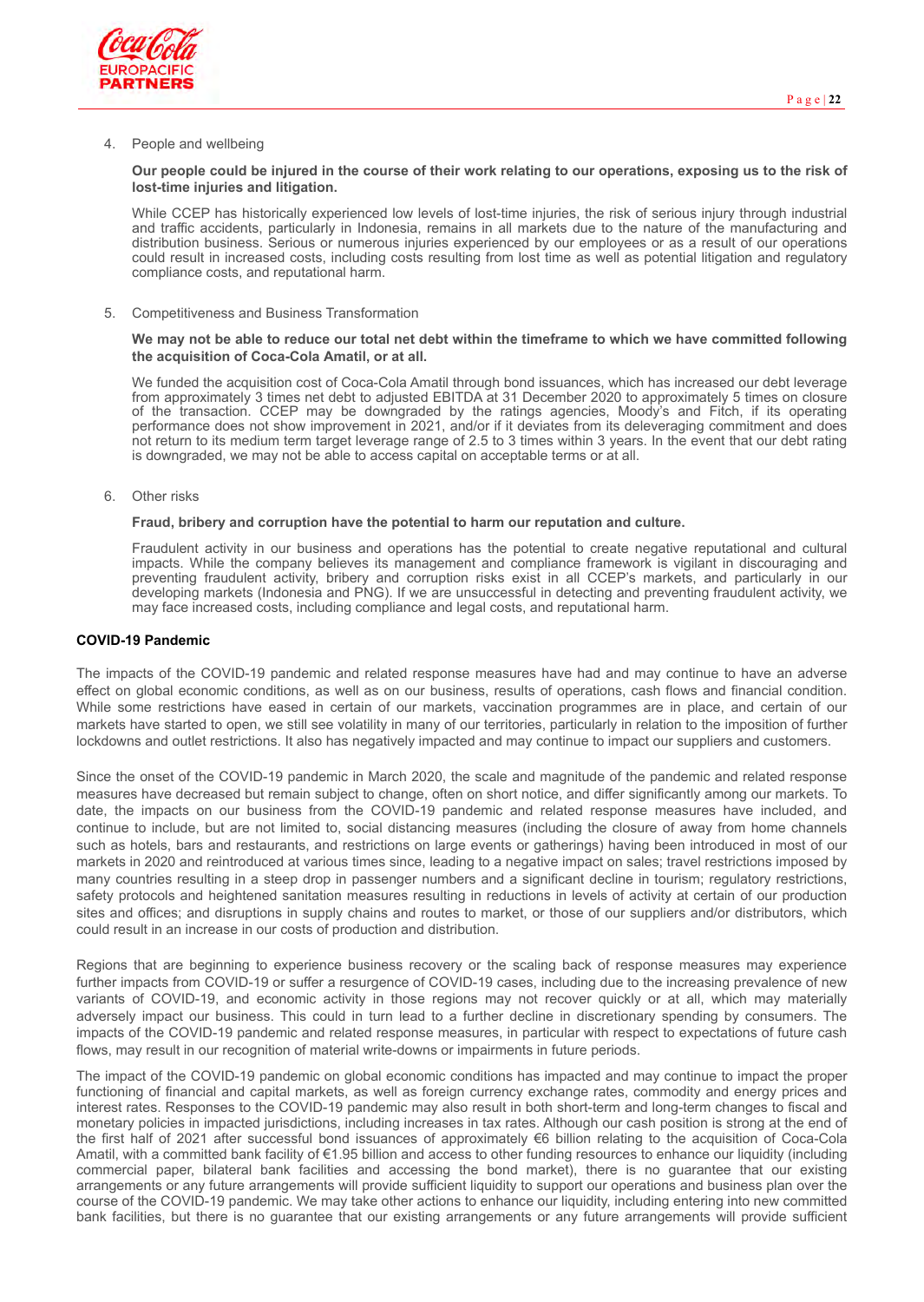

liquidity over the course of the COVID-19 pandemic to support our operations and business plan. As a result, the impacts of the COVID-19 pandemic and related response measures may adversely impact our liquidity or financial position. In particular, a continuation or worsening of the levels of market disruption and volatility seen early in the pandemic could have an adverse effect on our ability to access, or costs of, capital or borrowings, our liquidity, and our financial position.

Normal business operations after the disruptions caused by the COVID-19 pandemic may be delayed or constrained by its lingering effects on our business, customers, consumers, suppliers and third-party service providers. COVID-19 has also caused significant stress on the global supply chain, which has placed increased pressure on CCEP's ability to source key goods and services at advantageous prices and on a timely basis. In addition, we may experience reputational harm as a result of our response to the COVID-19 pandemic, including with respect to our ability to fulfill contractual obligations.

Any of these negative impacts, alone or in combination with others, may have a material adverse effect on our results of operations, financial condition and cash flows. The full extent to which the COVID-19 pandemic will affect our results of operations, financial condition and cash flows will depend on future developments that are highly uncertain and cannot be predicted, including the scope and duration of the pandemic and actions taken by governmental authorities and other third parties in response to the pandemic.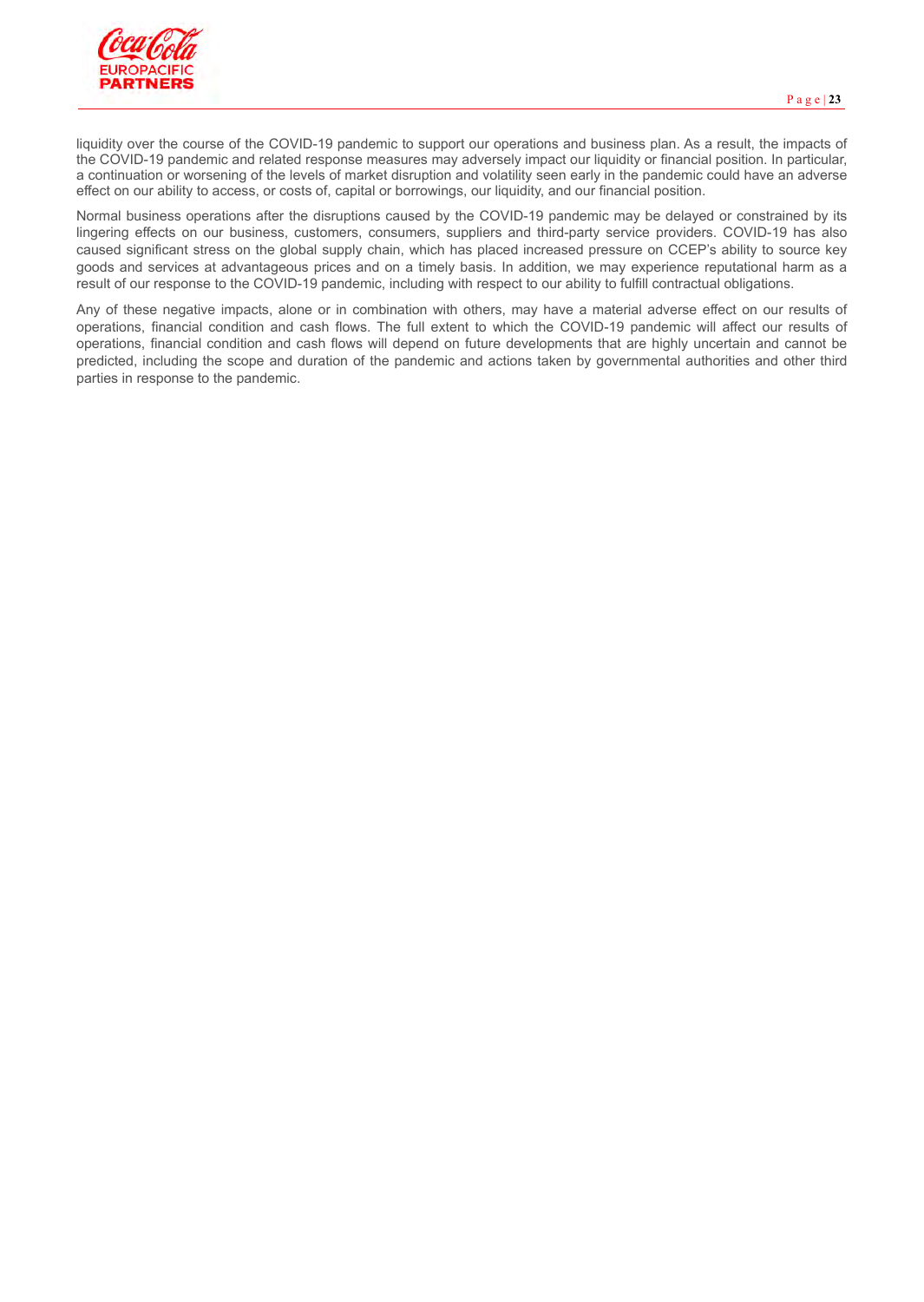

## **SUMMARY OF OUR PRINCIPAL RISKS**

The following is a summary of the Group's updated Principal Risks in alphabetical order:

|                                                 |                                                                                                                                                                                                                                                                                                                                                                                                                                                                                                                                                                                                                                                                                                                                                                                                                                   | <b>Risk change legend:</b> $\uparrow$ Increased $\downarrow$ Decreased $\rightarrow$ Stayed the same                                                                                                                                                                                                                                                                                                                                                                                                                                                                                                                                                                                                                                                                                                                                                                                                                                                                                                                                                                                                                                                                                                                                                                                                                                                                                                                                                                                                                                                                                                                                                                                                                                                                                                                                                                                                                                                                                                                                                                                                                                                                                                                                                                                                                                                                                                            |                                        |
|-------------------------------------------------|-----------------------------------------------------------------------------------------------------------------------------------------------------------------------------------------------------------------------------------------------------------------------------------------------------------------------------------------------------------------------------------------------------------------------------------------------------------------------------------------------------------------------------------------------------------------------------------------------------------------------------------------------------------------------------------------------------------------------------------------------------------------------------------------------------------------------------------|-----------------------------------------------------------------------------------------------------------------------------------------------------------------------------------------------------------------------------------------------------------------------------------------------------------------------------------------------------------------------------------------------------------------------------------------------------------------------------------------------------------------------------------------------------------------------------------------------------------------------------------------------------------------------------------------------------------------------------------------------------------------------------------------------------------------------------------------------------------------------------------------------------------------------------------------------------------------------------------------------------------------------------------------------------------------------------------------------------------------------------------------------------------------------------------------------------------------------------------------------------------------------------------------------------------------------------------------------------------------------------------------------------------------------------------------------------------------------------------------------------------------------------------------------------------------------------------------------------------------------------------------------------------------------------------------------------------------------------------------------------------------------------------------------------------------------------------------------------------------------------------------------------------------------------------------------------------------------------------------------------------------------------------------------------------------------------------------------------------------------------------------------------------------------------------------------------------------------------------------------------------------------------------------------------------------------------------------------------------------------------------------------------------------|----------------------------------------|
| <b>Principal Risk</b>                           | Definition and impact                                                                                                                                                                                                                                                                                                                                                                                                                                                                                                                                                                                                                                                                                                                                                                                                             | <b>Key Mitigation</b>                                                                                                                                                                                                                                                                                                                                                                                                                                                                                                                                                                                                                                                                                                                                                                                                                                                                                                                                                                                                                                                                                                                                                                                                                                                                                                                                                                                                                                                                                                                                                                                                                                                                                                                                                                                                                                                                                                                                                                                                                                                                                                                                                                                                                                                                                                                                                                                           | Change vs 2020<br>Integrated<br>Report |
| <b>Business</b><br>continuity and<br>resilience | Our business is vulnerable to a range of risks<br>that may materialise and cause disruption.<br>These include threats and risks such as<br>physical attacks (e.g. terrorism) and cyber<br>attacks, IT system outages and supplier failure<br>as well as natural hazards such as fire, flood,<br>severe weather and pandemics. Working with<br>teams across the business, we develop<br>business continuity plans and resilience<br>arrangements to ensure the delivery of our<br>products and services no matter what the<br>cause of disruption. This is to protect our<br>people, our environment, our reputation and<br>our overall financial condition. In some cases,<br>such as the current COVID-19 pandemic,<br>health, economic and legal effects could have<br>a direct or indirect impact on our ability to<br>operate | • Continually updating our response to the situation<br>and our people's needs<br>• Customers: working closely with suppliers,<br>partners and The Coca-Cola Company (TCCC) to<br>ensure we best serve our customers and respond<br>to their needs<br>• Communities: working closely with TCCC to<br>support our communities<br>• Governance: strong frameworks, business<br>continuity plans, incident management teams,<br>strategic business continuity scenario testing, risk<br>reassessments used in business planning,<br>increased frequency of reviews with country<br>leadership teams, Board and TCCC incorporating<br>learnings from the Coca-Cola system<br>• Effective management of liquidity, costs and<br>discretionary spend<br>• Operational, technology and strategic resilience<br>towers developed as part of our newly created<br>business continuity and resilience strategy to<br>enable further resilience and risk mitigation for<br><b>CCEP</b><br>• Training and awareness to build Business<br>Continuity and Resilience (BCR) capabilities<br>throughout CCEP to improve buy in and skills when<br>it comes to preparing for and responding to<br>incidents<br>• Business impact analysis (BIA) to analyse and<br>identify critical people (roles), property, technology,<br>equipment and suppliers (value chain) across<br>CCEP and their associated maximum acceptable<br>outages, recovery time objectives and recovery<br>point objectives<br>• Scenario planning exercise with stakeholders<br>across facilities and functions to determine<br>scenarios that could lead to the unavailability of<br>critical dependencies identified in the BIA and the<br>associated impacts if the scenarios were to occur<br>• Business Continuity Plan(BCP) development with<br>colleagues across the business to mitigate risks<br>identified during the BIA, scenario planning and risk<br>assessment and having them available to use in<br>following waves<br>• Risk assessments to identify the likelihood and<br>impact of identified scenarios occurring, enabling<br>BCPs to be developed in a targeted, meaningful<br>way<br>• Testing and exercising to validate BCPs are<br>effective, giving teams capabilities to respond to<br>incidents that may occur, through table top and live<br>simulated exercises with stakeholders across<br>CCEP, within sites and functions | →                                      |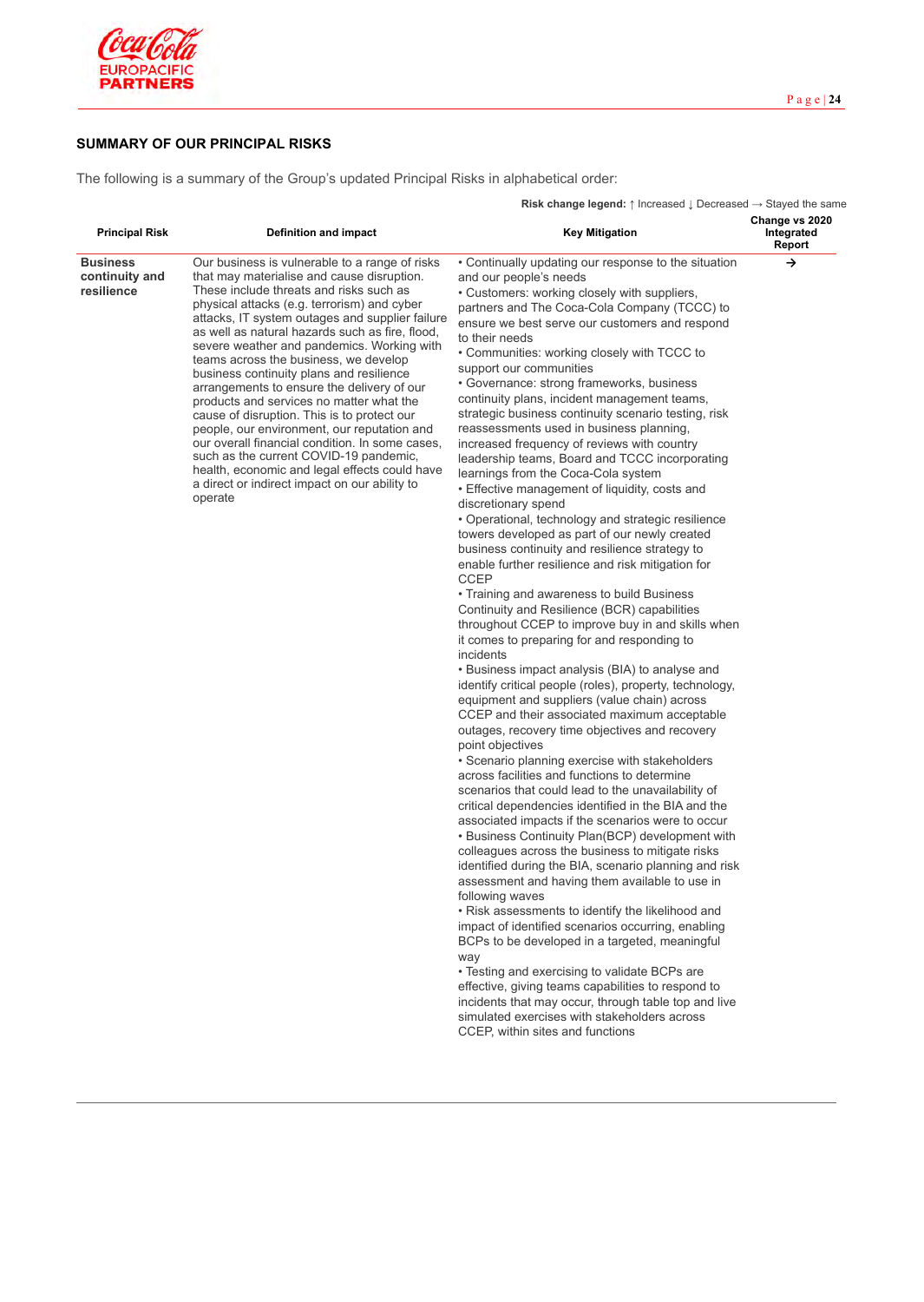

| <b>Principal Risk</b>                                                      | Definition and impact                                                                                                                                                                                                                                                                                                                                                                                                                                                                                                                                                                                                                                                                                                                                                                                                                                                                                                                                                                                                   | <b>Key Mitigation</b>                                                                                                                                                                                                                                                                                                                                                                                                                                                                                                                                                                                                                                                                                                                                                                                                                                                                                                                                                                                                                                                                                                                                                                                                             |             |  |
|----------------------------------------------------------------------------|-------------------------------------------------------------------------------------------------------------------------------------------------------------------------------------------------------------------------------------------------------------------------------------------------------------------------------------------------------------------------------------------------------------------------------------------------------------------------------------------------------------------------------------------------------------------------------------------------------------------------------------------------------------------------------------------------------------------------------------------------------------------------------------------------------------------------------------------------------------------------------------------------------------------------------------------------------------------------------------------------------------------------|-----------------------------------------------------------------------------------------------------------------------------------------------------------------------------------------------------------------------------------------------------------------------------------------------------------------------------------------------------------------------------------------------------------------------------------------------------------------------------------------------------------------------------------------------------------------------------------------------------------------------------------------------------------------------------------------------------------------------------------------------------------------------------------------------------------------------------------------------------------------------------------------------------------------------------------------------------------------------------------------------------------------------------------------------------------------------------------------------------------------------------------------------------------------------------------------------------------------------------------|-------------|--|
| Climate change<br>and water                                                | Political and scientific consensus indicates that<br>increased concentrations of carbon dioxide<br>and other Greenhouse Gases (GHGs) are<br>causing climate change and exacerbating<br>water scarcity. Such GHG emissions occur<br>across our entire value chain including our<br>production facilities, cold drink equipment and<br>transportation. GHG emissions also occur as a<br>result of the packaging we use and ingredients<br>we rely on. Our ingredients and production<br>facilities also rely heavily on the availability of<br>water. This exposes us to the risk of negative<br>impacts related to our ability to produce or<br>distribute our products, or the availability and<br>price of agricultural ingredients and raw<br>materials as a result of increased water<br>scarcity.<br>Failure to address these risks may cause<br>damage to our corporate reputation or investor<br>confidence, a reduction in consumer<br>acceptance of our products and potential<br>disruption to our operations. | • Set science based carbon reduction targets for<br>our core business operations and our value chain<br>• Carbon reduction plans for our production<br>facilities, distribution and Cold Drink Equipment<br>(CDE)<br>· Supplier carbon footprint reduction programme<br>launched in support of CCEP's 2040 net zero<br>ambition with focus on suppliers setting Science<br>Based Targets initiative (Science Based Targets<br>initiative SBTi) targets and using 100% renewable<br>electricity by 2023<br>• Transition to 100% renewable electricity<br>• External policy leadership and advocacy to<br>support a transition to a low-carbon economy<br>• Life cycle analysis to assess carbon footprint of<br>packaging formats<br>• Use of recycled materials for our packaging, which<br>have a lower carbon footprint<br>• Source Vulnerability Assessments (SVAs) to<br>protect future sustainability of local water sources<br>and Facility Water Vulnerability Assessments<br>(FAWVA) and water management plans<br>• Supplier engagement on carbon reduction and<br>sustainable water use<br>• Assessment on climate related risks and future<br>climate scenario planning<br>• Comprehensive disclosure of GHG emissions | Report<br>→ |  |
| <b>Competitiveness</b><br>business<br>transformation<br>and integration    | We are continuing our strategy of assessing<br>potential opportunities for continuous<br>improvements that would enable us to stay<br>competitive in the future. The impact of<br>COVID-19 has accelerated the urgency for<br>assessing potential opportunities and taking<br>appropriate action. This includes technology<br>transformation, including to support increased<br>working from home, continuous supply chain<br>improvements and improvements in the way<br>we work with our partners and franchisors, and<br>more recently our acquisition of CCL. This<br>exposes us to the risk of ineffective<br>coordination between BUs and central<br>functions, change fatigue in our people and<br>social unrest. As a result, we may not create<br>the expected value from these initiatives or<br>execute our business plans effectively. We<br>may also experience damage to our corporate<br>reputation, a decline in our share price,<br>industrial action and disruption to our<br>operations              | • Regular competitiveness reviews ensuring<br>effective steering, high visibility and quick decision<br>making<br>• Dedicated programme management office and<br>effective project management methodology<br>• Continuation and strengthening of governance<br>routines<br>• Regular Executive Leadership Team (ELT) and<br>Board reviews and approvals of progress and issue<br>resolution<br>• Analysis and review of acquisition related activities<br>such as integration and business performance risk<br>indicators and capital allocation risk reviews<br>• Support our employees with wellbeing initiatives to<br>manage change fatigue                                                                                                                                                                                                                                                                                                                                                                                                                                                                                                                                                                                   | →           |  |
| <b>Cyber and social</b><br>engineering<br>attacks and IT<br>infrastructure | We rely on a complex IT landscape, using both<br>internal and external systems, including some<br>systems that are outside our direct control<br>where employees work from home. These<br>systems are potentially vulnerable to<br>adversarial and accidental security and cyber<br>threats, as well as user behaviour. This threat<br>profile is dynamically changing, including as a<br>result of the COVID-19 pandemic, as potential<br>attackers' skills and tools advance. This<br>exposes us to the risk of unauthorised data<br>access, compromised data accuracy and<br>confidentiality, the loss of system operation or<br>fraud. As a result, we could experience<br>disruption to operations, financial loss,<br>regulatory intervention, or damage to our<br>reputation.                                                                                                                                                                                                                                    | • Proactive monitoring of cyber threats and<br>implementing preventive measures<br>• Business awareness and training on information<br>security and data privacy<br>• Business continuity and disaster recovery<br>programmes<br>• A programme to identify and resolve vulnerabilities<br>• Third party risk assessments<br>• Corporate security business intelligence<br>• Appropriate investment in updating system<br>• Hardware lifecycle process in place                                                                                                                                                                                                                                                                                                                                                                                                                                                                                                                                                                                                                                                                                                                                                                    | →           |  |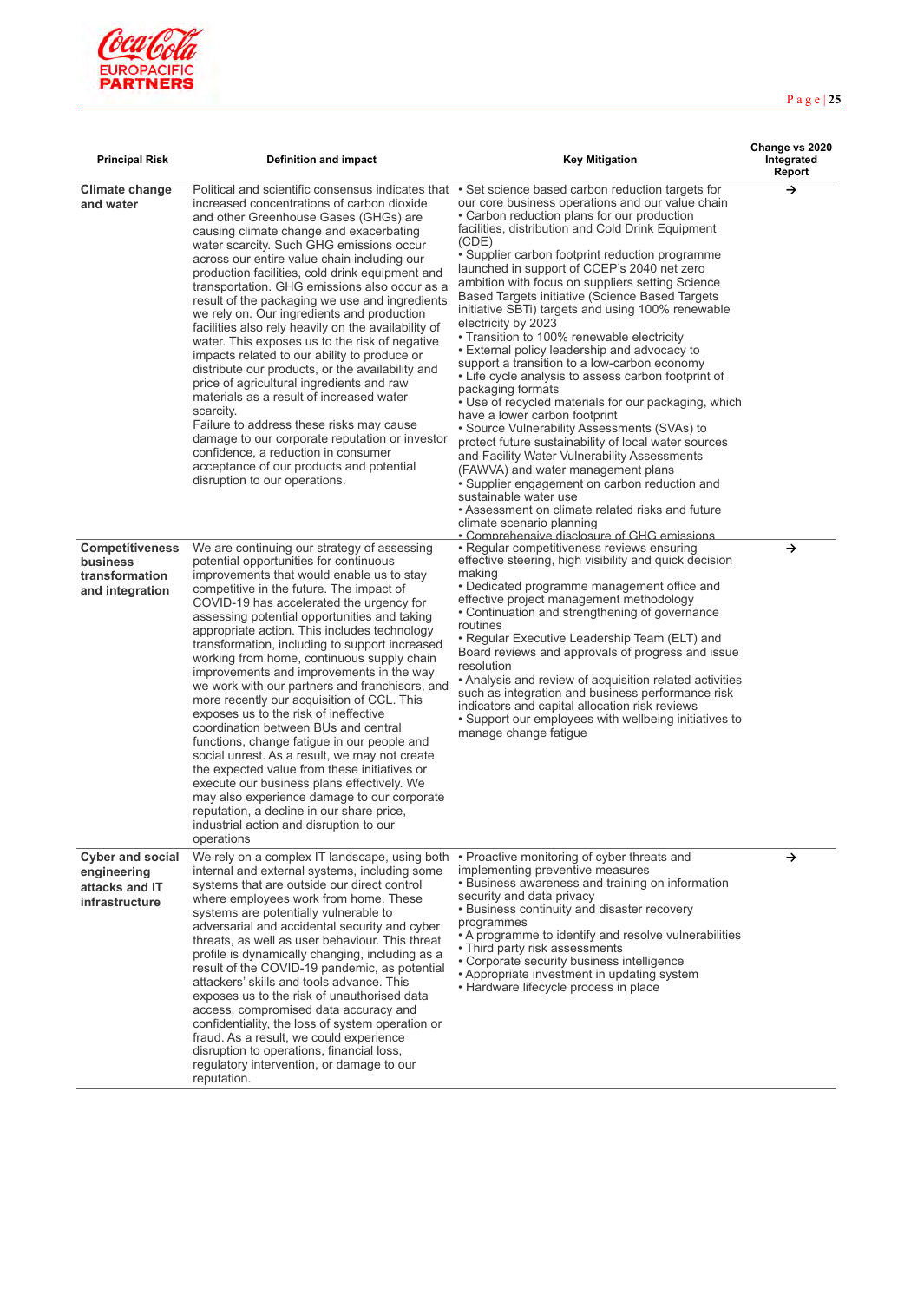

| Principal Risk                                 | Definition and impact                                                                                                                                                                                                                                                                                                                                                                                                                                                                                                                                                                                                                                                                                                                                                                                                                                                                                                                                                                                                                                                                                                                                                                                                                                                      | <b>Key Mitigation</b>                                                                                                                                                                                                                                                                                                                                                                                                                                                                                                                                                                                                                                                                                               | Change vs 2020<br>Integrated<br>Report |  |
|------------------------------------------------|----------------------------------------------------------------------------------------------------------------------------------------------------------------------------------------------------------------------------------------------------------------------------------------------------------------------------------------------------------------------------------------------------------------------------------------------------------------------------------------------------------------------------------------------------------------------------------------------------------------------------------------------------------------------------------------------------------------------------------------------------------------------------------------------------------------------------------------------------------------------------------------------------------------------------------------------------------------------------------------------------------------------------------------------------------------------------------------------------------------------------------------------------------------------------------------------------------------------------------------------------------------------------|---------------------------------------------------------------------------------------------------------------------------------------------------------------------------------------------------------------------------------------------------------------------------------------------------------------------------------------------------------------------------------------------------------------------------------------------------------------------------------------------------------------------------------------------------------------------------------------------------------------------------------------------------------------------------------------------------------------------|----------------------------------------|--|
| <b>Economic and</b><br>political<br>conditions | Our industry is sensitive to economic<br>conditions such as commodity and currency<br>price volatility, inflation, political instability (for<br>example, Brexit), lack of liquidity and funding<br>resources, widening of credit risk premiums,<br>unemployment and furlough, and consumer<br>confidence or the impact of the widespread<br>outbreak of infectious disease such as<br>COVID-19. This exposes us to the risk of an<br>adverse impact on CCEP and our consumers,<br>driving a reduction of spend within our<br>category or a change in consumption channels<br>and packs. As a result, we could experience<br>reduced demand for our products, fail to meet<br>our growth priorities and our reputation could<br>be adversely impacted. Adverse economic<br>conditions could also lead to increased<br>customer and supplier delinquencies and<br>bankruptcies, while restrictions on the<br>movement of goods in response to economic,<br>political or other conditions, such as<br>COVID-19, could affect our supply chain.                                                                                                                                                                                                                               | • Diversified product portfolio and the geographic<br>diversity of our operations assist in mitigating our<br>exposure to any localised economic risk<br>• Our flexible business model allows us to adapt our<br>portfolio to suit our customers' changing needs<br>during economic downturns<br>• We regularly review our business results and cash<br>flows and, where necessary, rebalance capital<br>investments<br>• Following the Brexit deal on the 24 December<br>2020, which took effect from 11pm GMT on 31<br>December 2020, we continue to monitor<br>developments to ensure the business is prepared to<br>manage emerging situations<br>• Monitoring of societal developments<br>• Hedging programmes | ↑                                      |  |
| Legal, regulatory<br>and tax change            | Our daily operations are subject to a broad<br>range of regulations at EU and national level.<br>These include regulations covering<br>manufacturing, the use of certain ingredients,<br>packaging, labelling requirements, and the<br>distribution and sale of our products. This<br>exposes us to the risk of legal, regulatory or<br>tax changes that may adversely impact our<br>business. As a result, we could face new or<br>higher taxes, higher labour and other costs,<br>stricter sales and marketing controls, or<br>punitive or other actions from regulators or<br>legislative bodies that negatively impact our<br>financial results, business performance or<br>licence to operate. COVID-19 has resulted in<br>both short-term and long-term changes to<br>legislation and regulation. It may also lead to<br>future increases in taxes to finance the cost of<br>government responses to COVID-19. In<br>addition to the changes that took immediate<br>effect from 11pm GMT on 31 December 2020,<br>we expect Brexit could, over time, lead to<br>increased diversity of regulation and<br>consequent costs of compliance including<br>inability to or difficulties in standardising<br>product and process between the UK and<br>CCEP's other markets. | • Continuous monitoring of new changing<br>regulations and appropriate implementation of<br>adequate mitigations<br>• Dialogue with government representatives and<br>input to public consultations on new or changing<br>regulations<br>• Effective compliance programmes and training for<br>employees<br>• Measures set out elsewhere in this table in<br>relation to legal, regulatory and tax changes with<br>respect to any of the other principal risks, and in<br>particular in relation to packaging, perceived health<br>impact of our beverages and ingredients, and<br>changing consumer preferences<br>• Increasing recycled content level in specific<br>countries to mitigate tax impact             | ↑                                      |  |
| <b>Market</b>                                  | Our success in the market depends on a<br>number of factors. These include actions taken<br>by our competitors, route to market, our ability<br>to build strong customer relationships and<br>create value together (which could be affected<br>by customer consolidation, buying groups, and<br>the changing customer landscape) and<br>government actions, including those<br>introduced as a result of COVID-19 such as<br>social distancing, the forced closure of some of<br>our customer channels, restricted tourism and<br>restrictions on large gatherings. This exposes<br>us to the risk that market forces may limit our<br>ability to execute our business plans<br>effectively. As a result, it may be more<br>challenging to expand margins, increase<br>market share, or negotiate with customers<br>effectively, and COVID-19 may also further<br>adversely impact the market in previously<br>unforeseen ways.                                                                                                                                                                                                                                                                                                                                           | • Shopper insights and price elasticity assessments<br>• Pack and product innovation<br>• Promotional strategy<br>• Commercial policy<br>• Collaborative category planning with customers<br>• Growth centric customer investment policies<br>• Business development plans aligned with our<br>customers<br>• Diversification of portfolio and customer base<br>• Realistic budgeting routines and targets<br>• Investment in key account development and<br>category planning<br>• Continuous evaluation and updating of mitigation<br>Plans<br>• Responded to COVID-19 by developing and<br>investing in new routes to market, for example,<br>online channel, so our products remain available to<br>consumers   | →                                      |  |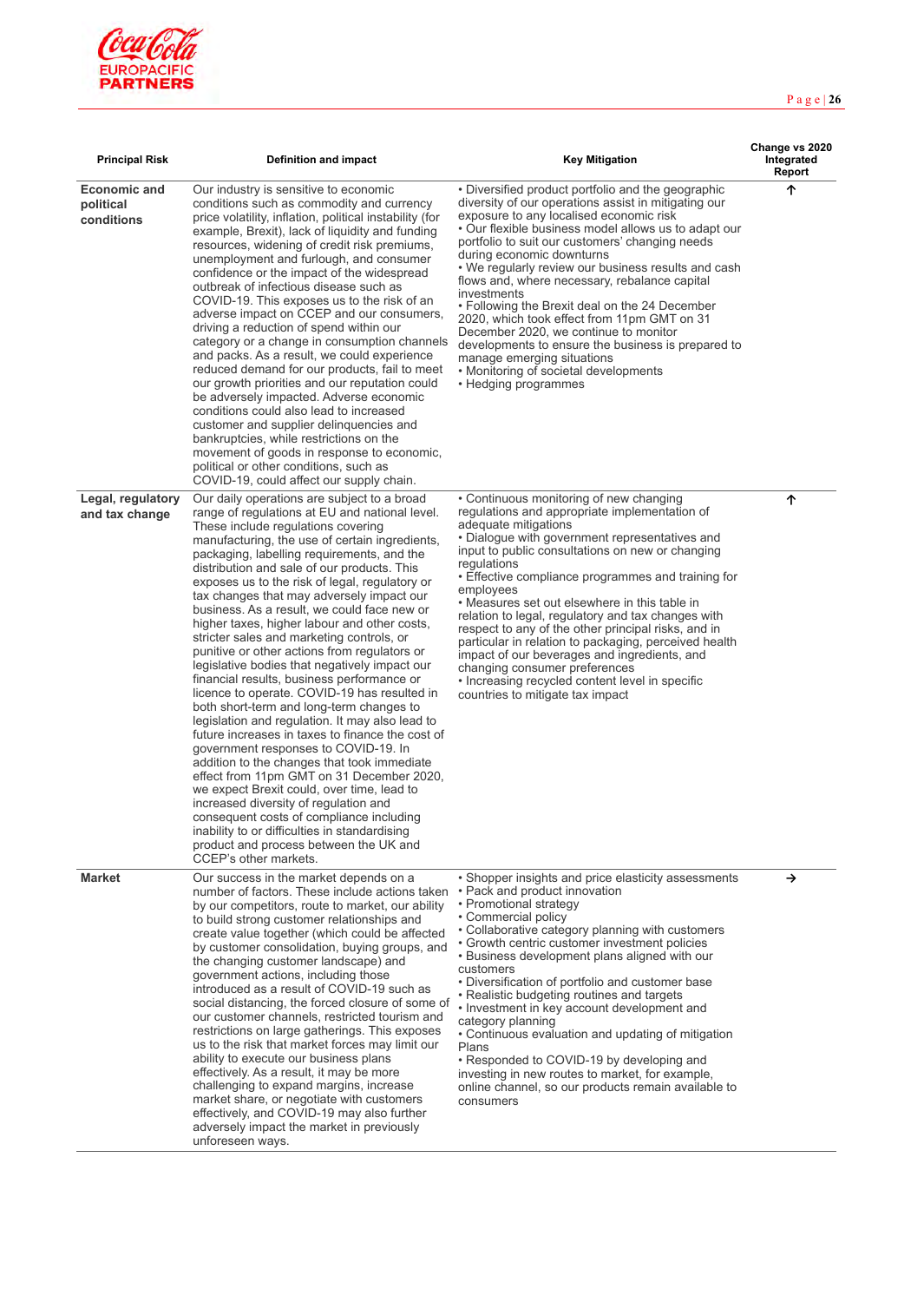

| <b>Principal Risk</b>   | Definition and impact                                                                                                                                                                                                                                                                                                                                                                                                                                                                                                                                                                                                                                                                                                                                                                                                                   | <b>Key Mitigation</b>                                                                                                                                                                                                                                                                                                                                                                                                                                                                                                                                                                                                                                                                                                                                                                                                                                                                                                                                                                                                                                                                                                                                                                                                                                                                                                                                                                                                                                                                                                                                                                                                                                                                                                                                           | Change vs 2020<br>Integrated<br>Report |
|-------------------------|-----------------------------------------------------------------------------------------------------------------------------------------------------------------------------------------------------------------------------------------------------------------------------------------------------------------------------------------------------------------------------------------------------------------------------------------------------------------------------------------------------------------------------------------------------------------------------------------------------------------------------------------------------------------------------------------------------------------------------------------------------------------------------------------------------------------------------------------|-----------------------------------------------------------------------------------------------------------------------------------------------------------------------------------------------------------------------------------------------------------------------------------------------------------------------------------------------------------------------------------------------------------------------------------------------------------------------------------------------------------------------------------------------------------------------------------------------------------------------------------------------------------------------------------------------------------------------------------------------------------------------------------------------------------------------------------------------------------------------------------------------------------------------------------------------------------------------------------------------------------------------------------------------------------------------------------------------------------------------------------------------------------------------------------------------------------------------------------------------------------------------------------------------------------------------------------------------------------------------------------------------------------------------------------------------------------------------------------------------------------------------------------------------------------------------------------------------------------------------------------------------------------------------------------------------------------------------------------------------------------------|----------------------------------------|
| Packaging               | Due to concerns, and those of our<br>stakeholders about the environmental impacts<br>of litter and GHG emissions, our packaging<br>(especially single use plastic packaging) is<br>under increasing scrutiny from regulators,<br>consumers, customers, and Non-<br>Governmental Organisations (NGOs). As a<br>result, we may have to change our packaging<br>strategy and mix over both the short and long<br>term. This could result in a reduction in the use<br>of single use plastic packaging and the<br>introduction of new pack formats such as<br>dispensed and refillable packaging, and we<br>may be liable for increased costs related to the<br>design, collection, recycling and littering of our<br>packaging. We may be unable to respond in a<br>cost effective manner and our reputation may<br>be adversely impacted. | • Continued sustainability action plan focused on<br>packaging, including our commitments to:<br>Ensure that 100% of our primary packaging is<br>recyclable or refillable<br>Drive higher collection rates, aiming to ensure<br>that 100% of our packaging is collected for reuse or<br>recycling<br>Ensure that by 2023 at least half of the material<br>we use for our PET bottles comes from recycled<br>plastic, achieving 100% by 2030<br>• Work with TCCC to explore alternative sources of<br>rPET and innovative new packaging materials<br>• Work with TCCC to encourage consumers to<br>recycle their packaging using existing collection<br>infrastructure<br>• Cross functional Sustainable Packaging Office<br>(SPO) with a dedicated focus on packaging<br>collection and to ensure all sustainable packaging<br>strategies are implemented on time<br>• Support for well-designed Deposit Return Scheme<br>(DRS) across our markets as a route to 100%<br>collection and increased availability of rPET<br>. Work to expand delivery mechanisms that do not<br>rely on single use packaging, for example refillable<br>packaging and dispensed delivery<br>• Investment in enhanced recycling technology<br>• We continue to develop the business models for<br>packaging-less solutions (such as Freestyle) to<br>provide an alternative offering for customers who do<br>not want to use packaging<br>. We also continue to develop the business models<br>for refillable packaging to provide an alternative<br>offering for customers who want fully circular<br>alternatives to single use packaging<br>• Increase use of recycled content in films<br>• Moving from hard to recycle plastic shrink to<br>sustainable board for multi packs | →                                      |
| People and<br>wellbeing | The direct and indirect effects of the nature our<br>business operations and COVID-19 may<br>impact our people, their health and wellbeing<br>and working conditions. Our response may<br>affect the perception of CCEP as an employer<br>and our ability to attract, retain and motivate<br>existing and future employees, which exposes<br>us to the risk of not having the right talent,<br>required technical skillset, or expected levels<br>of productivity. As a result, we could fail to<br>achieve our strategic objectives and could<br>experience a decline in employee<br>engagement, industrial action, suffer from<br>reputational damage or litigation. CCEP is<br>committed to ensuring that everyone working<br>throughout our operations and within our<br>supply chain is treated with dignity and<br>respect.       | • CCEP Code of Conduct (CoC)<br>• Regular communication<br>• Employee Assistance Programme (EAP)<br>• Flexible working<br>• Working from home<br>• Safety measures<br>• Appropriate incentivisation<br>• Talent reviews<br>• Tools for employees to take ownership of careers<br>• People related training and reskilling, risk<br>assessments, action plans and compliance<br>• Manager training to help identify stress<br>• Wellbeing material available to managers and<br>employees via CCEP platforms to support our<br>employees<br>• Human rights policy                                                                                                                                                                                                                                                                                                                                                                                                                                                                                                                                                                                                                                                                                                                                                                                                                                                                                                                                                                                                                                                                                                                                                                                                | →                                      |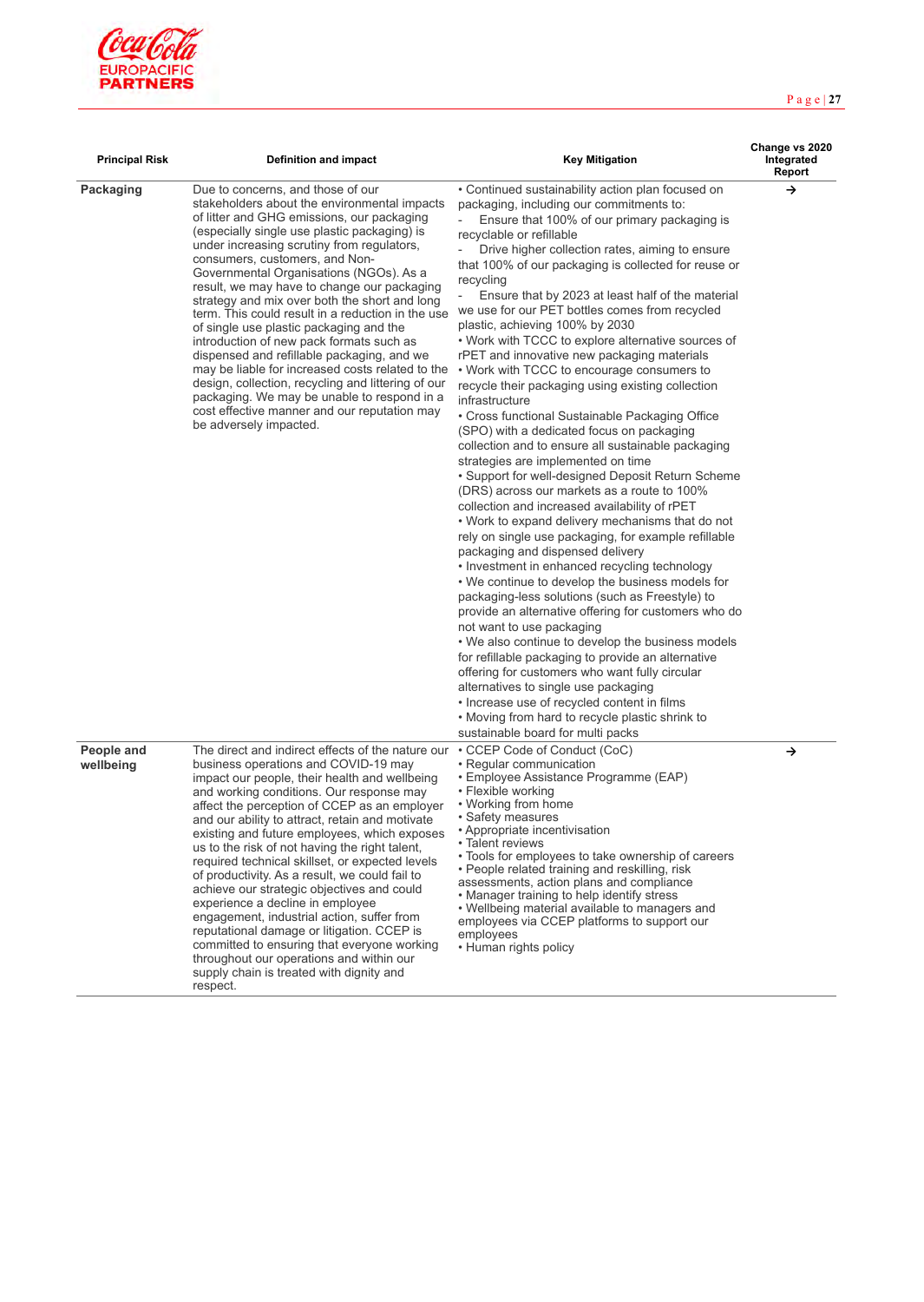

| <b>Principal Risk</b>                                                                                                  | Definition and impact<br><b>Key Mitigation</b>                                                                                                                                                                                                                                                                                                                                                                                                                                                                                                                                                                                                                                                                                                                                                    |                                                                                                                                                                                                                                                                                                                                                                                                                                                                                                                                                                                                                                                                                                                                                                                                                                                                                                                                                                                                                                                                                                                                                                                                                                                                                                                                                                                                                                                                                       | Change vs 2020<br>Integrated<br>Report |
|------------------------------------------------------------------------------------------------------------------------|---------------------------------------------------------------------------------------------------------------------------------------------------------------------------------------------------------------------------------------------------------------------------------------------------------------------------------------------------------------------------------------------------------------------------------------------------------------------------------------------------------------------------------------------------------------------------------------------------------------------------------------------------------------------------------------------------------------------------------------------------------------------------------------------------|---------------------------------------------------------------------------------------------------------------------------------------------------------------------------------------------------------------------------------------------------------------------------------------------------------------------------------------------------------------------------------------------------------------------------------------------------------------------------------------------------------------------------------------------------------------------------------------------------------------------------------------------------------------------------------------------------------------------------------------------------------------------------------------------------------------------------------------------------------------------------------------------------------------------------------------------------------------------------------------------------------------------------------------------------------------------------------------------------------------------------------------------------------------------------------------------------------------------------------------------------------------------------------------------------------------------------------------------------------------------------------------------------------------------------------------------------------------------------------------|----------------------------------------|
| <b>Perceived health</b><br>impact of our<br>beverages and<br>ingredients, and<br>changing<br>consumer buying<br>trends | We make and distribute products containing<br>sugar and alternative sweeteners. Healthy<br>lifestyle campaigns, increased media scrutiny<br>and social media have led to an increasingly<br>negative perception of these ingredients<br>among consumers. This exposes us to the risk<br>that we will be unable to evolve our product<br>and packaging choices quickly enough to<br>satisfy changes in consumer preferences. We<br>will also face new pressure from the EU<br>Commission with the Farm to Fork Strategy, at<br>the heart of the European Green Deal, aiming<br>to make food systems fair, healthy and<br>environmentally friendly. As a result, we could<br>experience sustained decline in sales volume,<br>which could impact our financial results and<br>business performance. | • Reducing the sugar content of our soft drinks,<br>through:<br>Product and pack innovation and<br>reformulation<br>Managing our product mix to increase low<br>and no calorie products<br>• Making it easier for consumers to cut down on<br>sugar by providing straightforward product<br>information and smaller pack sizes<br>• EU wide soft drink industry calorie reduction<br>commitment with the Union of European Soft Drinks<br>Associations (UNESDA)<br>• Adopting calorie and sugar reduction<br>commitments at country level<br>. Dialogue with government representatives, NGOs,<br>local communities and customers<br>• Employee communication and education<br>• Responsible sales and marketing codes<br>• Proactive introduction of colour coded front of<br>pack guideline daily amount labelling as a fact<br>based and non-discriminatory way of informing<br>consumers in an understandable way<br>• Provide a serious alternative to other labelling<br>schemes, including the French NutriScore scheme,<br>encouraging the European Commission to evaluate<br>and develop EU harmonised guidance, to address<br>potential unfair targeting of the sparkling soft drinks<br>industry<br>• Work with International Sweeteners Association to<br>promote and protect the reputation of alternative<br>sweeteners and, through UNESDA, working with<br>the European food safety authority on their opinions<br>that will inform EU and national government action | →                                      |
| <b>Product quality</b>                                                                                                 | We produce a wide range of products, all of<br>which must adhere to strict food safety<br>requirements. This exposes us to the risk of<br>failing to meet, or being perceived as failing to<br>meet, the necessary standards, which could<br>lead to compromised product quality. As a<br>result, our brand reputation could be damaged<br>and our products could become less popular<br>with consumers.                                                                                                                                                                                                                                                                                                                                                                                          | • TCCC standards and audits<br>• Hygiene regimes at production facilities<br>• Total quality management programme<br>• Robust management systems<br>• ISO certification<br>• Internal governance audits<br>• Quality monitoring programme<br>• Customer and consumer monitoring and feedback<br>• Incident management and crisis resolution<br>• Every CCEP production facility has:<br>a hazard analysis critical control points<br>assessment and mitigation plan in place<br>a quality monitoring plan based on risk and<br>requirements<br>- a food fraud vulnerability assessment and<br>mitigation plan based on risk and requirements<br>a food defence threat assessment and<br>mitigation plan based on risk and requirement                                                                                                                                                                                                                                                                                                                                                                                                                                                                                                                                                                                                                                                                                                                                                 | →                                      |
| <b>Relationships</b><br>with TCCC and<br>other franchisors                                                             | We conduct our business primarily under<br>agreements with TCCC and other franchisors.<br>This exposes us to the risk of misaligned<br>incentives or strategy, particularly during<br>periods of low category growth or crisis such<br>as COVID-19. As a result, TCCC or other<br>franchisors could act adversely to our interests<br>with respect to our business relationship.                                                                                                                                                                                                                                                                                                                                                                                                                  | • Clear agreements govern the relationships<br>• Incidence pricing agreement with TCCC<br>• Aligned long-range planning and annual business<br>planning processes<br>· Ongoing pan-European and local routines<br>between CCEP and franchise partners<br>• Increased frequency of meetings and<br>maintenance of positive relationships at all levels<br>• Regular contact and best practice sharing across<br>the Coca-Cola System<br>. Improve visibility and ways of working with TCCC                                                                                                                                                                                                                                                                                                                                                                                                                                                                                                                                                                                                                                                                                                                                                                                                                                                                                                                                                                                             | →                                      |

\*Change vs 2020 Integrated Report may be as a result of a change in likelihood or impact.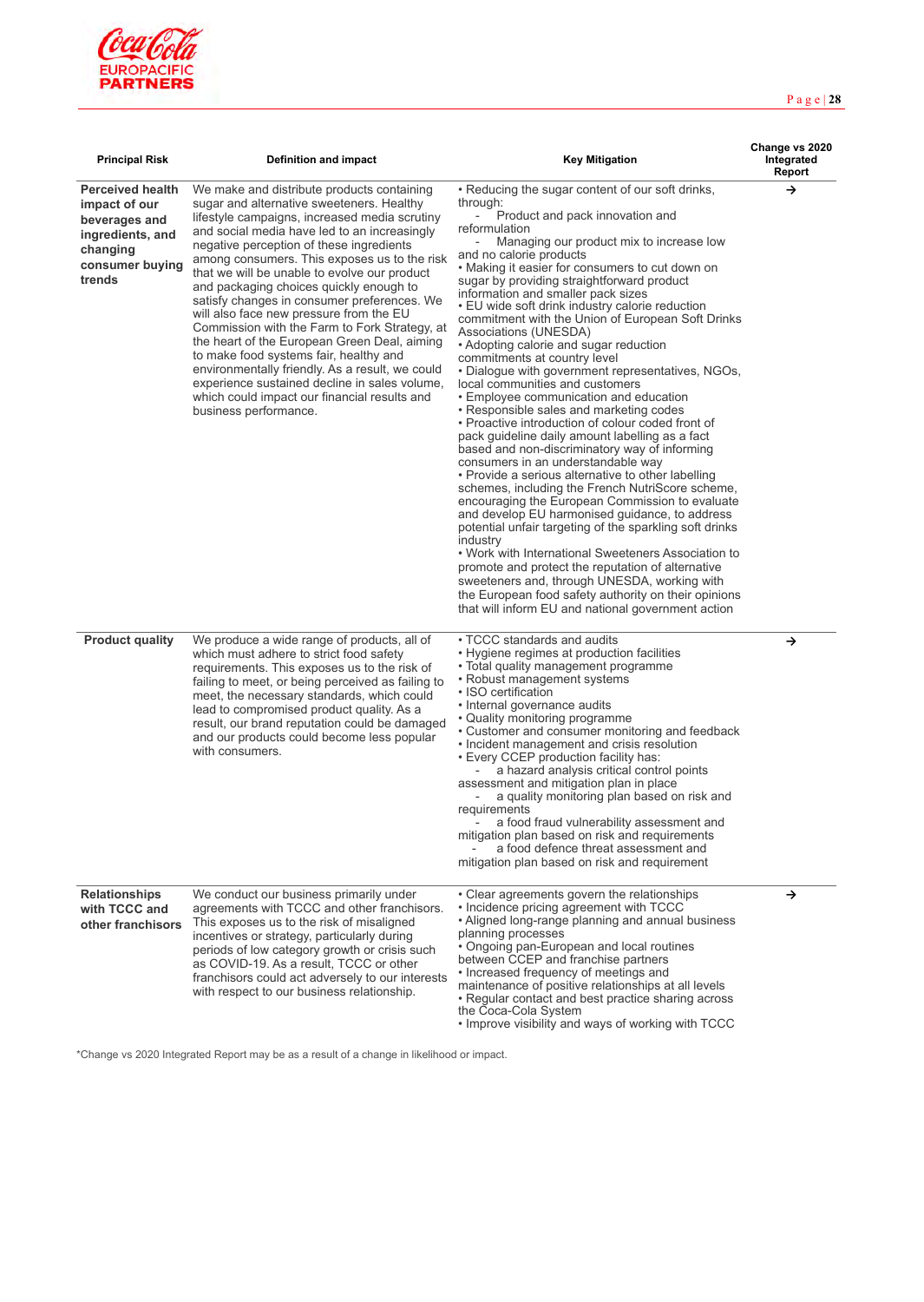

#### **Related Parties**

Related party disclosures are presented in Note 10 of the Notes to the condensed consolidated interim financial statements contained in this interim management report.

#### **Going Concern**

As part of the Directors' consideration of the appropriateness of adopting the going concern basis in preparing the condensed consolidated interim financial statements, a review was performed on a range of potential COVID-19 scenarios. The Directors also considered the Group's response to the COVID-19 disruption and the ability to continue to generate strong operating cashflows. The Directors have taken into account the Group's current cash position, its access to a €1.95 billion undrawn committed credit facility and also considered the range of mitigation actions available to the Group if required, such as reducing discretionary spend. On the basis of these reviews, the Directors have a reasonable expectation that the Company has adequate resources to continue in operational existence for a period of 12 months from the date of signing these accounts. Accordingly, the condensed consolidated interim financial statements have been prepared on a going concern basis and the Directors do not believe there are any material uncertainties to disclose in relation to the Group's ability to continue as a going concern.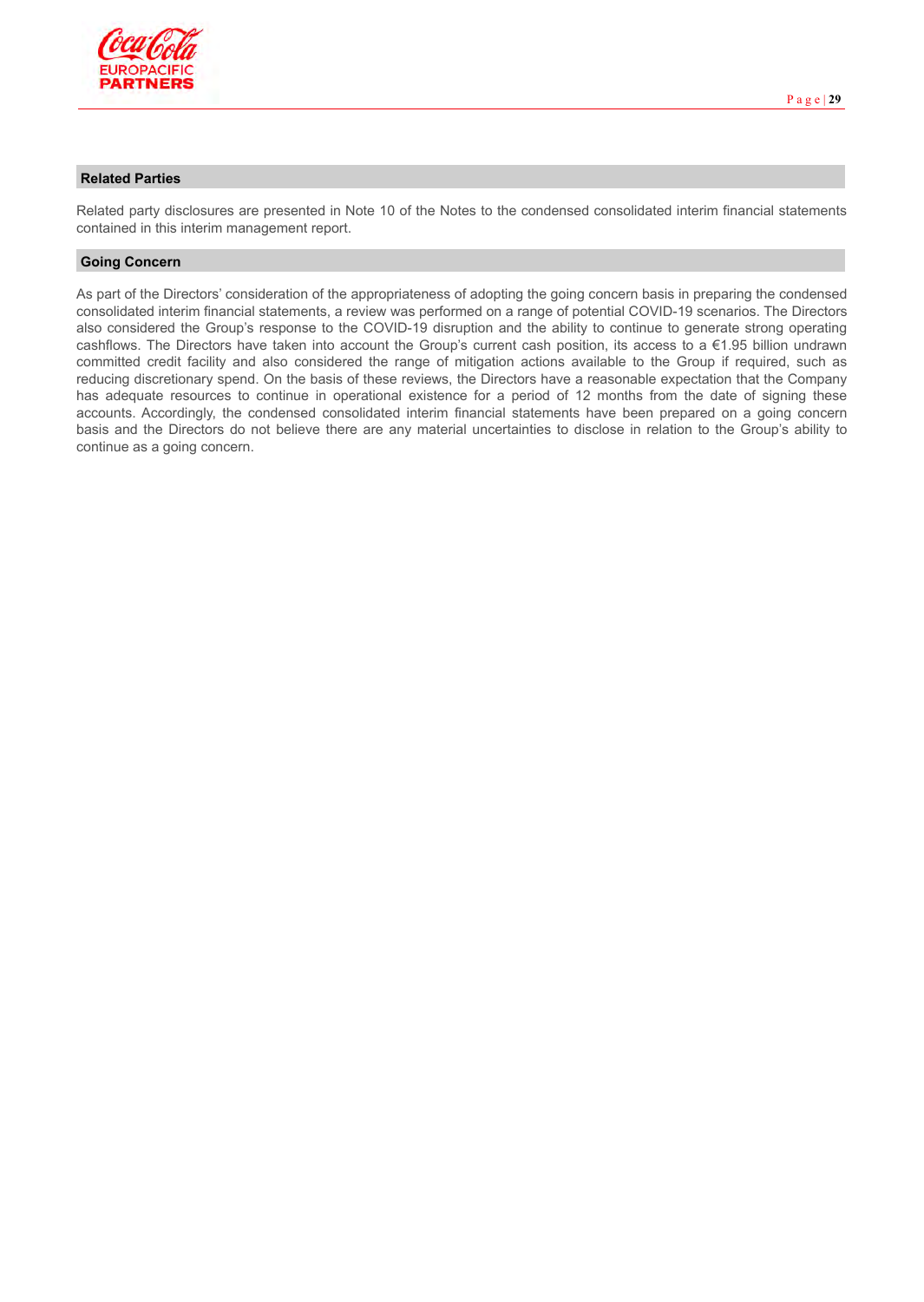

#### **Responsibility Statement**

The Directors of the Company confirm that to the best of their knowledge:

- The Condensed Consolidated Interim Financial Statements for the six months ended 2 July 2021 have been prepared in accordance with International Accounting Standard 34, "Interim Financial Reporting", as issued by the International Accounting Standards Board, UK adopted International Accounting Standard 34 and the Disclosure Guidance and Transparency Rules of the United Kingdom's Financial Conduct Authority (DTR).
- The interim management report includes a fair review of the information required by the DTR 4.2.7 R and DTR 4.2.8 R as follows:
	- DTR 4.2.7 R: (1) an indication of important events that have occurred during the first six months of the financial year, and their impact on the condensed set of financial statements, and (2) a description of the principal risks and uncertainties for the remaining six months of the financial year; and
	- DTR 4.2.8 R: (1) related parties transactions that have taken place in the first six months of the current financial year and that have materially affected the financial position or the performance of the Group during that period, and (2) any changes in the related parties transactions described in the last annual report that could have a material effect on the financial position or performance of the Group in the first six months of the current financial year.

The Directors of the Company are shown on pages 66-70 in the 2020 Integrated Report and Form 20-F for the year ended 31 December 2020, save for the following changes:

- Irial Finan stepped down as a Director at the end of the AGM on 26 May 2021
- Manuel "Manolo" Arroyo was appointed as a Director with effect from the end of the AGM on 26 May 2021

A list of current directors is maintained on CCEP's website: www.cocacolaep.com/about-us/governance/board-of-directors/.

On behalf of the Board

Damian Gammell Manik Jhangiani Chief Executive Officer Chief Financial Officer 2 September 2021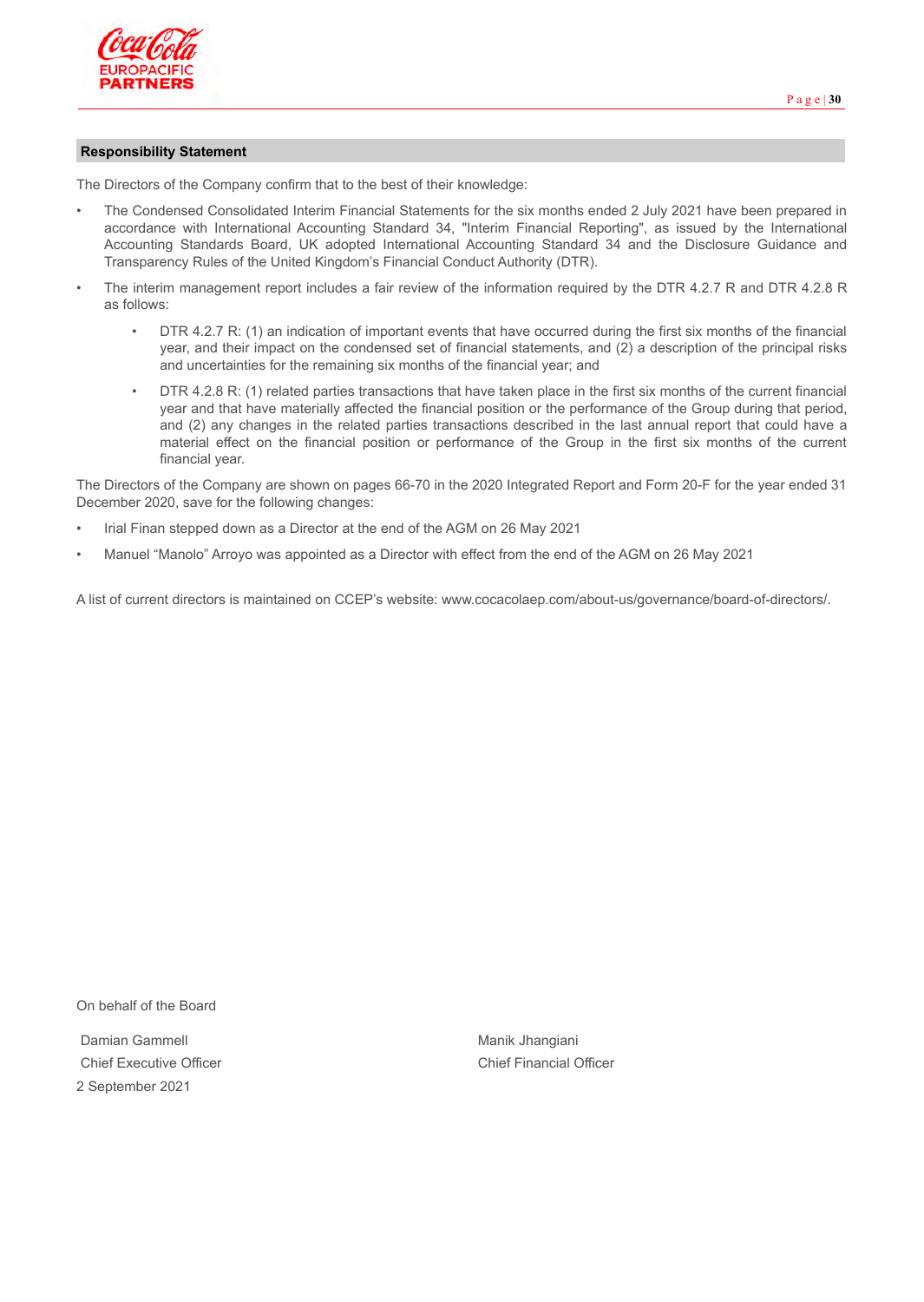

# Independent Review Report to Coca-Cola Europacific Partners plc

## **Conclusion**

We have been engaged by the Company to review the condensed set of financial statements in the half-yearly financial report for the six months ended 2 July 2021 which comprises the condensed consolidated interim income statement, condensed consolidated interim statement of comprehensive income, condensed consolidated interim statement of financial position, condensed consolidated interim statement of cash flows, condensed consolidated interim statement of changes in equity and the related explanatory notes  $1 - 13$ . We have read the other information contained in the half yearly financial report and considered whether it contains any apparent misstatements or material inconsistencies with the information in the condensed set of financial statements.

Based on our review, nothing has come to our attention that causes us to believe that the condensed set of financial statements in the half-yearly financial report for the six months ended 2 July 2021 is not prepared, in all material respects, in accordance with International Accounting Standard 34, "Interim Financial Reporting", as issued by the International Accounting Standards Board, UK adopted International Accounting Standard 34 and the Disclosure Guidance and Transparency Rules of the United Kingdom's Financial Conduct Authority

#### **Basis for Conclusion**

We conducted our review in accordance with International Standard on Review Engagements 2410 (UK and Ireland) "Review of Interim Financial Information Performed by the Independent Auditor of the Entity" issued by the Auditing Practices Board. A review of interim financial information consists of making enquiries, primarily of persons responsible for financial and accounting matters, and applying analytical and other review procedures. A review is substantially less in scope than an audit conducted in accordance with International Standards on Auditing (UK) and consequently does not enable us to obtain assurance that we would become aware of all significant matters that might be identified in an audit. Accordingly, we do not express an audit opinion.

As disclosed in note 1, the annual financial statements of the group will be prepared in accordance with IFRS as issued by the International Accounting Standards Board and UK adopted International Accounting Standards. The condensed set of financial statements included in this half-yearly financial report has been prepared in accordance with International Accounting Standard 34, "Interim Financial Reporting", as issued by the International Accounting Standards Board and UK adopted International Accounting Standard 34, "Interim Financial Reporting".

#### **Responsibilities of the directors**

The directors are responsible for preparing the half-yearly financial report in accordance with the Disclosure Guidance and Transparency Rules of the United Kingdom's Financial Conduct Authority.

#### **Auditor's Responsibilities for the review of the financial information**

In reviewing the half-yearly report, we are responsible for expressing to the Company a conclusion on the condensed set of financial statement in the half-yearly financial report. Our conclusion, based on procedures that are less extensive than audit procedures, as described in the Basis for Conclusion paragraph of this report.

#### **Use of our report**

This report is made solely to the company in accordance with guidance contained in International Standard on Review Engagements 2410 (UK and Ireland) "Review of Interim Financial Information Performed by the Independent Auditor of the Entity" issued by the Auditing Practices Board. To the fullest extent permitted by law, we do not accept or assume responsibility to anyone other than the company, for our work, for this report, or for the conclusions we have formed.

**Ernst & Young LLP London 2 September 2021**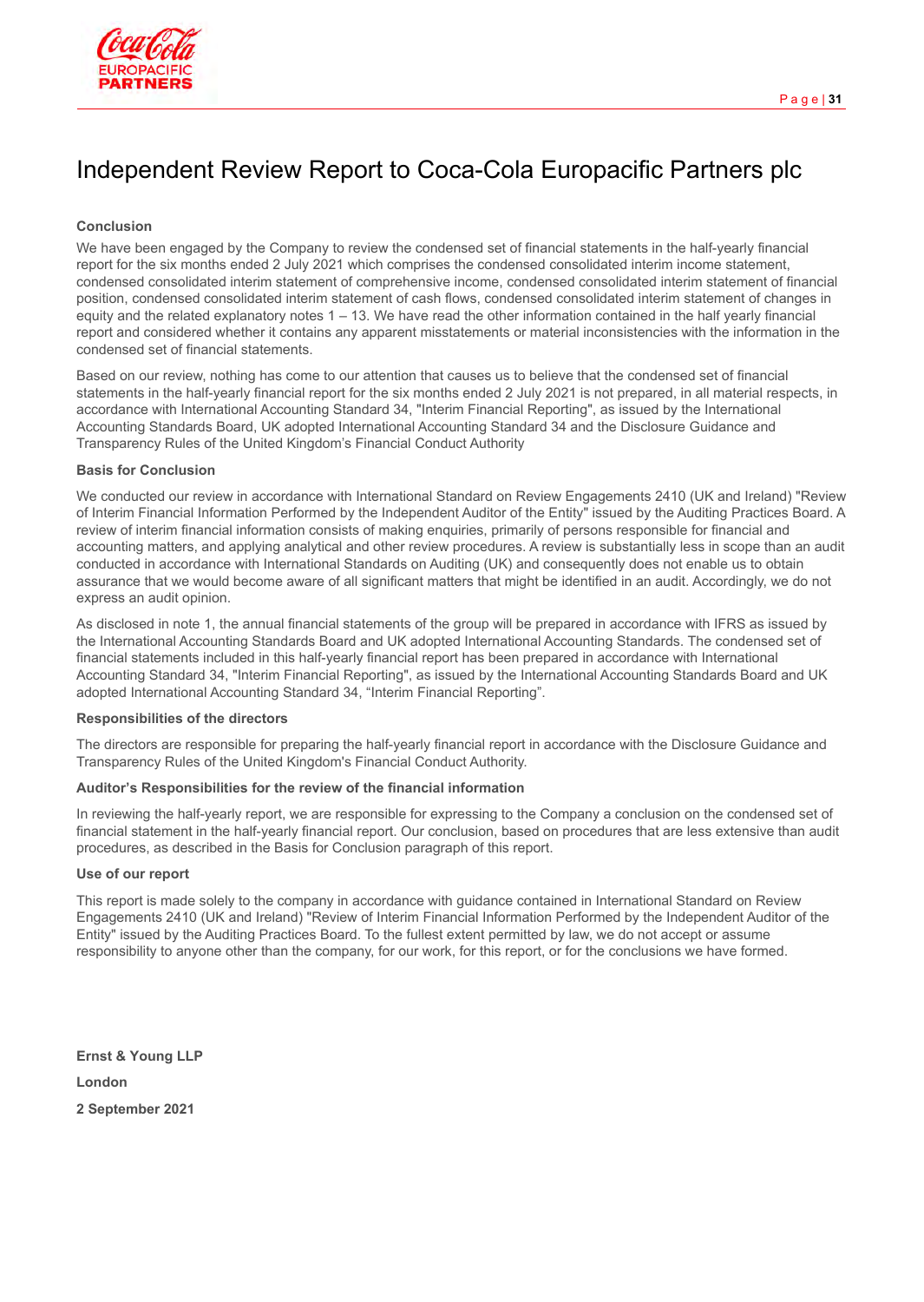

|                                                  |                | <b>Six Months Ended</b> |              |
|--------------------------------------------------|----------------|-------------------------|--------------|
|                                                  |                | 2 July 2021             | 26 June 2020 |
|                                                  | Note           | $\epsilon$ million      | € million    |
| Revenue                                          |                | 5,918                   | 4,837        |
| Cost of sales                                    |                | (3,840)                 | (3, 168)     |
| <b>Gross profit</b>                              |                | 2,078                   | 1,669        |
| Selling and distribution expenses                |                | (1,033)                 | (961)        |
| Administrative expenses                          |                | (525)                   | (440)        |
| <b>Operating profit</b>                          |                | 520                     | 268          |
| Finance income                                   |                | 14                      | 17           |
| Finance costs                                    |                | (78)                    | (72)         |
| Total finance costs, net                         |                | (64)                    | (55)         |
| Non-operating items                              |                | (1)                     | (2)          |
| <b>Profit before taxes</b>                       |                | 455                     | 211          |
| <b>Taxes</b>                                     |                | (209)                   | (85)         |
| <b>Profit after taxes</b>                        |                | 246                     | 126          |
| Profit attributable to shareholders              |                | 244                     | 126          |
| Profit attributable to non-controlling interests |                | 2                       |              |
| <b>Profit after taxes</b>                        |                | 246                     | 126          |
| Basic earnings per share $(\epsilon)$            | $\overline{4}$ | 0.54                    | 0.28         |
| Diluted earnings per share $(\epsilon)$          | 4              | 0.53                    | 0.28         |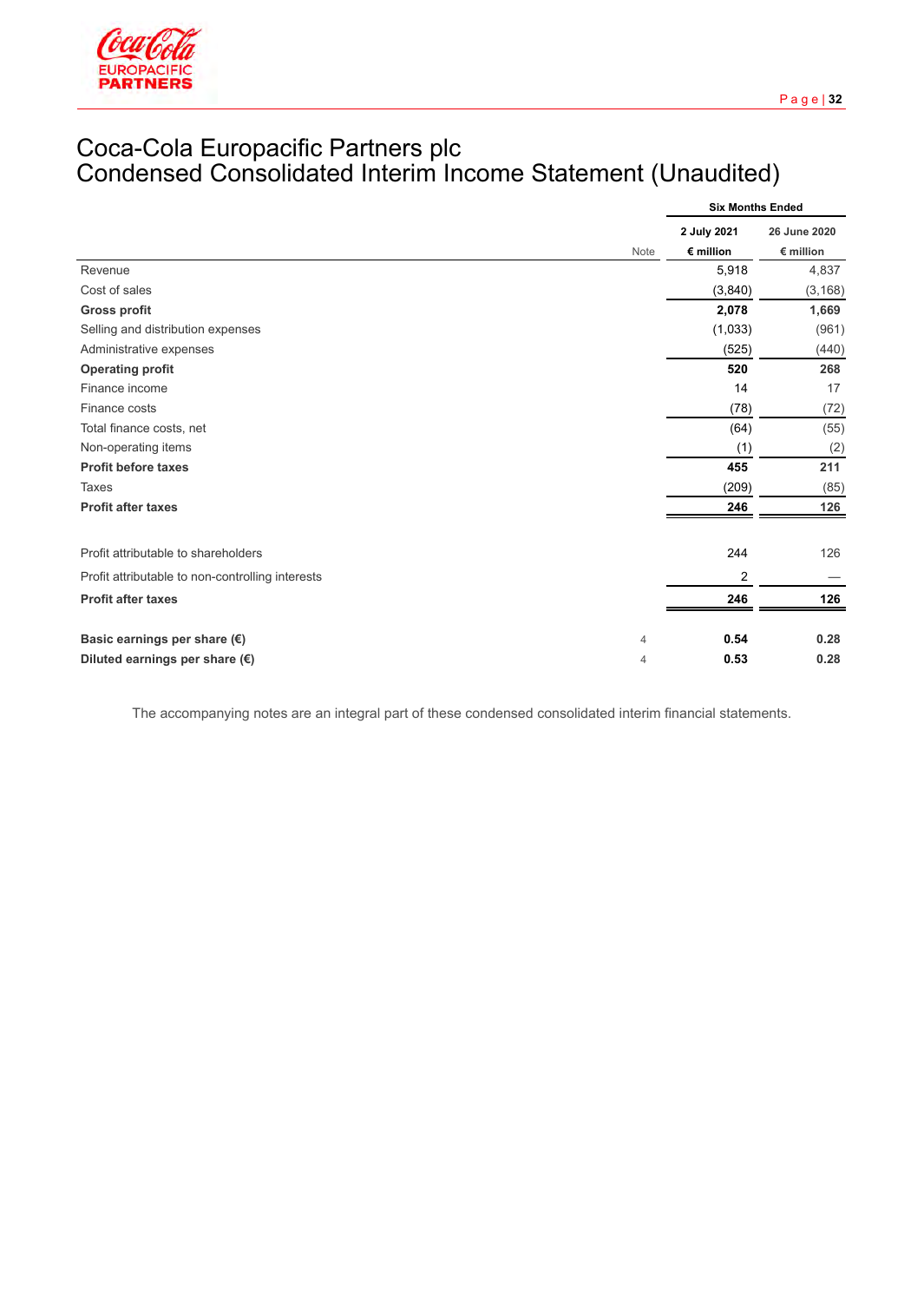

# Coca-Cola Europacific Partners plc Condensed Consolidated Interim Statement of Comprehensive Income (Unaudited)

|                                                                           | <b>Six Months Ended</b> |              |
|---------------------------------------------------------------------------|-------------------------|--------------|
|                                                                           | 2 July 2021             | 26 June 2020 |
|                                                                           | $\epsilon$ million      | € million    |
| <b>Profit after taxes</b>                                                 | 246                     | 126          |
| Components of other comprehensive income/(loss):                          |                         |              |
| Items that may be subsequently reclassified to the income statement:      |                         |              |
| Foreign currency translations:                                            |                         |              |
| Pretax activity, net                                                      | 58                      | (159)        |
| Tax effect                                                                |                         |              |
| Foreign currency translation, net of tax                                  | 58                      | (159)        |
| Cash flow hedges:                                                         |                         |              |
| Pretax activity, net                                                      | 223                     | (54)         |
| Tax effect                                                                | (48)                    | 15           |
| Cash flow hedges, net of tax                                              | 175                     | (39)         |
| Other reserves:                                                           |                         |              |
| Pretax activity, net                                                      | 6                       |              |
| Tax effect                                                                | (1)                     |              |
| Other reserves, net of tax                                                | 5                       |              |
|                                                                           | 238                     | (198)        |
| Items that will not be subsequently reclassified to the income statement: |                         |              |
| Pension plan adjustments:                                                 |                         |              |
| Pretax activity, net                                                      | 149                     | (162)        |
| Tax effect                                                                | (24)                    | 36           |
| Pension plan adjustments, net of tax                                      | 125                     | (126)        |
|                                                                           | 125                     | (126)        |
| Other comprehensive income/(loss) for the period, net of tax              | 363                     | (324)        |
| Comprehensive income for the period                                       | 609                     | (198)        |
| Comprehensive income attributable to shareholders                         | 604                     | (198)        |
| Comprehensive income attributable to non-controlling interests            | 5                       |              |
| Comprehensive income for the period                                       | 609                     | (198)        |
|                                                                           |                         |              |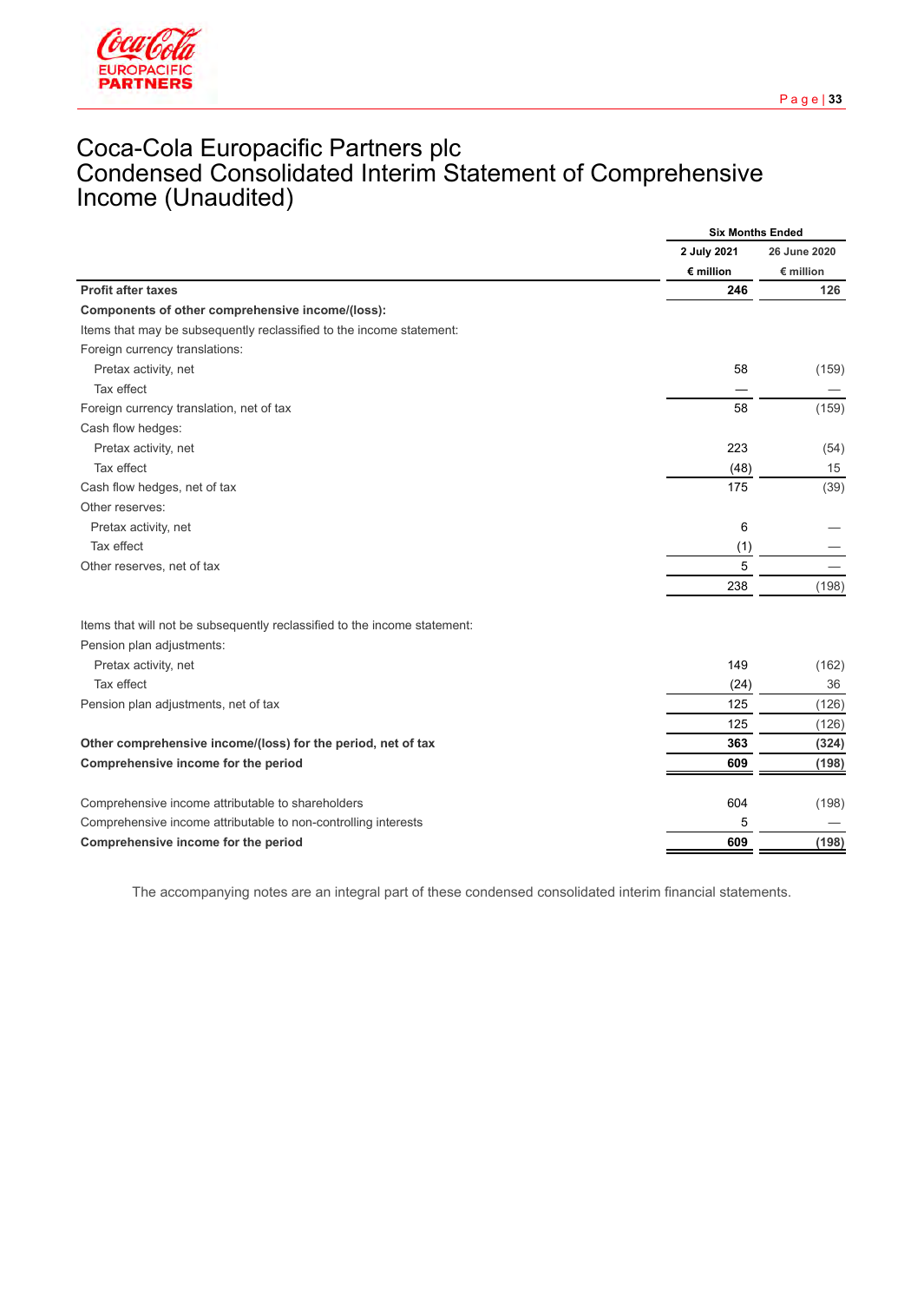

# Coca-Cola Europacific Partners plc Condensed Consolidated Interim Statement of Financial Position (Unaudited)

|                                                 |                  | 2 July 2021 | 31 December 2020 | 26 June 2020 |
|-------------------------------------------------|------------------|-------------|------------------|--------------|
|                                                 | Note             | € million   | € million        | € million    |
| <b>ASSETS</b>                                   |                  |             |                  |              |
| Non-current:                                    |                  |             |                  |              |
| Intangible assets                               | 5                | 12,706      | 8,414            | 8,395        |
| Goodwill                                        | 5                | 4,579       | 2,517            | 2,514        |
| Property, plant and equipment                   | 6                | 5,315       | 3,860            | 4,030        |
| Non-current derivative assets                   |                  | 139         | 6                | 4            |
| Deferred tax assets                             |                  | 22          | 27               | 10           |
| Other non-current assets                        |                  | 399         | 337              | 313          |
| <b>Total non-current assets</b>                 |                  | 23,160      | 15,161           | 15,266       |
| Current:                                        |                  |             |                  |              |
| Current derivative assets                       |                  | 121         | 40               | 9            |
| Current tax assets                              |                  | 22          | 19               | 13           |
| Inventories                                     |                  | 1,236       | 681              | 795          |
| Amounts receivable from related parties         | 10               | 109         | 150              | 95           |
| Trade accounts receivable                       |                  | 2,457       | 1,439            | 1,776        |
| Other current assets                            |                  | 241         | 224              | 216          |
| Cash and cash equivalents                       |                  | 1,824       | 1,523            | 893          |
| <b>Total current assets</b>                     |                  | 6,010       | 4,076            | 3,797        |
| <b>Total assets</b>                             |                  | 29,170      | 19,237           | 19,063       |
| <b>LIABILITIES</b>                              |                  |             |                  |              |
| Non-current:                                    |                  |             |                  |              |
| Borrowings, less current portion                | 8                | 11,806      | 6,382            | 6,343        |
| Employee benefit liabilities                    |                  | 156         | 283              | 350          |
|                                                 |                  | 56          | 83               | 54           |
| Non-current provisions                          | 12               | 63          | 15               | 34           |
| Non-current derivative liabilities              |                  |             |                  |              |
| Deferred tax liabilities                        |                  | 3,507       | 2,134            | 2,122        |
| Non-current tax liabilities                     |                  | 128         | 131              | 261          |
| Other non-current liabilities                   |                  | 38          | 44               | 45           |
| <b>Total non-current liabilities</b>            |                  | 15,754      | 9,072            | 9,209        |
| Current:                                        |                  |             |                  |              |
| Current portion of borrowings                   | 8                | 1,752       | 805              | 762          |
| Current portion of employee benefit liabilities |                  | 12          | 13               | 15           |
| Current provisions                              | 12               | 157         | 154              | 172          |
| Current derivative liabilities                  |                  | 32          | 62               | 63           |
| <b>Current tax liabilities</b>                  |                  | 230         | 171              | 81           |
| Amounts payable to related parties              | 10               | 307         | 181              | 232          |
| Trade and other payables                        |                  | 4,131       | 2,754            | 2,697        |
| <b>Total current liabilities</b>                |                  | 6,621       | 4,140            | 4,022        |
| <b>Total liabilities</b>                        |                  | 22,375      | 13,212           | 13,231       |
| <b>EQUITY</b>                                   |                  |             |                  |              |
| Share capital                                   |                  | 5           | 5                | 5            |
| Share premium                                   |                  | 210         | 192              | 184          |
| Merger reserves                                 |                  | 287         | 287              | 287          |
| Other reserves                                  |                  | (386)       | (537)            | (647)        |
| Retained earnings                               |                  | 6,454       | 6,078            | 6,003        |
| <b>Equity attributable to shareholders</b>      |                  | 6,570       | 6,025            | 5,832        |
| Non-controlling interest                        | $\boldsymbol{9}$ | 225         |                  |              |
| <b>Total equity</b>                             |                  | 6,795       | 6,025            | 5,832        |
| <b>Total equity and liabilities</b>             |                  | 29,170      | 19,237           | 19,063       |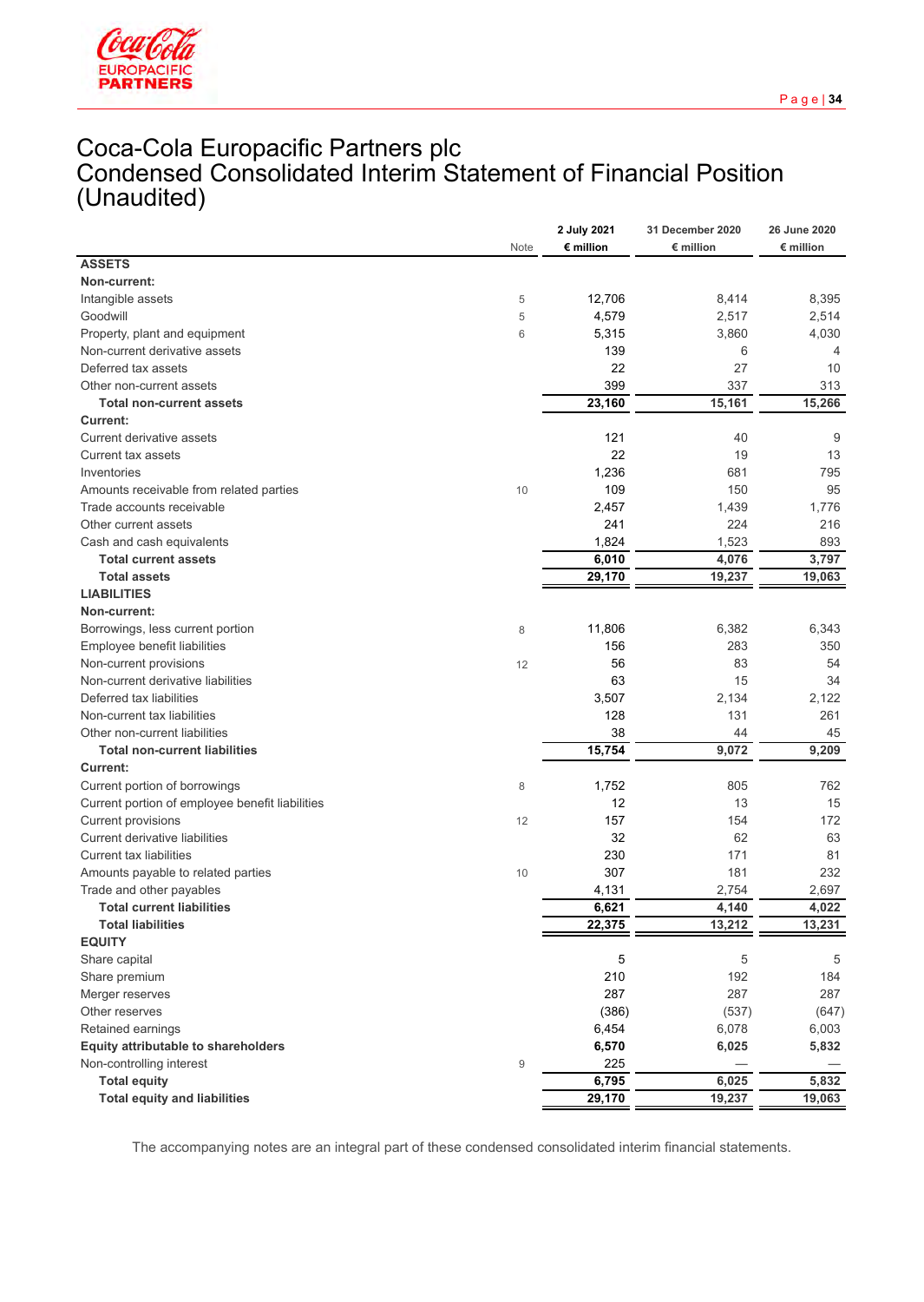

# Coca-Cola Europacific Partners plc Condensed Consolidated Interim Statement of Cash Flows (Unaudited)

|                                                                                         |      | <b>Six Months Ended</b>           |                           |
|-----------------------------------------------------------------------------------------|------|-----------------------------------|---------------------------|
|                                                                                         | Note | 2 July 2021<br>$\epsilon$ million | 26 June 2020<br>€ million |
| Cash flows from operating activities:                                                   |      |                                   |                           |
| Profit before taxes                                                                     |      | 455                               | 211                       |
| Adjustments to reconcile profit before tax to net cash flows from operating activities: |      |                                   |                           |
| Depreciation                                                                            | 6    | 300                               | 303                       |
| Amortisation of intangible assets                                                       | 5    | 42                                | 29                        |
| Share-based payment expense                                                             |      | $\overline{\mathbf{4}}$           |                           |
| Finance costs, net                                                                      |      | 64                                | 55                        |
| Income taxes paid                                                                       |      | (58)                              | (79)                      |
| Changes in assets and liabilities:                                                      |      |                                   |                           |
| (Increase) in trade and other receivables                                               |      | (384)                             | (144)                     |
| (Increase) in inventories                                                               |      | (144)                             | (83)                      |
| Increase in trade and other payables                                                    |      | 503                               | 41                        |
| Increase/(decrease) in net payable receivable from related parties                      |      | 121                               | (5)                       |
| (Decrease)/increase in provisions                                                       |      | (23)                              | 32                        |
| Change in other operating assets and liabilities                                        |      | 28                                | (7)                       |
| Net cash flows from operating activities                                                |      | 908                               | 353                       |
| Cash flows from investing activities:                                                   |      |                                   |                           |
| Acquisition of bottling operations, net of cash acquired                                |      | (5, 145)                          |                           |
| Purchases of property, plant and equipment                                              |      | (115)                             | (241)                     |
| Purchases of capitalised software                                                       |      | (42)                              | (33)                      |
| Proceeds from sales of property, plant and equipment                                    |      | 20                                | 35                        |
| Investments in equity instruments                                                       |      |                                   | (3)                       |
| Other investing activity, net                                                           |      | 16                                |                           |
| Net cash flows used in investing activities                                             |      | (5, 266)                          | (242)                     |
| Cash flows from financing activities:                                                   |      |                                   |                           |
| Proceeds from borrowings, net                                                           | 8    | 4,877                             | 855                       |
| Proceeds from short-term borrowings                                                     | 8    | 305                               | 94                        |
| Repayments on third party borrowings                                                    | 8    | (468)                             | (227)                     |
| Payments of principal on lease obligations                                              |      | (65)                              | (60)                      |
| Interest paid, net                                                                      |      | (58)                              | (59)                      |
| Purchase of own shares under share buyback programme                                    |      |                                   | (129)                     |
| Exercise of employee share options                                                      |      | 18                                | 6                         |
| Other financing activities, net                                                         |      | 4                                 | (1)                       |
| Net cash flows from financing activities                                                |      | 4,613                             | 479                       |
| Net change in cash and cash equivalents                                                 |      | 255                               | 590                       |
| Net effect of currency exchange rate changes on cash and cash equivalents               |      | 46                                | (13)                      |
| Cash and cash equivalents at beginning of period                                        |      | 1,523                             | 316                       |
| Cash and cash equivalents at end of period                                              |      | 1,824                             | 893                       |
|                                                                                         |      |                                   |                           |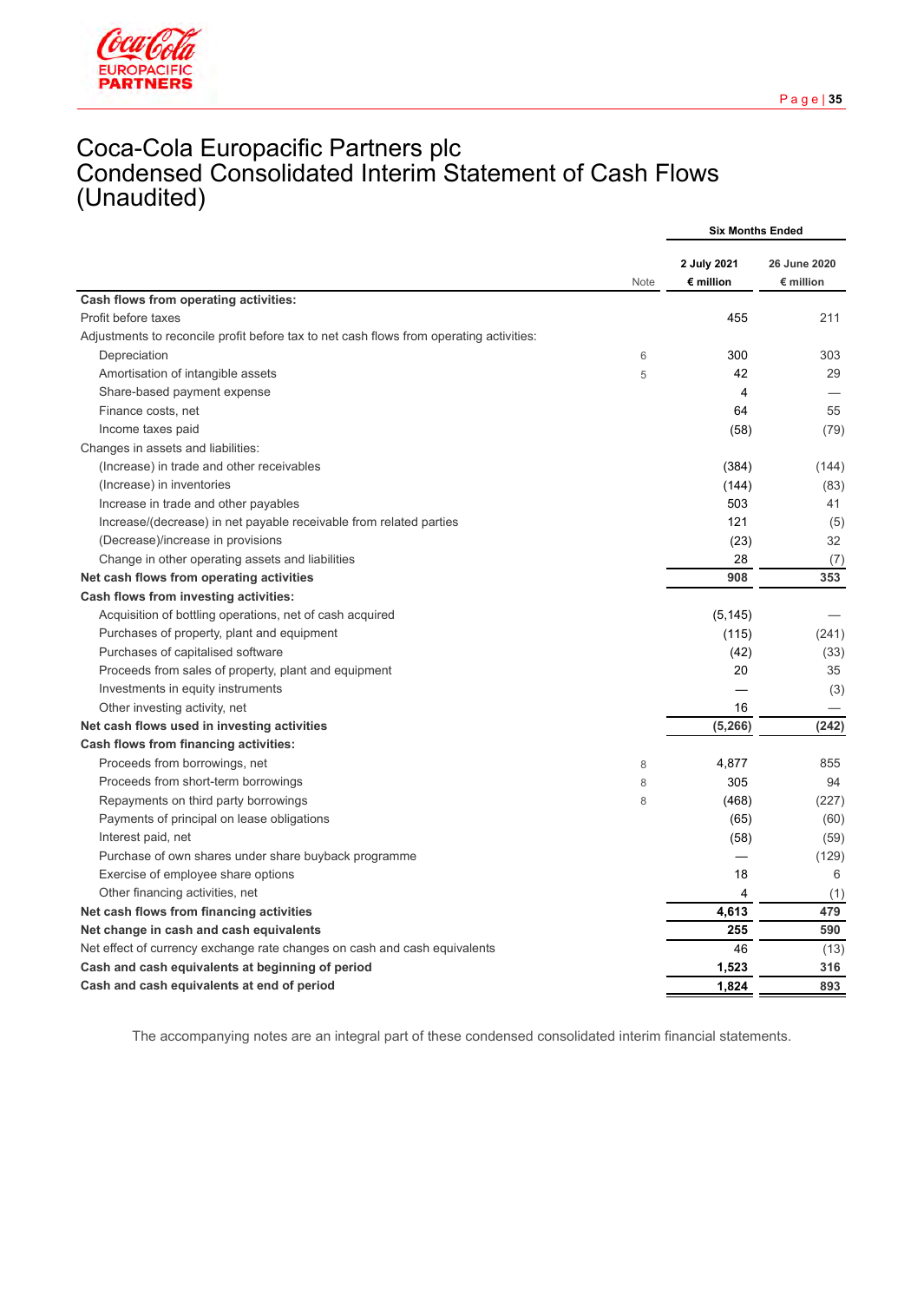

# Coca-Cola Europacific Partners plc Condensed Consolidated Interim Statement of Changes in Equity (Unaudited)

|                                                                                   | <b>Share</b><br>capital | Share<br>premium   | <b>Merger</b><br>reserves | Other<br>reserves  | <b>Retained</b><br>earnings | Total              | Non-<br>controlling<br>interest | <b>Total</b><br>equity |
|-----------------------------------------------------------------------------------|-------------------------|--------------------|---------------------------|--------------------|-----------------------------|--------------------|---------------------------------|------------------------|
|                                                                                   | $\epsilon$ million      | $\epsilon$ million | $\epsilon$ million        | $\epsilon$ million | $\epsilon$ million          | $\epsilon$ million | $\epsilon$ million              | $\epsilon$ million     |
| Balance as at 31 December 2019                                                    | 5                       | 178                | 287                       | (449)              | 6,135                       | 6,156              |                                 | 6,156                  |
| Profit after taxes                                                                |                         |                    |                           |                    | 126                         | 126                |                                 | 126                    |
| Other comprehensive expense                                                       |                         |                    |                           | (198)              | (126)                       | (324)              |                                 | (324)                  |
| Total comprehensive income                                                        |                         |                    |                           | (198)              |                             | (198)              |                                 | (198)                  |
| Issue of shares during the period                                                 |                         | 6                  |                           |                    |                             | 6                  |                                 | 6                      |
| Share-based payment tax effects                                                   |                         |                    |                           |                    | (3)                         | (3)                |                                 | (3)                    |
| Own shares purchased under share buyback<br>programme                             |                         |                    |                           |                    | (129)                       | (129)              |                                 | (129)                  |
| Balance as at 26 June 2020                                                        | 5                       | 184                | 287                       | (647)              | 6,003                       | 5,832              |                                 | 5,832                  |
| Balance as at 31 December 2020                                                    | 5                       | 192                | 287                       | (537)              | 6,078                       | 6,025              |                                 | 6,025                  |
| Profit after taxes                                                                |                         |                    |                           |                    | 244                         | 244                | $\overline{2}$                  | 246                    |
| Other comprehensive income                                                        |                         |                    |                           | 235                | 125                         | 360                | 3                               | 363                    |
| Total comprehensive income                                                        |                         |                    |                           | 235                | 369                         | 604                | 5                               | 609                    |
| Non-controlling interests recognised relating to<br>business combination          |                         |                    |                           |                    |                             |                    | 220                             | 220                    |
| Cash flow hedge gains transferred to goodwill<br>relating to business combination |                         |                    |                           | (84)               |                             | (84)               |                                 | (84)                   |
| Issue of shares during the period                                                 |                         | 18                 |                           |                    |                             | 18                 |                                 | 18                     |
| Equity-settled share-based payment expense                                        |                         |                    |                           |                    | 4                           | 4                  |                                 | 4                      |
| Share-based payment tax effects                                                   |                         |                    |                           |                    | 3                           | 3                  |                                 | 3                      |
| Balance as at 2 July 2021                                                         | 5                       | 210                | 287                       | (386)              | 6,454                       | 6,570              | 225                             | 6,795                  |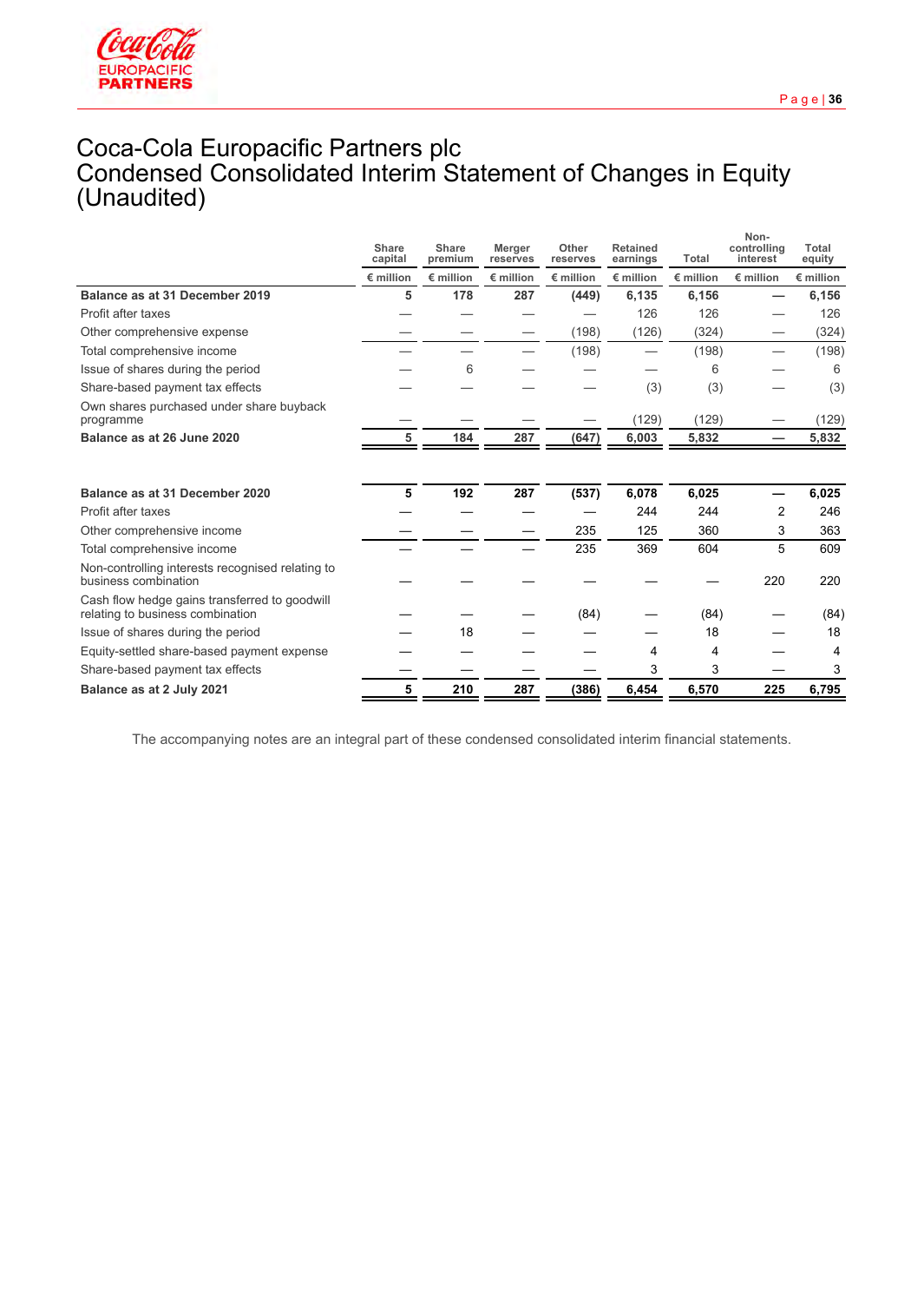

# Notes to the Condensed Consolidated Interim Financial Statements

## **Note 1**

## **GENERAL INFORMATION AND BASIS OF PREPARATION**

On 10 May 2021, Coca-Cola European Partners plc acquired Coca-Cola Amatil Limited (CCL or API), and subsequently changed its name to Coca-Cola Europacific Partners plc (the Company, or Parent Company). The Company and its subsidiaries (together CCEP, or the Group) are a leading consumer goods group in Western Europe and the Asia Pacific region, making, selling and distributing an extensive range of primarily non-alcoholic ready to drink beverages.

Refer to Note 2 for further details about the acquisition of API.

The Company has ordinary shares with a nominal value of €0.01 per share (Shares). CCEP is a public company limited by shares, incorporated under the laws of England and Wales with the registered number in England of 09717350. The Group's Shares are listed and traded on Euronext Amsterdam, the New York Stock Exchange, London Stock Exchange and on the Spanish Stock Exchanges. The address of the Company's registered office is Pemberton House, Bakers Road, Uxbridge, UB8 1EZ, United Kingdom.

These condensed consolidated interim financial statements do not constitute statutory accounts as defined by Section 434 of the Companies Act 2006. They have been reviewed but not audited by the Group's auditor. The statutory accounts for the Company for the year ended 31 December 2020, which were prepared in accordance with International Financial Reporting Standards (IFRS) as issued by the International Accounting Standards Board (IASB), IFRS as adopted pursuant to Regulation (EC) No 1606/2002 as it applies within the European Union (EU) and in accordance with international accounting standards in conformity with the provisions of the UK Companies Act 2006, have been delivered to the Registrar of Companies. The auditor's opinion on those accounts was unqualified and did not contain a statement made under section 498 (2) or (3) of the Companies Act 2006.

#### **Impact of COVID-19 pandemic**

The COVID-19 pandemic and related response measures have had and may continue to have an adverse effect on global economic conditions, as well as our business, results of operations, cash flows and financial condition. At this time, we cannot predict the degree to which, or the time period over which, our business will continue to be affected by COVID-19 and the related response measures. These impacts limit the comparability of these condensed consolidated interim financial statements with prior periods.

In addition, as part of the preparation of these condensed consolidated interim financial statements, we have considered the impact of Covid-19 on our accounting policies and judgements and estimates. The key accounting impacts and considerations for the Group are included in the relevant notes herein.

#### **Basis of Preparation and Accounting Policies**

The condensed consolidated interim financial statements of the Group have been prepared in accordance with International Accounting Standard 34, "Interim Financial Reporting", as issued by the International Accounting Standards Board, UK adopted International Accounting Standard 34 and the Disclosure Guidance and Transparency Rules of the United Kingdom's Financial Conduct Authority and should be read in conjunction with our 2020 Consolidated Financial Statements. The annual financial statements of the group for the year-ended 31 December 2021 will be prepared in accordance with IFRS as issued by the International Accounting Standards Board and UK adopted International Accounting Standards.

The 2020 Consolidated Financial Statements include a full description of the Group's accounting policies. The same accounting policies and methods of computation have been used as described in the 2020 Consolidated Financial Statements, with the exception of taxes on income. Taxes on income in interim periods are accrued using the tax rate that would be applicable to expected total annual profit or loss.

During the period, we performed an interim review and revaluation of certain pension schemes and recorded a pension remeasurement adjustment, primarily relating to changes in certain financial assumptions for our GB Scheme. These changes resulted in a €129 million reduction to the employment benefit liability and a corresponding credit to Other Comprehensive Income.

Several amendments and interpretations apply for the first time in 2021, but do not have a material impact on the condensed consolidated interim financial statements of the Group.

#### **Reporting periods**

Results are presented for the interim period from 1 January 2021 to 2 July 2021.

The Group's financial year ends on 31 December. For half-yearly reporting convenience, the first six month period closes on the Friday closest to the end of the interim calendar period. There were three more selling days in the six months ended 2 July 2021 versus the six months ended 26 June 2020, and there will be four fewer selling days in the second six months of 2021 versus the second six months of 2020 (based upon a standard five-day selling week).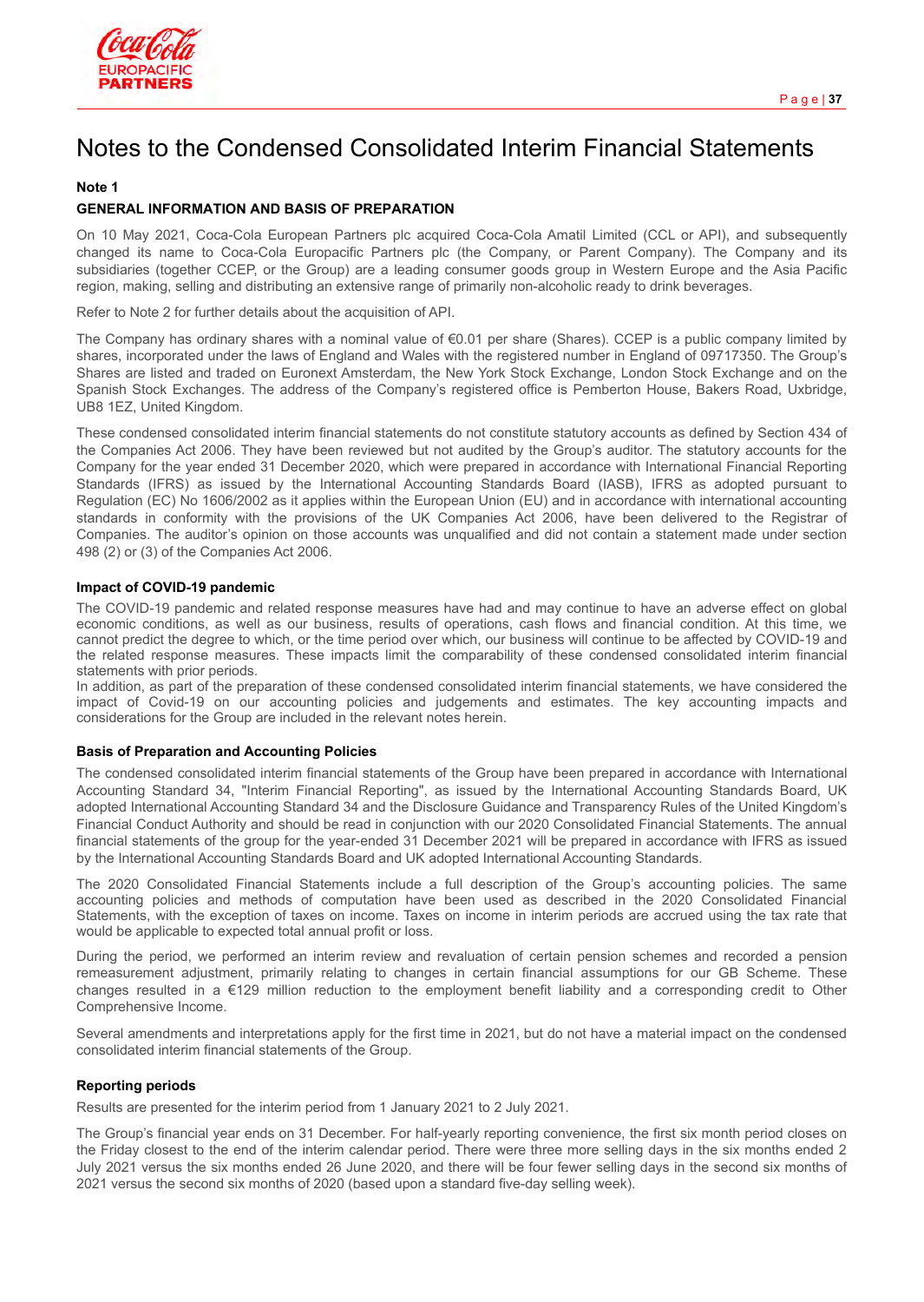

The following table summarises the number of selling days, for the years ended 31 December 2021 and 31 December 2020 (based on a standard five-day selling week):

|        | Half year | Full year |
|--------|-----------|-----------|
| 2021   | 131       | 261       |
| 2020   | 128       | 262       |
| Change |           | - 1       |
|        |           |           |

#### **Trading seasonality**

In addition to the impact of the COVID-19 pandemic outlined above, operating results for the first half of 2021 may not be indicative of the results expected for the year ended 31 December 2021 as sales of the Group's products are seasonal. In Europe, the second and third quarters typically account for higher unit sales of the Group's products than the first and fourth quarters. In the Group's Asia Pacific territories, the fourth quarter would typically reflect higher sales volumes in the year. The seasonality of the Group's sales volume, combined with the accounting for fixed costs such as depreciation, amortisation, rent and interest expense, impacts the Group's results for the first half of the year. Additionally, year-over-year shifts in holidays, selling days and weather patterns can impact the Group's results on an annual or half-yearly basis.

#### **Exchange rates**

The Group's reporting currency is the Euro. CCEP translates the income statements of non-Euro functional currency subsidiary operations to the Euro at average exchange rates and the balance sheets at the closing exchange rate as at the end of the period.

The principal exchange rates used for translation purposes in respect of one Euro were:

|                                  |             | Average for the period ended <sup>[1]</sup> |             | Closing as at    |              |
|----------------------------------|-------------|---------------------------------------------|-------------|------------------|--------------|
|                                  | 2 July 2021 | 26 June 2020                                | 2 July 2021 | 31 December 2020 | 26 June 2020 |
| <b>UK Sterling</b>               | 1.15        | 1.15                                        | 1.16        | 1.11             | 1.10         |
| <b>US Dollar</b>                 | 0.83        | 0.91                                        | 0.84        | 0.81             | 0.89         |
| Norwegian Krone                  | 0.10        | 0.09                                        | 0.10        | 0.10             | 0.09         |
| Swedish Krone                    | 0.10        | 0.09                                        | 0.10        | 0.10             | 0.10         |
| Icelandic Krone                  | 0.01        | 0.01                                        | 0.01        | 0.01             | 0.01         |
| Australian Dollar                | 0.64        | n/a                                         | 0.63        | n/a              | n/a          |
| Indonesian Rupiah <sup>[2]</sup> | 0.06        | n/a                                         | 0.06        | n/a              | n/a          |
| New Zealand Dollar               | 0.59        | n/a                                         | 0.59        | n/a              | n/a          |
| Papua New Guinean Kina           | 0.24        | n/a                                         | 0.24        | n/a              | n/a          |

<sup>[1]</sup> For current year period European rates and US dollar are calculated as average for the period 1 January 2021 to 2 July 2021. Asia Pacific rates are calculated as average for the period from 10 May 2021 to 2 July 2021.

 $^{[2]}$  Indonesian Rupiah is shown as 1000 IDR versus 1 EUR.

## **Note 2**

## **BUSINESS COMBINATIONS**

API was one of the largest bottlers and distributors of ready to drink non-alcoholic and alcoholic beverages and coffee in the Asia Pacific region and was the authorised bottler and distributor of The Coca-Cola Company's (TCCC) beverage brands in Australia, New Zealand and Pacific Islands, Indonesia and Papua New Guinea.

In November 2020, CCEP and API entered into a binding Scheme Implementation Deed (the Scheme) for the acquisition of 69.2% of the entire existing issued share capital of API, which was held by shareholders other than TCCC. CCEP also entered into a Co-operation and Sale Deed with TCCC with respect to the acquisition of TCCC's 30.8% interest in API (the Co-operation agreement), conditional upon the implementation of the Scheme. During H1 2021, the required shareholder, regulatory and court approvals were obtained and on, 10 May 2021 the Company acquired 100% of the issued and outstanding shares of API (the Acquisition).

Shareholders other than TCCC received A\$13.32 per share in cash, totalling cash consideration paid of A\$6,673 million. TCCC received A\$9.39 and A\$10.57 per share for 10.8% and 20%, respectively, of the remaining API shares held by TCCC. Cash consideration paid to TCCC was A\$893 million and USD1,046 million. The fair value of the consideration transferred at the acquisition date was €5,752 million.

The business combination is being accounted for under IFRS 3, "Business Combinations", using the acquisition method, with CCEP considered as the accounting acquirer. The operations of the acquired businesses are extensive and complex, and the initial accounting for the Acquisition is provisional at the end of the current reporting period. The Company is in the process of finalising the fair values for certain acquired assets, including intangible assets, property, plant and equipment, right of use assets, and inventory. In addition, the Company is still gathering information about income taxes, deferred taxes, liabilities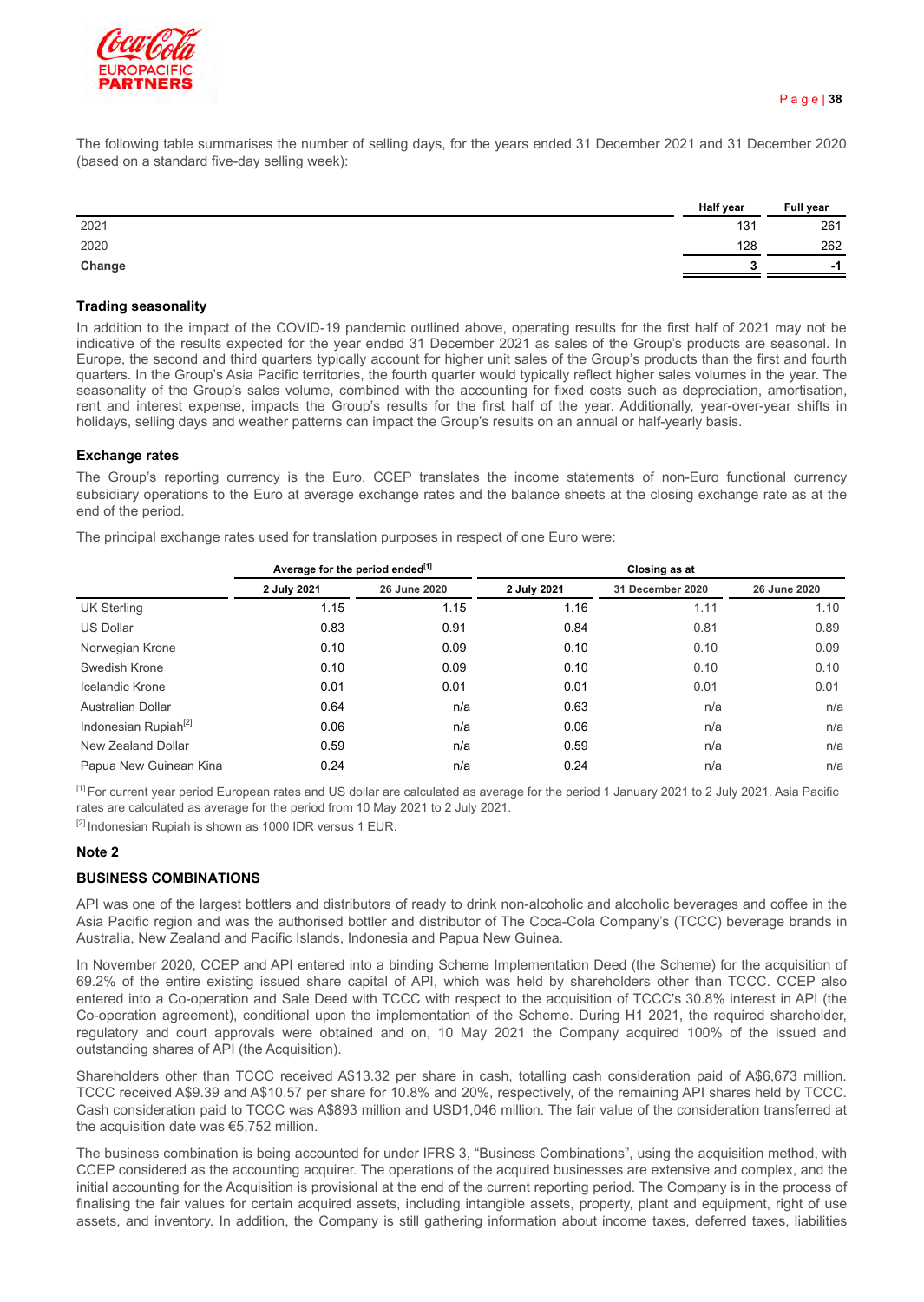

and provisions based on facts that existed as at the date of the Acquisition. Accordingly, the Company has recognised provisional amounts for these items. During the measurement period, which will not extend beyond 9 May 2022, the Company will adjust the provisional amounts recognised at the acquisition date to reflect new information obtained about facts and circumstances that existed as at the acquisition date that, if known, would have affected the measurement of the amounts recognised as at that date.

The following table details the Euro equivalent consideration and provisional fair values of assets and liabilities acquired:

|                                                                                | $\epsilon$ million |
|--------------------------------------------------------------------------------|--------------------|
| Intangible assets                                                              | 4,302              |
| Property, plant and equipment                                                  | 1,620              |
| Non-current derivative assets                                                  | 70                 |
| Deferred tax assets                                                            | 5                  |
| Other non-current assets                                                       | 56                 |
| Current derivative assets                                                      | 24                 |
| Current tax assets                                                             | 19                 |
| Inventories                                                                    | 457                |
| Amounts receivable from related parties                                        | 34                 |
| Trade accounts receivable                                                      | 603                |
| Other current assets                                                           | 54                 |
| Cash and cash equivalents                                                      | 523                |
| Borrowings, less current portion                                               | (1,253)            |
| Employee benefit liabilities                                                   | (37)               |
| Non-current derivative liabilities                                             | (72)               |
| Deferred tax liabilities                                                       | (1,228)            |
| Non-current tax liabilities                                                    | (6)                |
| Current portion of borrowings                                                  | (384)              |
| Current portion of employee benefit liabilities                                | (45)               |
| Current provisions                                                             | (9)                |
| Current derivative liabilities                                                 | (35)               |
| <b>Current tax liabilities</b>                                                 | (12)               |
| Amounts payable to related parties                                             | (77)               |
| Trade and other payables                                                       | (804)              |
| Net identifiable assets acquired                                               | 3,805              |
| Non-controlling interest                                                       | (220)              |
| Cash flow hedge gains transferred to goodwill relating to business combination | 84                 |
| Goodwill                                                                       | 2,083              |
| Fair value of consideration                                                    | 5.752              |

Intangible assets include both indefinite life and definite life intangible assets. Indefinite life intangible assets mainly include bottling agreements with TCCC, which provide the Company with the exclusive rights to prepare, package, distribute and sell TCCC branded products in the territories in which it operates. Definite life intangible assets include distribution agreements with other brand partners, customer relationships and capitalised software.

Bottling agreements with TCCC, distribution agreements with other brand partners and customer relationships have been provisionally valued using a multi-period excess earnings model, whereby the value of a specific intangible asset is estimated from the excess earnings after fair returns on all other assets employed have been deducted from the business's after-tax operating earnings. Brand assets have been provisionally valued based on a payment relief method, estimating the value of future foregone payments to a brand owner over the life of the asset by virtue of owning the asset. Capitalised software has been valued using a replacement cost approach, representing the current cost to replace the existing asset in its current state.

Whilst the bottling agreements with TCCC contain no automatic right of renewal, the Company believes that the interdependent relationship with TCCC and the substantial cost and disruption to TCCC that would be caused by nonrenewals ensures that these agreements will continue to be renewed and, therefore, are essentially perpetual. After evaluating the contractual provisions of the bottling agreements, the mutually beneficial relationship with TCCC and history of renewals, the Company has assigned indefinite lives to all such intangible assets. Refer to Note 5 for further details about the Company's intangible assets and goodwill.

Goodwill of €2,083 million has been recognised in connection with the Acquisition, representing the excess of consideration transferred over the provisional fair values of the net identifiable assets acquired and non-controlling interests, less the cash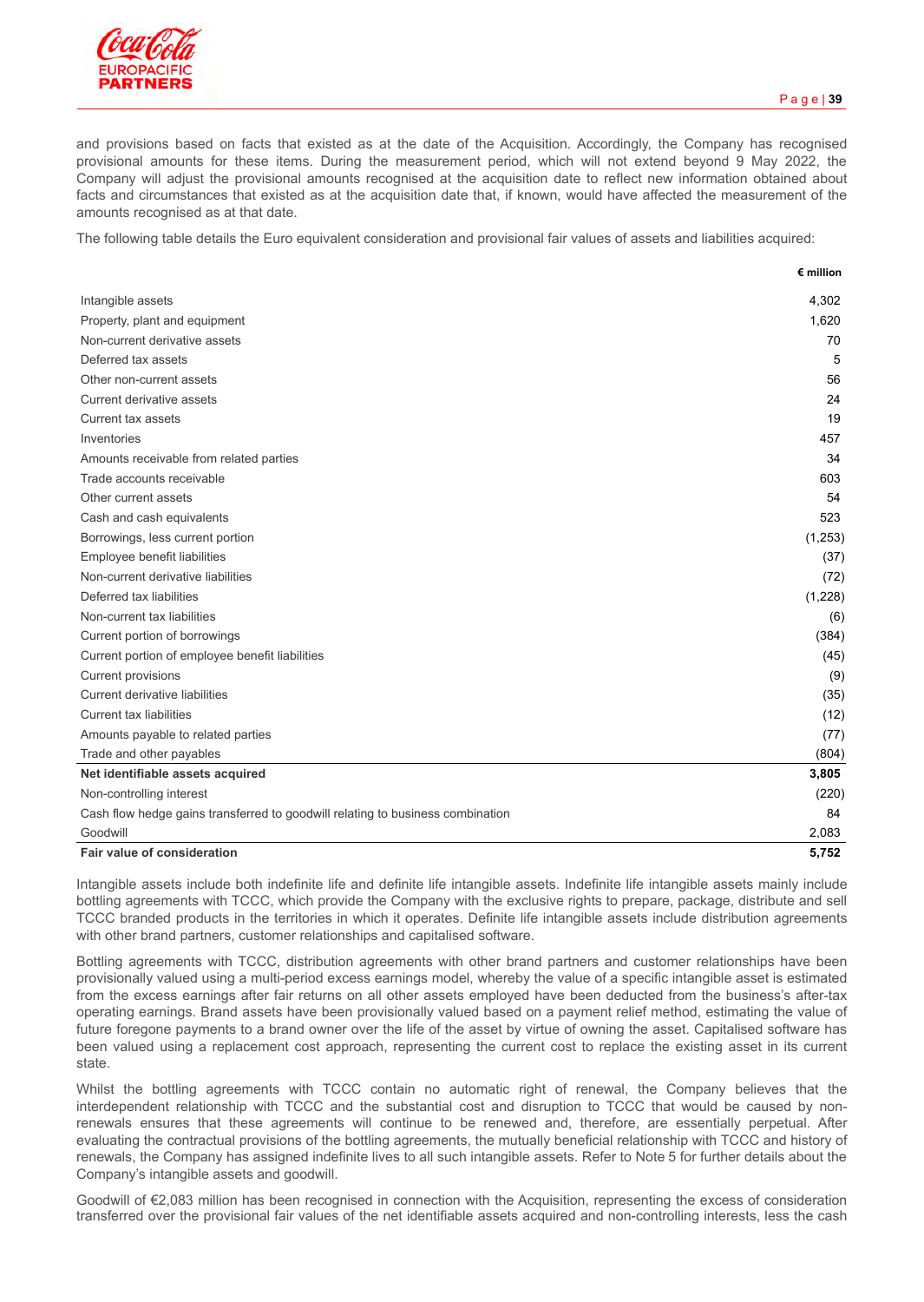

flow hedge gains of €84 million. The cash flow hedge gains relate to the deal contingent foreign currency forwards which were reclassified from the cash flow hedge reserves and included in goodwill upon settlement.

The goodwill is attributable to new growth opportunities, workforce and synergies of the combined business operations, and it is not expected to be deductible for tax purposes.

Property, plant and equipment has been provisionally valued using a variety of valuation techniques depending on the local market and the highest and best use of each asset. These techniques include capitalisation of comparable net market income, depreciated replacement cost and sales comparison approach. Included within Property, plant and equipment are right of use assets which have been provisionally valued at €315 million. A corresponding lease liability of €310 million is included within Borrowings.

Inventory has been provisionally valued based on estimated sales value less cost of disposal. The Company recorded a fair value adjustment to increase the carrying value of finished goods on hand at the time of the Acquisition by €48 million. This adjustment is included within cost of sales in the Condensed Consolidated Interim Income Statement for the six months ended 2 July 2021 as the inventory was sold during the period.

The fair value of acquired trade accounts receivable, net is €603 million. The gross contractual amount related to these receivables is €618 million, of which €15 million is expected to be uncollectible.

Included within Cash and cash equivalents at the acquisition date are Papua New Guinea cash assets of €79 million denominated in local currency (Kina). Government-imposed currency controls impact the extent to which the cash held in Papua New Guinea can be converted into foreign currency and remitted for use elsewhere in the Group. As at 2 July 2021, €82 million remains subject to these restrictions.

At the acquisition date, the Group has elected to measure components of non-controlling interests in API at fair value. The fair value of non-controlling interests represents the fair value of TCCC's 29.4% ownership interest in PT Coca-Cola Bottling Indonesia, plus non-controlling interests with respect to Paradise Beverages (Fiji) Group and Samoa Breweries Limited. Fair value has been derived primarily using applicable enterprise value based on discounted future cash flow projections.

From acquisition, API contributed revenue of €533 million and profit before tax of €9 million to the Group for the period to 2 July 2021. If the Acquisition had taken place at the beginning of the year, pro forma revenue and profit before tax for CCEP for the six months ended 2 July 2021 would have been €7.0 billion and €478 million, respectively.

Acquisition-related costs of €40 million and €3 million are included in administrative expenses and finance costs, respectively, in the Condensed Consolidated Interim Income Statement for the six months ended 2 July 2021. Cash payments for acquisition-related exceptional costs are included in operating cash flows in the Condensed Consolidated Interim Statement of Cash Flows.

## **Note 3 OPERATING SEGMENTS**

#### **Description of segments and principal activities**

Following the acquisition of API, the Group reevaluated its segment reporting under IFRS 8, "Operating Segments". The Group continues to derive its revenues through a single business activity, which is making, moving and selling ready to drink beverages, primarily non-alcoholic beverages. The acquisition of API has broadened the Group's geographic footprint which now includes Australia, New Zealand and Pacific Islands, Indonesia and Papua New Guinea. These territories collectively make up the Australia, Pacific and Indonesia (API) segment. Based on the governance structure of the Group, including decision making authority and oversight, the Group's Board continues to be its Chief Operating Decision Maker (CODM), and the Group now has two operating segments, Europe, representing the pre-acquisition territories of CCEP, and API. The Board, as the CODM, allocates resources and evaluates performance of its operating segments based on volume, revenue and comparable operating profit. Comparable operating profit excludes items impacting the comparability of period over period financial performance.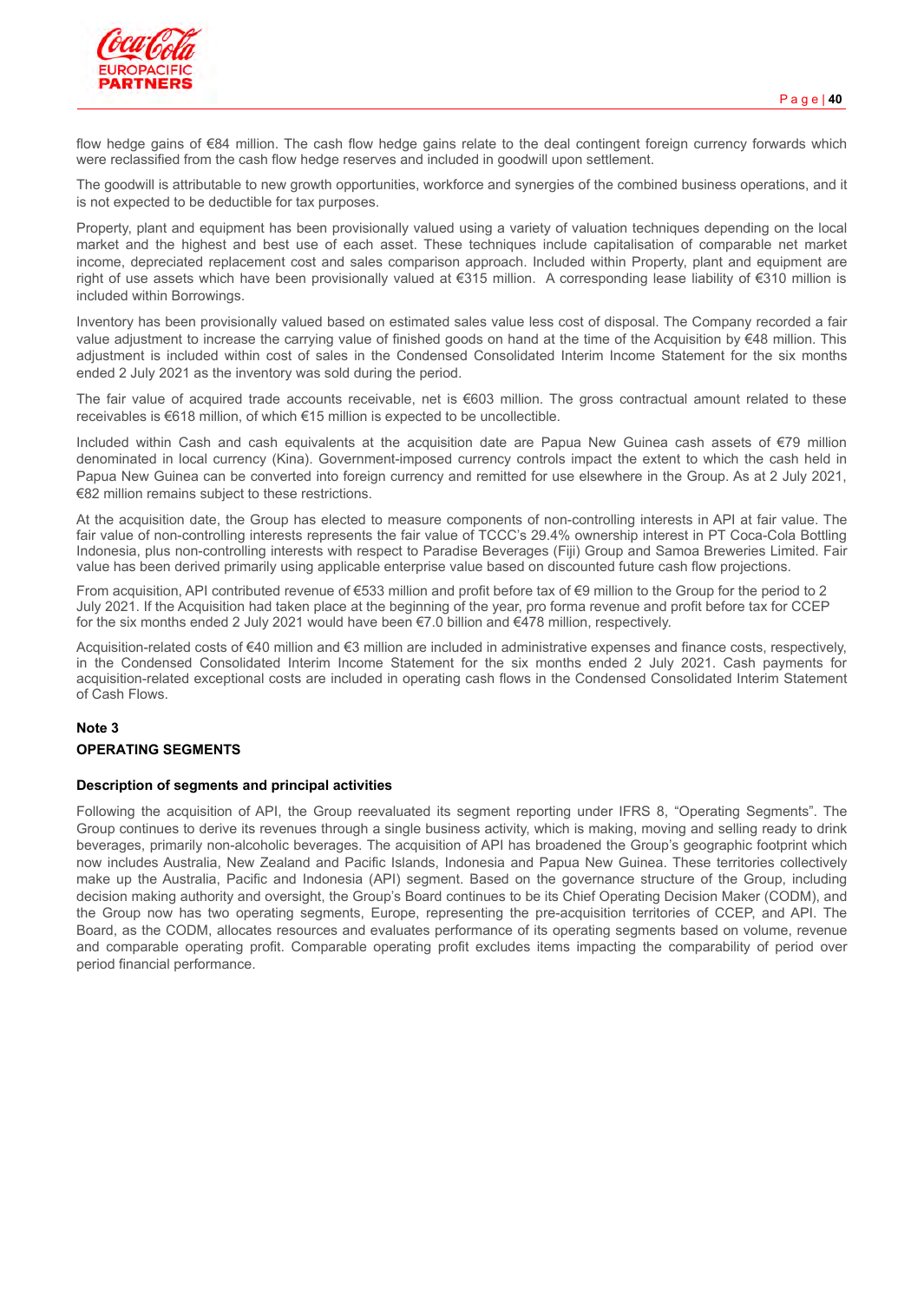

|                                                         | Six Months Ended 2 July 2021 |                    | Six Months Ended 26 June 2020 |                    |                    |                    |
|---------------------------------------------------------|------------------------------|--------------------|-------------------------------|--------------------|--------------------|--------------------|
|                                                         | <b>Europe</b>                | <b>API</b>         | <b>Total</b>                  | Europe             | <b>API</b>         | Total              |
|                                                         | $\epsilon$ million           | $\epsilon$ million | $\epsilon$ million            | $\epsilon$ million | $\epsilon$ million | $\epsilon$ million |
| Revenue <sup>[1]</sup>                                  | 5,385                        | 533                | 5,918                         | 4,837              |                    | 4,837              |
| Operating profit (comparable)[1]                        | 631                          | 60                 | 691                           | 398                |                    | 398                |
| Including depreciation and amortisation<br>(comparable) | (285)                        | (36)               | (321)                         | (303)              |                    | (303)              |
| Items impacting comparability <sup>[2]</sup>            |                              |                    | (171)                         |                    |                    | (130)              |
| Total reported operating profit                         |                              |                    | 520                           |                    |                    | 268                |
| Total finance costs, net                                |                              |                    | (64)                          |                    |                    | (55)               |
| Non-operating items                                     |                              |                    | (1)                           |                    |                    | (2)                |
| <b>Profit before Tax</b>                                |                              |                    | 455                           |                    |                    | 211                |

[1] If the acquisition of API had taken place at the beginning of the year, pro forma revenue and operating profit (comparable) for API for the six months ended 2 July 2021 would have been €1,589 million and €171 million, respectively.

<sup>[2]</sup> Items affecting the comparability of period-over-period financial performance including restructuring charges, acquisition and integration related costs, inventory fair value step up related to acquisition accounting and impact of the closure of the GB defined benefit pension scheme. Refer to pages 7-9 for further detail.

No single customer accounted for more than 10% of the Group's revenue during the six months ended 2 July 2021 and 26 June 2020.

#### **Revenue by geography**

The following table summarises revenue from external customers by geography, which is based on the origin of the sale:

|                                                            |                    | <b>Six Months Ended</b> |  |  |
|------------------------------------------------------------|--------------------|-------------------------|--|--|
|                                                            | 2 July 2021        | 26 June 2020            |  |  |
| Revenue                                                    | $\epsilon$ million | $\epsilon$ million      |  |  |
| <b>Great Britain</b>                                       | 1,192              | 1,026                   |  |  |
| Germany                                                    | 1,091              | 1,014                   |  |  |
| Iberia <sup>[1]</sup>                                      | 1,069              | 917                     |  |  |
| France <sup>[2]</sup>                                      | 896                | 808                     |  |  |
| Belgium/Luxembourg                                         | 454                | 426                     |  |  |
| Netherlands                                                | 266                | 250                     |  |  |
| Norway                                                     | 200                | 199                     |  |  |
| Sweden                                                     | 179                | 162                     |  |  |
| Iceland                                                    | 38                 | 35                      |  |  |
| Australia                                                  | 328                |                         |  |  |
| New Zealand and Pacific Islands                            | 85                 |                         |  |  |
| Indonesia and Papua New Guinea                             | 120                |                         |  |  |
| <b>Total revenue</b>                                       | 5,918              | 4,837                   |  |  |
| <sup>[1]</sup> Iberia refers to Spain, Portugal & Andorra. |                    |                         |  |  |

<sup>[2]</sup> France refers to continental France & Monaco.

# **Note 4**

## **EARNINGS PER SHARE**

Basic earnings per share is calculated by dividing profit after taxes attributable to equity shareholders by the weighted average number of Shares in issue and outstanding during the period. Diluted earnings per share is calculated in a similar manner, but includes the effect of dilutive securities, principally share options, restricted stock units and performance share units. Share-based payment awards that are contingently issuable upon the achievement of specified market and/or performance conditions are included in the diluted earnings per share calculation based on the number of Shares that would be issuable if the end of the period was the end of the contingency period.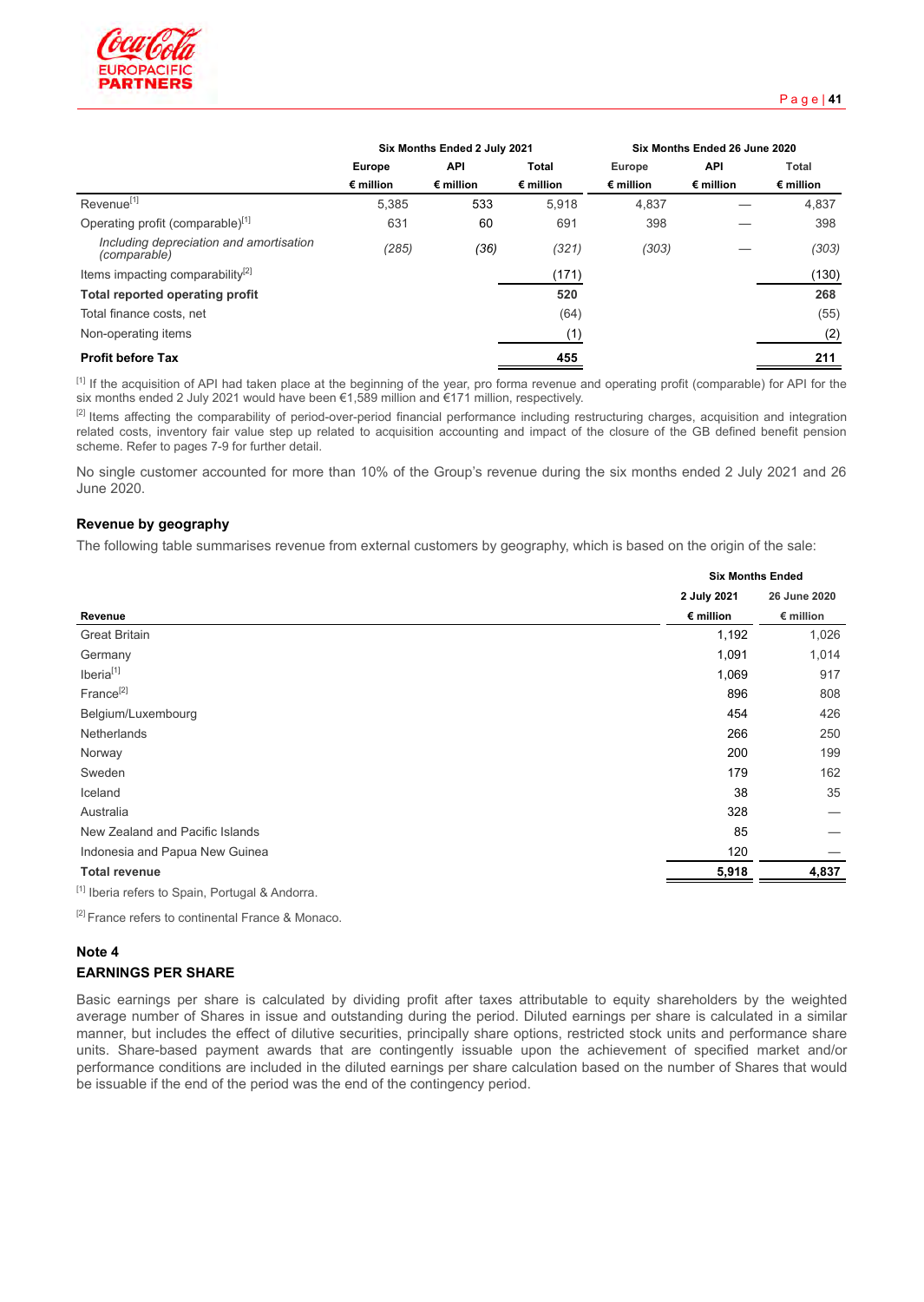

The following table summarises basic and diluted earnings per share calculations for the periods presented:

|                                                                              | <b>Six Months Ended</b> |               |
|------------------------------------------------------------------------------|-------------------------|---------------|
|                                                                              | 2 July 2021             | 26 June 2020  |
| Profit after taxes attributable to equity shareholders ( $\epsilon$ million) | 244                     | 126           |
| Basic weighted average number of Shares in issue <sup>[1]</sup> (million)    | 455                     | 455           |
| Effect of dilutive potential Shares <sup>[2]</sup> (million)                 |                         | $\mathcal{P}$ |
| Diluted weighted average number of Shares in issue <sup>[1]</sup> (million)  | 457                     | 457           |
| Basic earnings per share $(\epsilon)$                                        | 0.54                    | 0.28          |
| Diluted earnings per share $(\epsilon)$                                      | 0.53                    | 0.28          |

[1] As at 2 July 2021 and 26 June 2020, the Group had 455,853,051 and 454,163,561 Shares, respectively, in issue and outstanding.

<sup>[2]</sup> For the six months ended 2 July 2021 and 26 June 2020, there were no outstanding options to purchase Shares excluded from the diluted earnings per share calculation. The dilutive impact of the remaining options outstanding, unvested restricted stock units and unvested performance share units was included in the effect of dilutive securities.

#### **Note 5**

## **INTANGIBLE ASSETS AND GOODWILL**

The following table summarises the movement in net book value for intangible assets and goodwill during the six months ended 2 July 2021:

|                                       | Intangible<br>assets | Goodwill           |
|---------------------------------------|----------------------|--------------------|
|                                       | $\epsilon$ million   | $\epsilon$ million |
| Net book value as at 31 December 2020 | 8,414                | 2,517              |
| Acquisition of API                    | 4,302                | 2,083              |
| Additions                             | 42                   |                    |
| Amortisation expense                  | (42)                 |                    |
| Currency translation adjustments      | (10)                 | (21)               |
| Net book value as at 2 July 2021      | 12,706               | 4,579              |

For the Group's Iberia CGU, the headroom in the 2020 impairment analysis was approximately 25%. Whilst the Iberian business has continued to be impacted by COVID-19 during 2021, trading is in line with the projections used in the 2020 impairment analysis. We continue to expect the impact of COVID-19 to be temporary and for the Iberia CGU to return to pre COVID-19 profitability levels in the near term.

## **Note 6 PROPERTY, PLANT AND EQUIPMENT**

The following table summarises the movement in net book value for property, plant and equipment during the six months ended 2 July 2021:

|                                       | <b>Total</b>       |
|---------------------------------------|--------------------|
|                                       | $\epsilon$ million |
| Net book value as at 31 December 2020 | 3,860              |
| Acquisition of API                    | 1,620              |
| Additions                             | 148                |
| Disposals                             | (22)               |
| Depreciation expense                  | (300)              |
| Currency translation adjustments      | 9                  |
| Net book value as at 2 July 2021[1]   | 5,315              |

[1] The net book value of property, plant and equipment includes right of use assets of €661 million, of which €315 million was acquired as part of the Acquisition.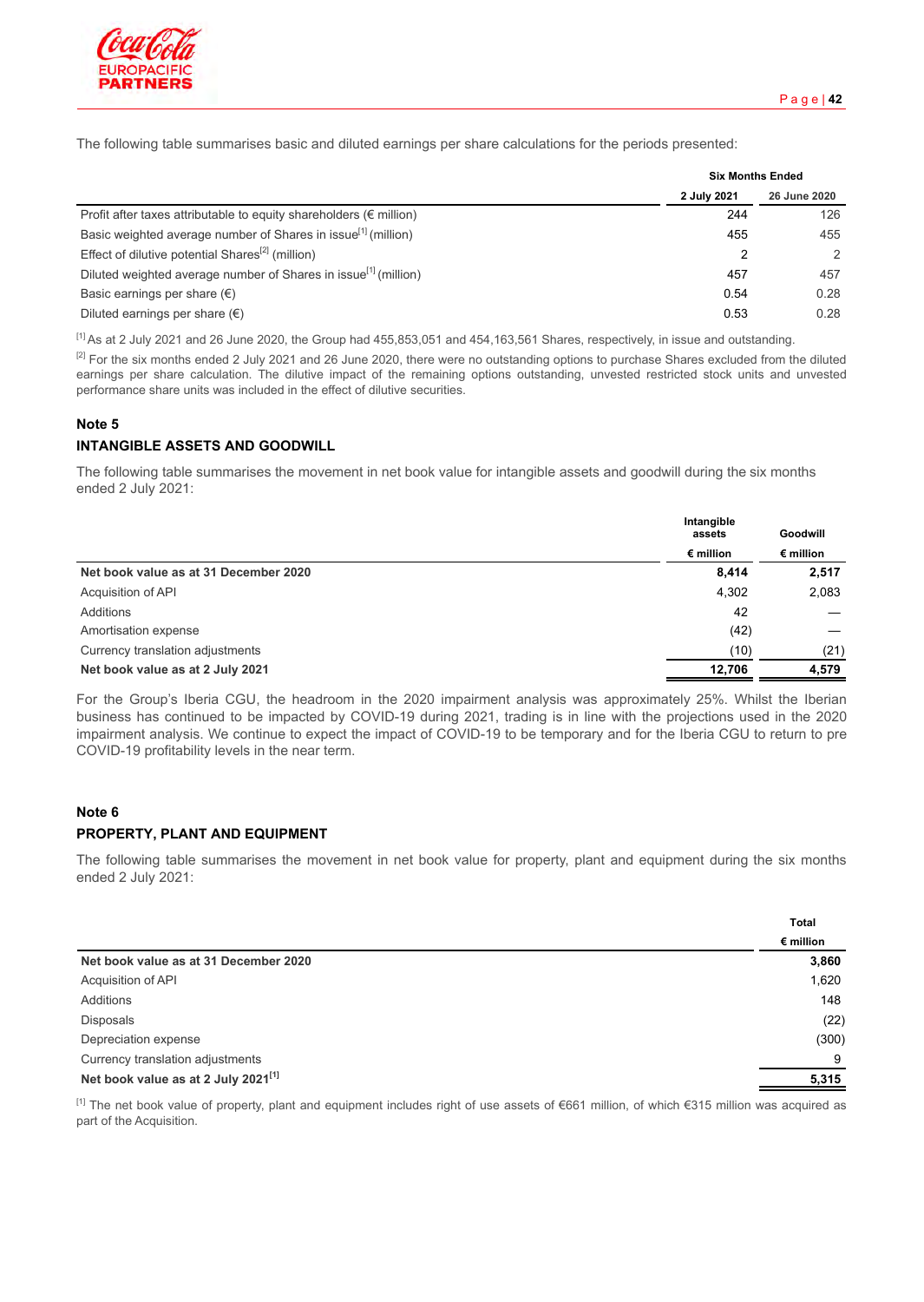

## **Note 7 FAIR VALUES AND FINANCIAL RISK MANAGEMENT**

#### **Fair Value Measurements**

All assets and liabilities for which fair value is measured or disclosed in the condensed consolidated interim financial statements are categorised in the fair value hierarchy as described in our 2020 Consolidated Financial Statements.

The fair values of the Group's cash and cash equivalents, trade accounts receivable, amounts receivable from related parties, trade and other payables, and amounts payable to related parties approximate their carrying amounts due to their short-term nature.

The fair values of the Group's borrowings are estimated based on borrowings with similar maturities and credit quality and current market interest rates. These are categorised in Level 2 of the fair value hierarchy as the Group uses certain pricing models and quoted prices for similar liabilities in active markets in assessing their fair values. The total fair value of borrowings as at 2 July 2021 and 31 December 2020, was €13.9 billion and €7.6 billion, respectively. This compared to the carrying value of total borrowings as at 2 July 2021 and 31 December 2020 of €13.6 billion and €7.2 billion, respectively. Refer to Note 8 for further details regarding the Group's borrowings.

The Group's derivative assets and liabilities are carried at fair value, which is determined using a variety of valuation techniques, depending on the specific characteristics of the hedging instrument taking into account credit risk. The fair value of our derivative contracts (including forwards, options, cross-currency swaps and interest rate swaps) are determined using standard valuation models. The significant inputs used in these models are readily available in public markets or can be derived from observable market transactions and, therefore, the derivative contracts have been classified as Level 2. Inputs used in these standard valuation models include the applicable spot, forward, and discount rates. The standard valuation model for the option contracts also includes implied volatility, which is specific to individual options and is based on rates quoted from a widely used third-party resource. As at 2 July 2021 and 31 December 2020, the total value of derivative assets was €260 million and €46 million, respectively. As at 2 July 2021 and 31 December 2020, the total value of derivative liabilities was €95 million and €77 million, respectively. During the period, €139 million of gains have been recorded within Other Comprehensive Income, primarily related to increases in fair value on commodity related hedging instruments.

For assets and liabilities that are recognised in the condensed consolidated interim financial statements on a recurring basis, the Group determines whether transfers have occurred between levels in the hierarchy by re-assessing categorisation at the end of each reporting period. There have been no transfers between Level 1 and Level 2 during the periods presented.

#### **Financial Instruments Risk Management Objectives and Policies**

The Group's activities expose it to several financial risks including market risk, credit risk, and liquidity risk. Financial risk activities are governed by appropriate policies and procedures to minimise the uncertainties these risks create over the Group's future cash flows. Such policies are developed and approved by the Group's Treasury and Commodities Risk Committee through the authority provided to it by the Group's Board of Directors. There have been no changes in the risk management policies since the year end.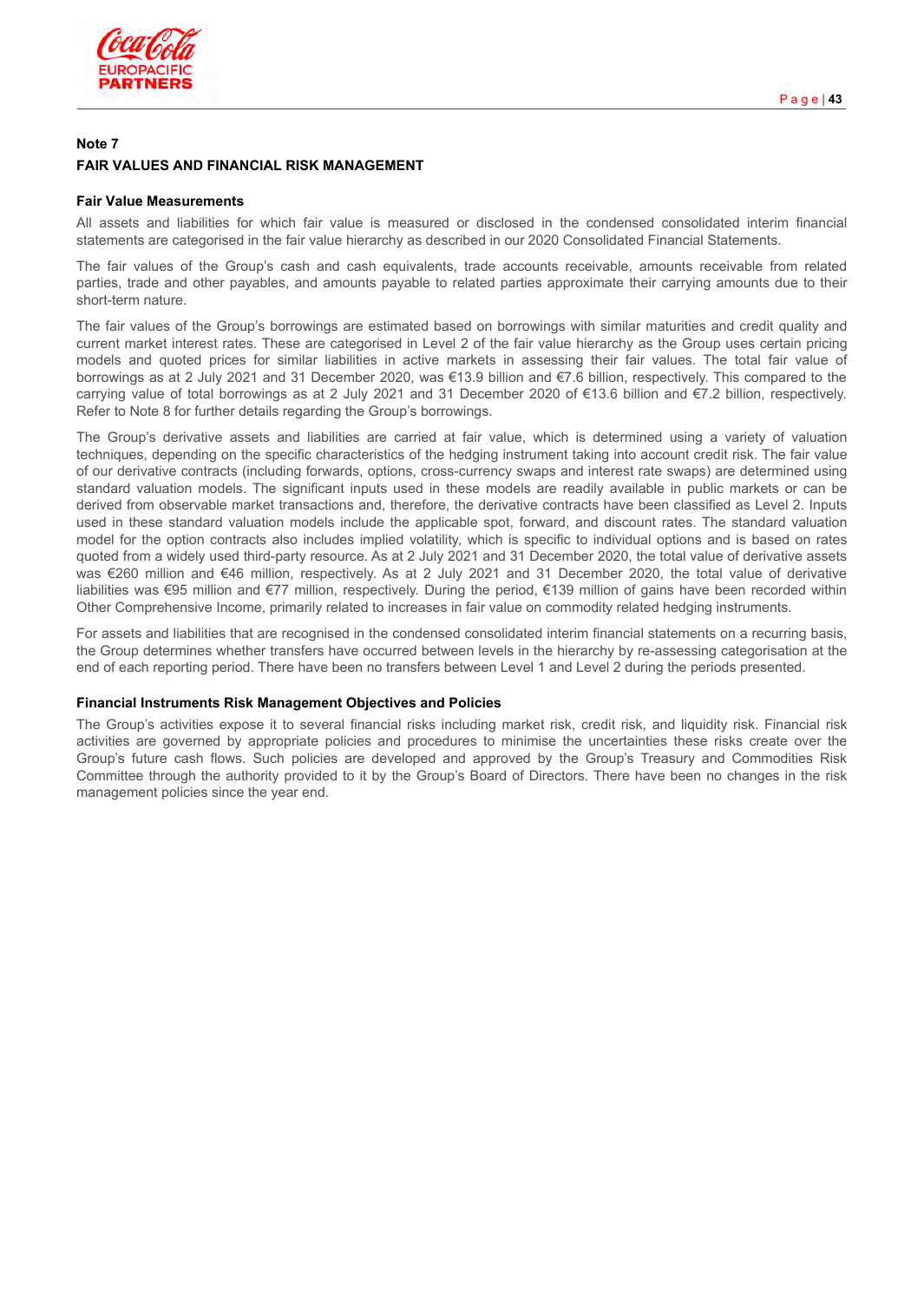

## **Note 8 BORROWINGS AND LEASES**

## **Borrowings Outstanding**

The following table summarises the Group's borrowings as at the dates presented:

|                                                                          | 2 July 2021        | 31 December 2020   |
|--------------------------------------------------------------------------|--------------------|--------------------|
|                                                                          | $\epsilon$ million | $\epsilon$ million |
| Non-current:                                                             |                    |                    |
| Euro denominated bonds                                                   | 8,643              | 6,113              |
| Foreign currency bonds (swapped into Euro)[1]                            | 1,674              |                    |
| Australian dollar denominated bonds <sup>[2]</sup>                       | 530                |                    |
| Foreign currency bonds (swapped into Australian Dollar) <sup>[1,2]</sup> | 436                |                    |
| Lease obligations                                                        | 523                | 269                |
| <b>Total non-current borrowings</b>                                      | 11,806             | 6,382              |
|                                                                          |                    |                    |
| Current:                                                                 |                    |                    |
| Commercial paper                                                         | 305                |                    |
| Euro denominated bonds                                                   | 1,051              | 350                |
| Foreign currency bonds (swapped into Euro)[1]                            |                    | 359                |
| Australian dollar denominated bonds <sup>[2]</sup>                       | 242                |                    |
| Foreign currency bonds (swapped into Australian Dollar) <sup>[1,2]</sup> | 23                 |                    |
| <b>Bank overdrafts</b>                                                   | $\overline{2}$     |                    |
| Lease obligations                                                        | 129                | 96                 |
| <b>Total current borrowings</b>                                          | 1,752              | 805                |

<sup>[1]</sup> Cross currency swaps are used by the Group to swap foreign currency bonds into the required local currency.

<sup>[2]</sup> Included within the Group's borrowings as at 2 July 2021 are the bonds acquired as part of the acquisition of API. These bonds are either denominated in A\$ or swapped back to A\$ using cross currency swaps.

During the period, and in connection with the Acquisition, the Group received net proceeds from new borrowings in the period of €4,877 million. The proceeds are included within Euro denominated bonds and Foreign currency bonds (swapped into Euro) as follows: €800 million 0% Notes due 2025, €700 million 0.5% Notes due 2029, €1,000 million 0.875% Notes due 2033, €750 million 1.5% Notes due 2041 and \$850 million 0.5% Notes due 2023, \$650 million 0.8% Notes due 2024, \$500 million 1.5% Notes due 2027, respectively.

Separately, during the period, the Group repaid prior to maturity the following Foreign currency bonds: \$248 million 4.5% Notes due September 2021 and \$192 million 3.25% Notes due August 2021.

During the period, and in connection with the Acquisition, the amount available under the Group's multi currency credit facility was increased from €1.5 billion to €1.95 billion. The facility was undrawn at 2 July 2021.

The Group's borrowings as at 2 July 2021 include borrowings issued by Coca-Cola Amatil Limited, Coca-Cola Amatil (NZ) Limited and Coca-Cola Amatil (Aust) Pty Ltd prior to the Acquisition. All borrowings issued by Coca-Cola Amatil Limited, Coca-Cola Amatil (NZ) Limited and Coca-Cola Amatil (Aust) Pty Ltd have been fully and unconditionally guaranteed on an unsecured basis by Coca-Cola Europacific Partners plc.

## **Note 9 EQUITY**

## **Share Capital**

As at 2 July 2021, the Company had issued and fully paid 455,853,051 Shares. Shares in issue have one voting right each and no restrictions related to dividends or return of capital. The share capital increased during the six months ended 2 July 2021 from the issue of 1,207,541 Shares, following the exercise of share-based payment awards.

## **Dividends**

No dividends were declared or paid in the first six months of both 2021 and 2020.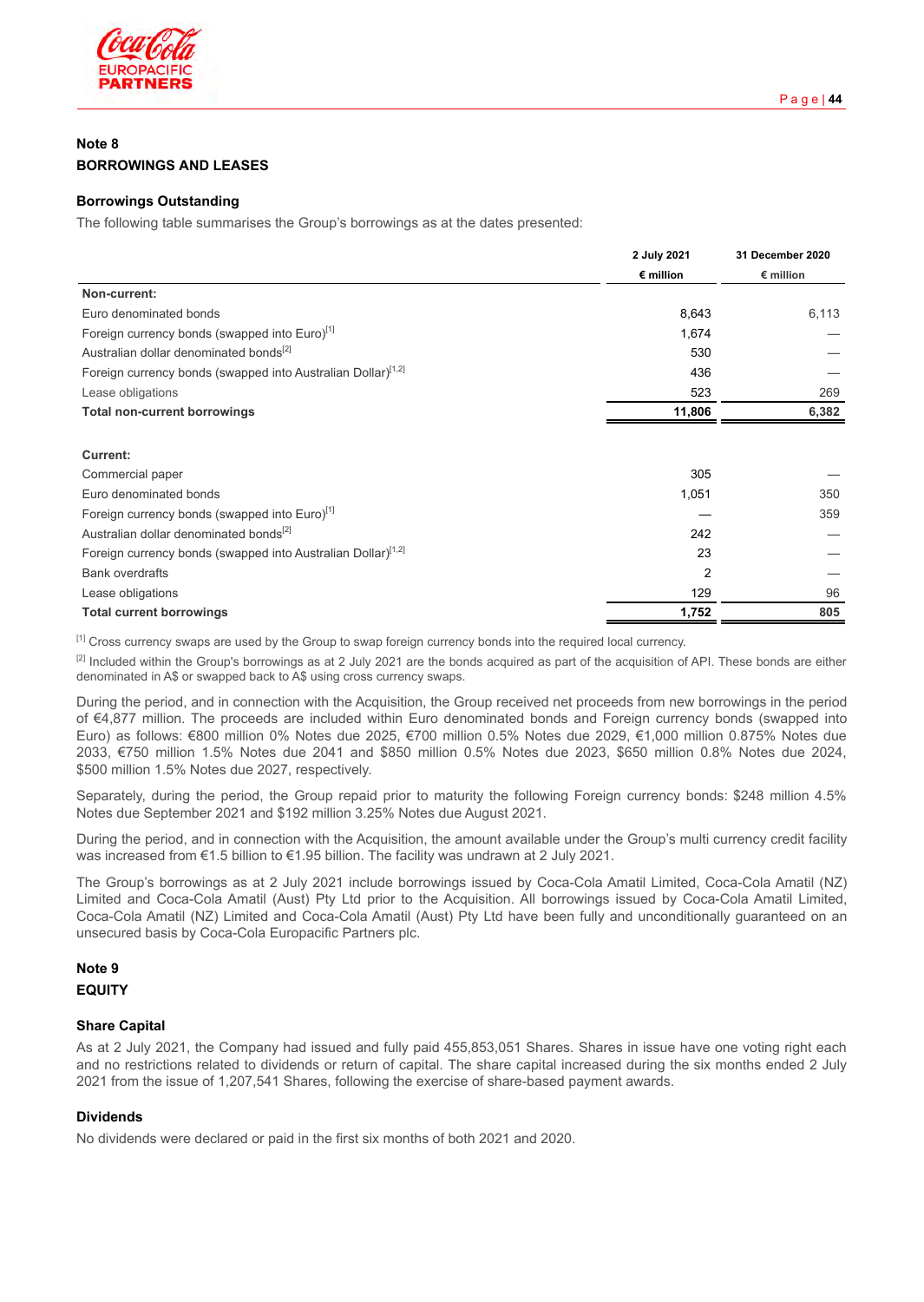

#### **Non-controlling interests**

As part of the Acquisition, non-controlling interests (NCI) of €220 million have been recognised at fair value at the acquisition date with respect to PT Coca-Cola Bottling Indonesia, Paradise Beverages (Fiji) Group and Samoa Breweries Limited, of which €216 million relates to TCCC's 29.4% ownership interest in PT Coca-Cola Bottling Indonesia. The Group will record changes in NCI based upon post-Acquisition results for the year and movements in reserves.

As at 2 July 2021, Paradise Beverages (Fiji) Group and Samoa Breweries Limited have numerous investors as noncontrolling interest shareholders owning 9.9% and 6.1%, respectively. TCCC's 29.4% ownership interest in PT Coca-Cola Bottling Indonesia remains unchanged.

# **Note 10**

## **RELATED PARTY TRANSACTIONS**

For the purpose of these condensed consolidated interim financial statements, transactions with related parties mainly comprise transactions between subsidiaries of the Group and the related parties of the Group.

## **Transactions with The Coca-Cola Company (TCCC)**

During the period, CCEP entered into a Co-operation and Sale Deed with TCCC with respect to the acquisition of TCCC's 30.8% interest in API. Refer to Note 2 for further detail on the acquisition of API.

TCCC exhibits significant influence over the Group, as defined by IAS 24, "Related Party Disclosures". As at 2 July 2021, 19.3% of the total outstanding Shares in the Group were owned by European Refreshments, a wholly owned subsidiary of TCCC. The Group is a key bottler of TCCC products and has entered into bottling agreements with TCCC to sell, make and distribute products of TCCC in the Group's territories. The Group purchases concentrate from TCCC and also receives marketing funding to help promote the sale of TCCC products. Bottling agreements with TCCC for each of the Group's territories extend through 28 May 2026, with terms of 10 years, with each containing the right for the Group to request a 10 ear renewal. Additionally, two of the Group's 17 Directors were nominated by TCCC, one of whom is also an employee of TCCC.

The principal transactions with TCCC are for the purchase of concentrate, syrup and finished goods. The following table summarises the transactions with TCCC that directly impacted the Condensed Consolidated Interim Income Statement for the periods presented:

|                                                              |                    | <b>Six Months Ended</b> |  |  |
|--------------------------------------------------------------|--------------------|-------------------------|--|--|
|                                                              | 2 July 2021        | 26 June 2020            |  |  |
|                                                              | $\epsilon$ million | $\epsilon$ million      |  |  |
| Amounts affecting revenue <sup>[1]</sup>                     | 22                 | 22                      |  |  |
| Amounts affecting cost of sales <sup>[2]</sup>               | (1, 438)           | (1,240)                 |  |  |
| Amounts affecting operating expenses <sup>[3]</sup>          | 4                  | (2)                     |  |  |
| Total net amount affecting the Consolidated Income Statement | (1,412)            | (1, 220)                |  |  |

[1] Amounts principally relate to fountain syrup and packaged product sales.

 $^{[2]}$  Amounts principally relate to the purchase of concentrate, syrup, mineral water and juice as well as funding for marketing programmes.

[3] Amounts principally relate to costs associated with new product development initiatives and support funding.

The following table summarises the transactions with TCCC that impacted the Consolidated Statement of Financial Position as at the dates presented:

|                        | 2 July 2021        | 31 December 2020   |  |
|------------------------|--------------------|--------------------|--|
|                        | $\epsilon$ million | $\epsilon$ million |  |
| Amount due from TCCC   | 90                 | 146                |  |
| Amount payable to TCCC | 282                | 167                |  |

As part of the Acquisition of API, non-controlling interests of €216 million have been recognised which relates to TCCC's 29.4% ownership interest in PT Coca-Cola Bottling Indonesia (refer to Note 9).

#### **Transactions with Cobega companies**

Cobega exhibits significant influence over the Group, as defined by IAS 24, "Related Party Disclosures". Cobega S.A. indirectly owned 36.4% of the total outstanding Shares of the Group as at 2 July 2021 through its ownership interest in Olive Partners S.A. Additionally, five of the Group's 17 Directors, including the Chairman, were nominated by Olive Partners S.A., three of whom are affiliated with Cobega S.A.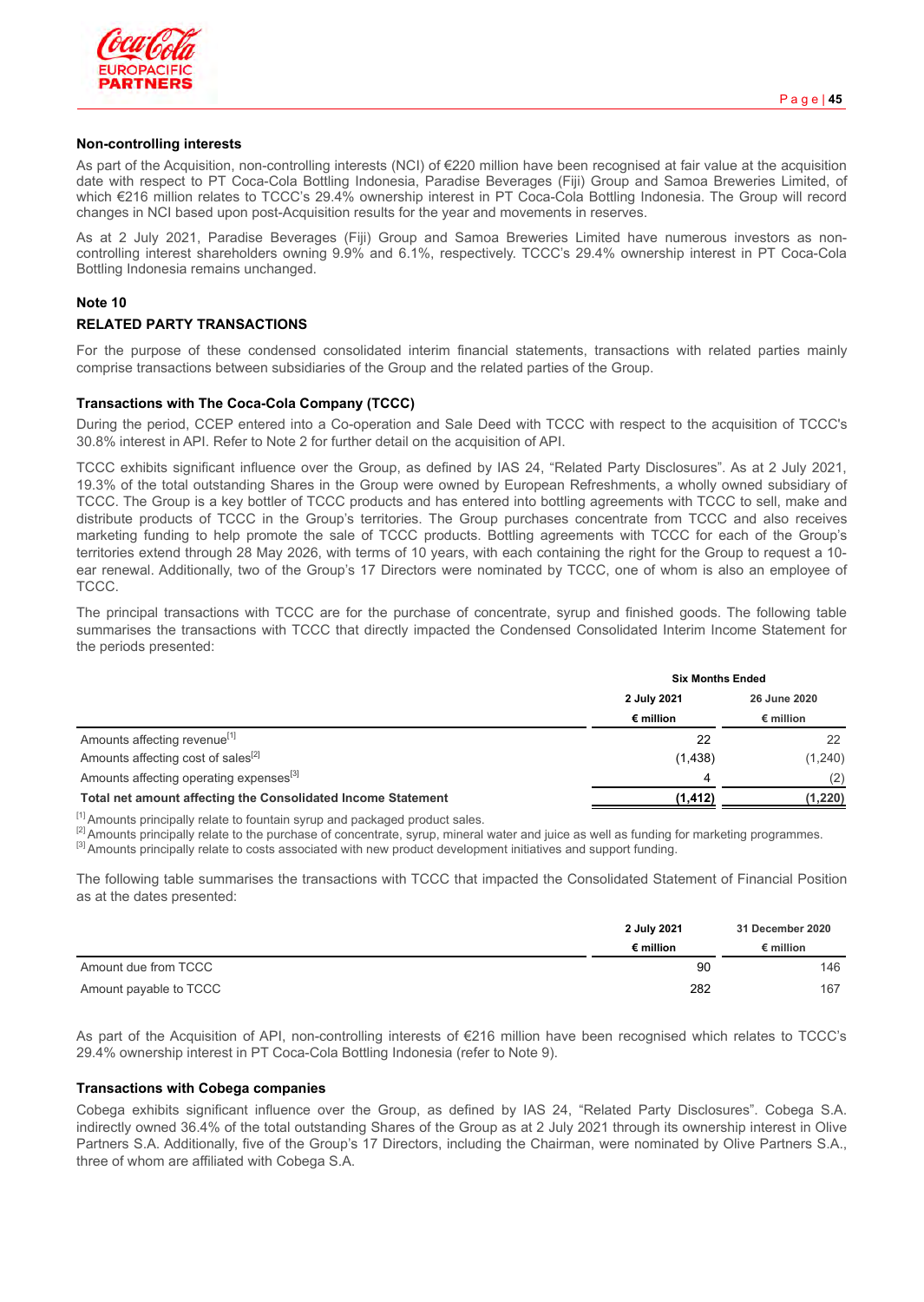

The principal transactions with Cobega are for the purchase of juice concentrate and packaging materials. The following table summarises the transactions with Cobega that directly impacted the Condensed Consolidated Interim Income Statement for the periods presented:

|                                                              |                    | <b>Six Months Ended</b> |  |  |
|--------------------------------------------------------------|--------------------|-------------------------|--|--|
|                                                              | 2 July 2021        | 26 June 2020            |  |  |
|                                                              | $\epsilon$ million | $\epsilon$ million      |  |  |
| Amounts affecting cost of sales <sup>[1]</sup>               | (21)               | (21)                    |  |  |
| Amounts affecting operating expenses <sup>[2]</sup>          | (5)                | (4)                     |  |  |
| Total net amount affecting the Consolidated Income Statement | (26)               | (25)                    |  |  |

[1] Amounts principally relate to the purchase of packaging materials.

<sup>[2]</sup> Amounts principally relate to certain costs associated with maintenance, repair services and rent.

The following table summarises the transactions with Cobega that impacted the Consolidated Statement of Financial Position as at the dates presented:

|                          | 2 July 2021        | 31 December 2020<br>$\epsilon$ million |  |
|--------------------------|--------------------|----------------------------------------|--|
|                          | $\epsilon$ million |                                        |  |
| Amount due from Cobega   | h                  | 4                                      |  |
| Amount payable to Cobega |                    | 14                                     |  |

#### **Transactions with Other Related Parties**

In connection with the Acquisition, a number of API investments in joint ventures, associates and other related parties were acquired. The fair value of these investments at acquisition date has been provisionally valued at €35 million and included within other non-current assets.

The joint venture investments relate to interests in Australian Beer Company Pty Ltd, a manufacturer of alcoholic beverages,

Container Exchange (Services) Pty Ltd, a service provider supporting the operation of container refund schemes in certain Australian states and Mahija Parahita Nusantara Foundation & PT Amandina Bumi Nusantara, a PET recycling plant in Indonesia.

The associate investments relate to interests in Exchange for Change (NSW) Pty Ltd, Exchange for Change (ACT) Pty Ltd and Exchange for Change (Australia) Pty Ltd, scheme coordinators and a holding company of container deposit schemes in certain Australian states and territories.

The other related parties relate to Container Exchange (Qld) Ltd and WA Return Recycle Renew Ltd, scheme coordinators of container despot schemes in certain Australian states over which significant influence is held.

Charges in the period of €28 million relating to joint ventures, associates and other related parties were recorded in cost of sales and principally related to the purchase of finished product and container deposit scheme charges in Australia.

A 45% ownership interest in each of Made (Aust) Pty Ltd, Made Manufacturing Pty Ltd and Made Brands Pty Ltd, included as part of the Acquisition, was sold during the period to the controlling shareholders for total cash consideration of €21 million. No gain or loss was recognised on the transaction.

All transactions with these related parties are conducted under normal commercial terms and conditions. Receivable and payable balances at period end are unsecured and settlement occurs in cash.

# **Note 11**

#### **TAXES**

The same accounting policies and methods of computation have been applied as described in the 2020 Consolidated Financial Statements, with the exception of taxes on income. Taxes on income in interim periods are accrued using the tax rate that would be applicable to the expected total annual profit or loss.

The effective tax rate (ETR) was 46% and 40% for the six months ended 2 July 2021 and 26 June 2020, respectively, and 28% for the year ended 31 December 2020. The ETR has been calculated by applying the weighted average annual ETR excluding discrete items of 22% and 24% to the profit before tax for the six months ended 2 July 2021 and 26 June 2020, respectively. The weighted average annual ETR includes utilisation of previously unrecognised losses and reassessment of uncertain tax positions.

For the six months ended 2 July 2021, the effective tax rate includes a €118 million impact related to the revaluation of deferred tax liabilities due to an increase in the UK statutory income tax rate from 19% to 25% effective from 1 April 2023 that was enacted during the first half of 2021. The revaluation increased the tax rate by 26%.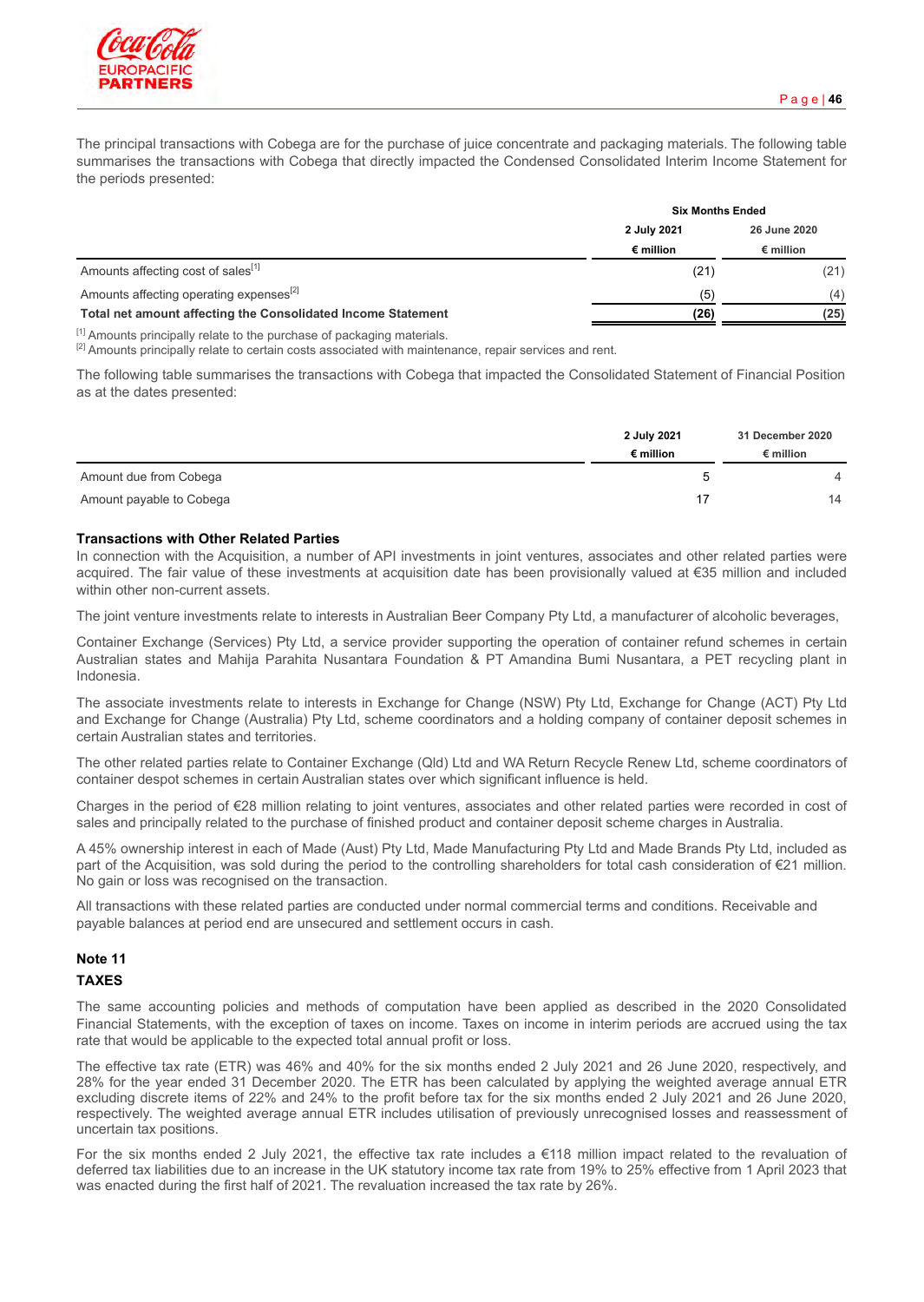

The following table summarises the major components of income tax expense for the periods presented:

|                                                                   | 2 July 2021        | 26 June 2020<br>$\epsilon$ million |
|-------------------------------------------------------------------|--------------------|------------------------------------|
|                                                                   | $\epsilon$ million |                                    |
| Current income tax:                                               |                    |                                    |
| Current income tax charge                                         | 125                | 74                                 |
| Adjustment in respect of current income tax from prior periods    | (13)               | 5                                  |
| <b>Total current tax</b>                                          | 112                | 79                                 |
| Deferred tax:                                                     |                    |                                    |
| Relating to the origination and reversal of temporary differences | (25)               | (24)                               |
| Adjustment in respect of deferred income tax from prior periods   | 4                  | (7)                                |
| Relating to changes in tax rates or the imposition of new taxes   | 118                | 37                                 |
| <b>Total deferred tax</b>                                         | 97                 | 6                                  |
| Income tax charge per the Consolidated Income Statement           | 209                | 85                                 |

#### **Tax Provisions**

The Group is routinely under audit by taxing authorities in the ordinary course of business. Due to their nature, such proceedings and tax matters involve inherent uncertainties including, but not limited to, court rulings, settlements between affected parties and/or governmental actions. The probability of outcome is assessed and accrued as a liability and/or disclosed, as appropriate. The Group maintains provisions for uncertain tax positions that it believes appropriately reflect its risk. As at 2 July 2021, €139 million of these provisions are included in current tax liabilities and the remainder is included in non-current tax liabilities. There has been no material change in tax provisions since 31 December 2020.

The Group reviews the adequacy of these provisions at the end of each reporting period and adjusts them based on changing facts and circumstances. Due to the uncertainty associated with tax matters, it is possible that at some future date, liabilities resulting from audits or litigation could vary significantly from the Group's provisions.When an uncertain tax liability is regarded as probable, it is measured on the basis of the Group's best estimate.

The Group has received tax assessments in certain jurisdictions for potential tax related to the Group's purchases of concentrate. The value of the Group's concentrate purchases is significant, and therefore, the tax assessments are substantial. The Group strongly believes the application of tax has no technical merit based on applicable tax law, and its tax position would be sustained. Accordingly, the Group has not recorded a tax liability for these assessments and is vigorously defending its position against these assessments.

## **Note 12**

## **PROVISIONS, COMMITMENTS AND CONTINGENCIES**

The following table summarises the movement of provisions for the periods presented:

|                                       | Restructuring<br>Provision | Other<br>Provisions <sup>[1]</sup> | <b>Total</b>       |
|---------------------------------------|----------------------------|------------------------------------|--------------------|
|                                       | $\epsilon$ million         | $\epsilon$ million                 | $\epsilon$ million |
| Balance as at 31 December 2020        | 208                        | 29                                 | 237                |
| Acquisition of API                    | 9                          |                                    | 9                  |
| Charged/(credited) to profit or loss: |                            |                                    |                    |
| Additional provisions recognised      | 73                         | 3                                  | 76                 |
| Unused amounts reversed               | (9)                        |                                    | (9)                |
| Utilised during the period            | (102)                      |                                    | (102)              |
| Translation                           |                            |                                    |                    |
| Balance as at 2 July 2021             | 180                        | 33                                 | 213                |

<sup>[1]</sup> Other provisions primarily relate to decommissioning provisions, property tax assessment provisions and legal reserves.

As part of the Accelerate Competitiveness programme, the Group announced further proposals during the first half of 2021, including certain productivity initiatives in Iberia. Restructuring charges of €50 million associated with these initiatives have been recorded during the six months ended 2 July 2021 related to expected severance costs.

#### **Commitments**

 $\mathcal{L}_\mathcal{L}$  , and the set of the set of the set of the set of the set of the set of the set of the set of the set of the set of the set of the set of the set of the set of the set of the set of the set of the set of th

Other than additional commitments of €0.1 billion related to API, as at 2 July 2021, there have been no significant changes in the commitments of the Group since 31 December 2020. Refer to Note 22 of the 2020 Consolidated Financial Statements for further details about the Group's commitments.